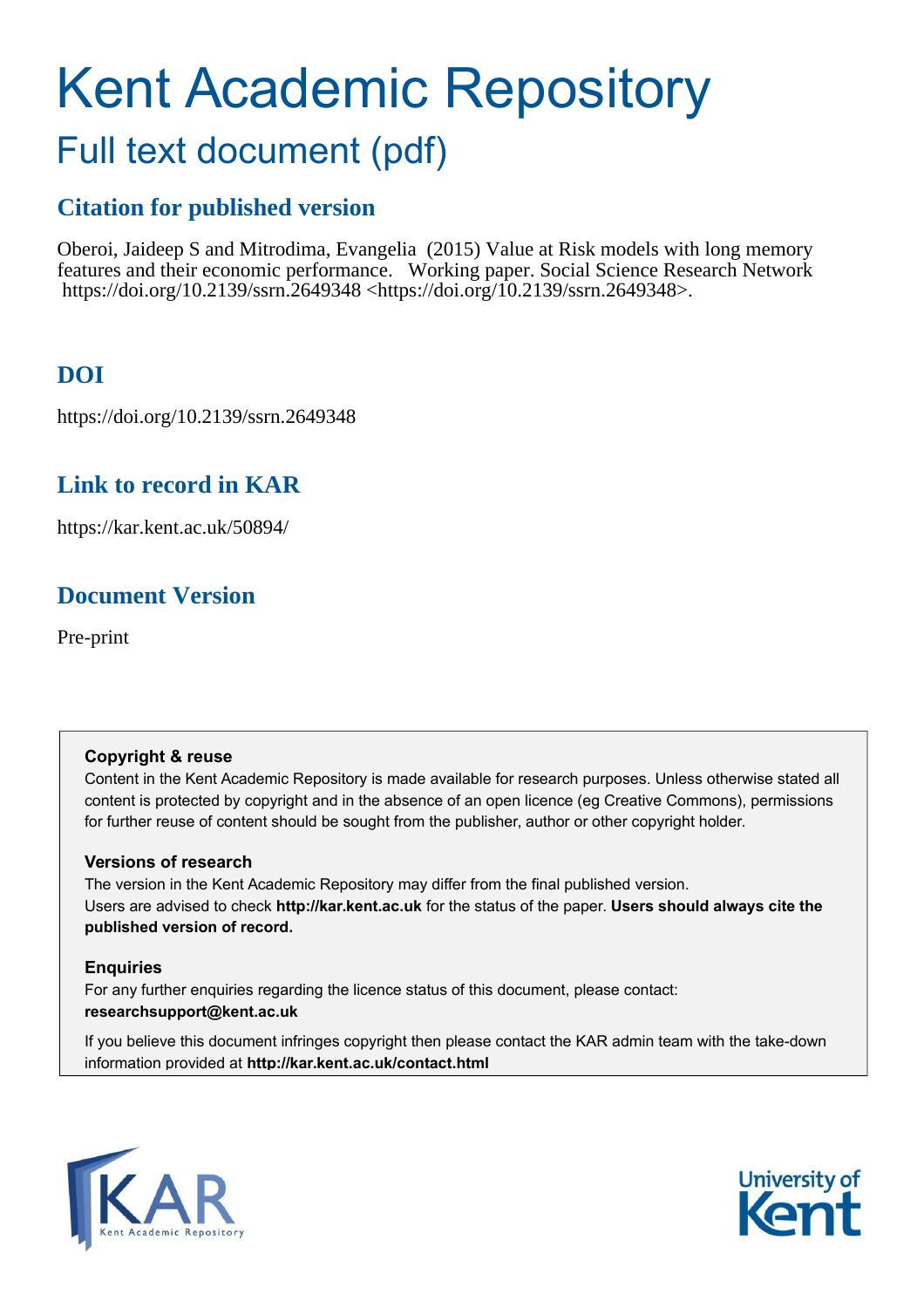# Value at Risk models with long memory features and their economic performance

Evangelia Mitrodima and Jaideep Oberoi<sup>∗</sup> School of Mathematics, Statistics and Actuarial Science and Kent Centre for Finance University of Kent

This version: August 2015

#### Abstract

We study alternative dynamics for Value at Risk (VaR) that incorporate a slow moving component and information on recent aggregate returns in established quantile (auto) regression models. These models are compared on their economic performance, and also on metrics of first-order importance such as violation ratios. By better economic performance, we mean that changes in the VaR forecasts should have a lower variance to reduce transaction costs and should lead to lower exceedance sizes without raising the average level of the VaR. We find that, in combination with a targeted estimation strategy, our proposed models lead to improved performance in both statistical and economic terms.

Keywords: Long memory time series; Quantile forecasts; Conditional loss

## 1 Introduction

Value at Risk (VaR) is now a ubiquitous indicator of financial market risk. Its formal adoption in regulatory standards has ensured its integration into the everyday operation of financial institutions

<sup>∗</sup>Correspondence to: Jaideep Oberoi, University of Kent, SMSAS Cornwallis Buildings, Canterbury CT2 7NF, United Kingdom. *Email*: j.s.oberoi@kent.ac.uk. *Tel*: +44 1227 82 3865. We are grateful for detailed comments from Jim Griffin, and for helpful discussions with Peter Christoffersen, Christian Dorion, Hitesh Doshi, John Galbraith, Ekaterini Panopoulou, Gareth Peters, David Veredas, and seminar participants at the Computational and Financial Econometrics conference (Dec 2013). We are grateful to the Engineering and Physical Sciences Research Council for financial support of Evangelia Mitrodima's PhD.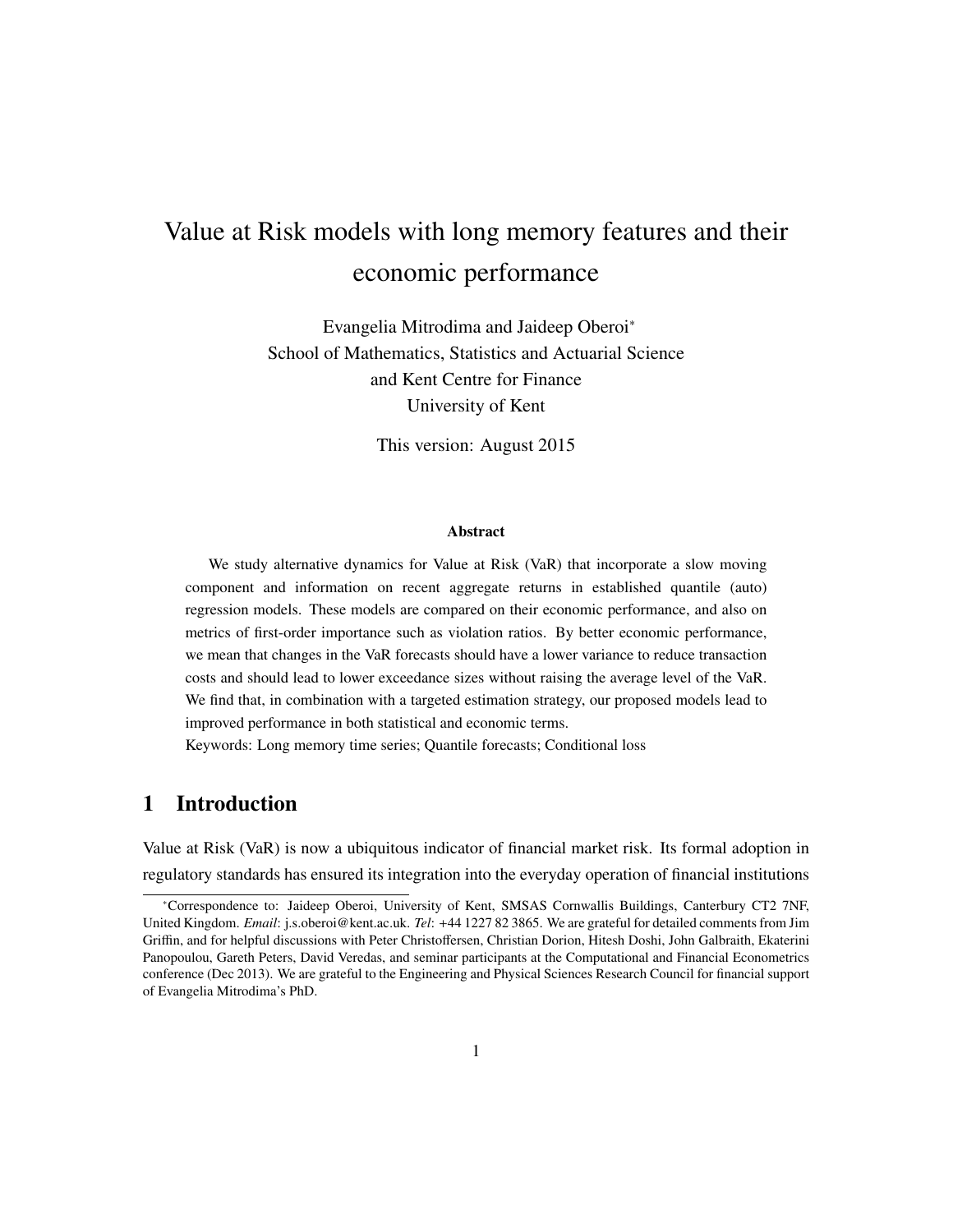and regulators. A large literature has developed to find better ways of estimating VaR. The goal of this paper is to contribute to improvements in the time series forecasting of VaR by taking into account some well known features of risk dynamics in stock returns, and to do so while targeting the economic implications of the VaR model. The economic implications we refer to are the transaction costs from variation in VaR, and the extent that shocks exceed anticipated risk thresholds.

While we pay due attention to the statistical performance of the models, we are motivated by the potential for achieving relatively smoother VaR series without raising the overall level of VaR. Given the role of VaR in setting practical limits on trading positions, frequent changes could lead to unnecessary transaction costs or to induce conservatism leading to misallocation of capital. We hypothesize that gradual adjustments to VaR that capture low-frequency movements would help make the series smoother. At the same time, we anticipate that this approach will reduce the need for costly recapitalization of investment strategies.

It is widely recognized that clustering and asymmetry in return volatility imply that VaR increases when the value of investments falls. This in turn implies that a trader would be forced to reduce her position at an unprofitable juncture, effectively selling low and buying high, in order to bring capital in line with risk controls. Intuitively, this problem calls for adjustments to portfolio positions in a timely manner. If the VaR series includes small gradual adjustments that come closer to anticipating the severity of anticipated shocks, there could be a translated benefit in portfolio performance. By allowing for a gradually time-varying tendency for VaR, we hope to achieve this outcome.

There are several approaches to estimating VaR. As the VaR is a prespecified quantile of the return distribution, it can in principle be estimated from any time series model of returns where the distribution of the future return is known conditionally. Alternatively, one could use the history of past returns to non-parametrically estimate the relevant percentile. The two approaches could also be combined by using a model, e.g. from the ARCH [\(Engle, 1982\)](#page-23-0) family, to obtain a filtered distribution. [Christo](#page-22-0)ffersen [\(2009\)](#page-22-0) provides an overview of the types of methodologies available for VaR forecasting, and also a detailed analysis explaining the range of possibilities under the Filtered Historical Simulation approach. Under this system, it is possible to use a parametric filtering method to estimate and forecast volatility, and then use this in a simulated environment to determine the relevant quantile forecast of the distribution. In this paper, we focus on the Conditional Autoregressive Value at Risk (CAViaR) model proposed by [Engle and Manganelli](#page-23-1) [\(2004\)](#page-23-1). CAViaR is a semiparametric approach that involves modeling the desired quantile directly in a non-linear autoregressive framework. We examine ways to modify CAViaR specifications to incorporate insights from the volatility modeling literature.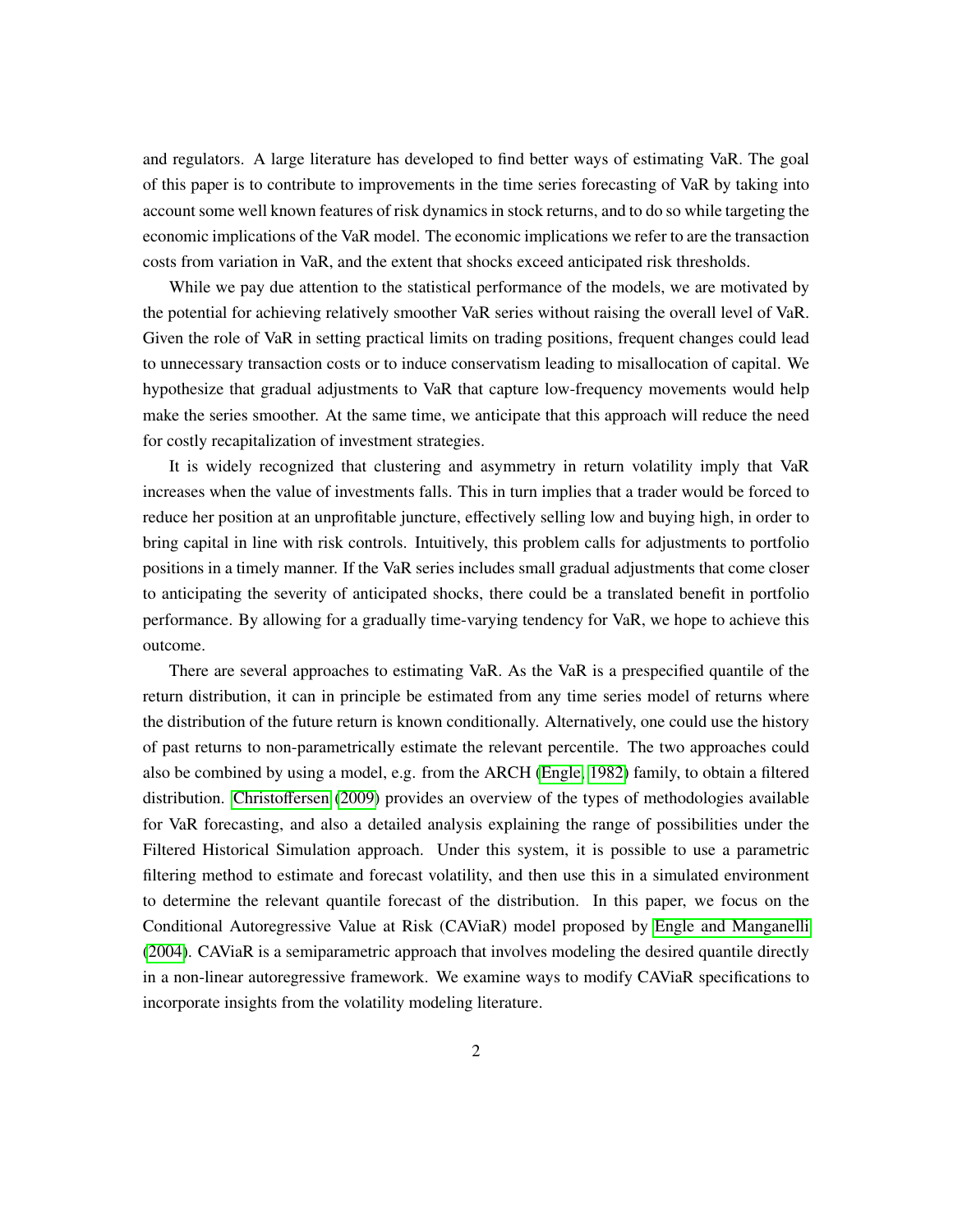We have two main reasons for focussing on CAViaR models. Firstly, though several existing studies have compared various types of VaR models, the potential of CAViaR models in their various specifications has not been fully explored. This is particularly true for CAViaR models with longer memory, although the volatility literature contains several analogous models. In addition, we hope to make an additional contribution by examining some of the empirical properties of CAViaR models, such as the types of issues that arise in their estimation.

We systematically evaluate three approaches proposed in the literature to improve the dynamics of the original CAViaR model specifications. First, we consider the role of the 'news impact function' - the term coined by [Engle and Ng](#page-23-2) [\(1993\)](#page-23-2) to represent the impact of the 'shock' in today's return on the next day's variance. Drawing parallels to the volatility literature, we consider whether the 'news' is best represented by today's return, or a conditionally scaled version of it. CAViaR models traditionally incorporate the size of the return as an input in the news impact function. We explore whether it is more effective to consider the news element to be the scaled return (scaled by the filtered quantile), so that large shocks are more meaningful on days when the scale of the return was expected to be low.

Previous authors have extended CAViaR models by accounting for autocorrelation in returns, see [Kuester et al. \(2006\)](#page-24-0), and more generally by including regressors other than lags of VaR in their models. This approach has been found to work well for out-of-sample prediction: we hypothesize that this performance is partly explained by variation in the average return across sample periods. In view of this, the second new approach we examine involves incorporating past daily, weekly and monthly returns as regressors in the quantile specification, à la [Corsi \(2009\)](#page-22-1), to capture possible horizon effects in a simple manner.

The notion that there is a time-varying serial correlation in returns could also be captured by regime-based or other nonlinear models. [Gerlach et al.](#page-23-3) [\(2011\)](#page-23-3) propose a threshold-based model whereby the VaR process entirely shifts based on whether the previous day's return was above or below an assumed threshold (usually zero). This approach also performs well in forecasting comparisons. We ask if we could achieve similar results while reducing the day to day variation in the VaR brought about by the threshold structure. To attempt this, we include in our model a slowly moving component of the VaR interpreted as generating a time-varying mean. By allowing for more gradual adjustments in the mean of the process, our aim is to reduce its overall variance relative to a model with discontinuities. Thus, the final element of our proposals is a two component model for VaR in the spirit of [Engle and Lee \(1999\)](#page-23-4) or [Ding and Granger \(1996\)](#page-23-5).

VaR models are evaluated on their performance in different ways. These include the out-ofsample hit ratio, or the proportion of actual exceedances (when the loss exceeds the VaR) relative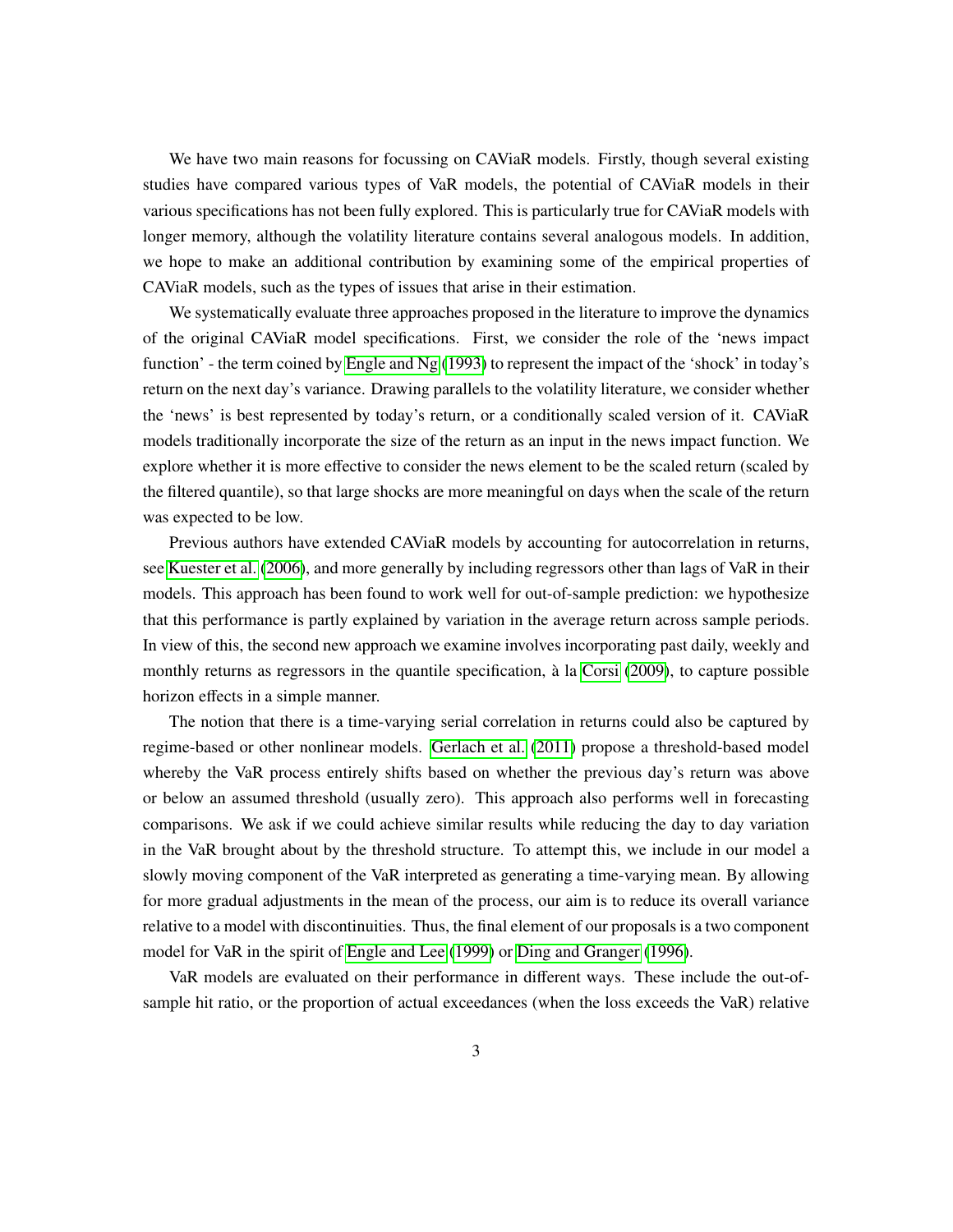to the expected number of exceedances. [Danielsson \(2002\)](#page-23-6) showed that most models were not entirely reliable when examined for their hit ratios over different estimation windows, offering a motivation to seek improvements in VaR models. In addition, [Kuester et al. \(2006\)](#page-24-0) found that most models tend to have more hits than expected out-of-sample, often failing the basic unconditional coverage test. More recently, [Gerlach et al.](#page-23-3) [\(2011\)](#page-23-3) have shown that CAViaR models perform well compared to other approaches in estimating VaR. They compare a wide range of models based on hit ratios, the unconditional coverage (UC) test from [Kupiec](#page-24-1) [\(1995\)](#page-24-1), the conditional coverage (CC) test of [Christo](#page-22-2)ffersen [\(1998\)](#page-22-2), and the Dynamic Quantile (DQ) test of [Engle and Manganelli \(2004\)](#page-23-1). The latter two tests are based on the idea that hits or exceedances should be independent of each other. In terms of comparing statistical performance, we report all the above criteria, along with the duration test of Christoff[ersen and Pelletier \(2004\)](#page-22-3) which [Berkowitz et al.](#page-22-4) [\(2011\)](#page-22-4) find to perform well in some cases.

<span id="page-4-0"></span>Our other criteria for comparison are the mean and variance of the VaR time series, the realized conditional VaR (cVaR), and the mean excess loss. The realized cVar is the average loss conditional on exceedances. In isolation, this metric may favour models that have hits more often on low loss days, irrespective of the number of hits or the total realized loss. The mean excess loss is defined as the average of the amount by which the VaR was exceeded when hits occurred. The larger this number, the greater the amount of capital (in excess of the allocated loss bearing capacity) that needs to be replaced just as the portfolio value has fallen. This is similar to alternative economic criteria for VaR model selection proposed by [Lopez](#page-24-2) [\(1997\)](#page-24-2) and [Sarma et al. \(2003\)](#page-24-3). [Basak and](#page-22-5) [Shapiro \(2001\)](#page-22-5) argue that VaR-based portfolio management induces systemic risk due to the tendency for liquidity feedback. This is because sales are induced by risk-adjustment requirements precisely when prices have fallen. A model that leads to lower conditional excess losses would plausibly help alleviate this risk. While it is well understood that the criteria above cannot be used in isolation for model selection, it is our goal to identify the model specifications that help meet more of them simultaneously.

Finally, another contribution of our paper is to show how an alternative estimation strategy can make a difference to the results. We simply select starting values for the parameters in an analogous way to the variance targeting approach used in GARCH model estimation [\(Christo](#page-22-6)ffersen, [2003\)](#page-22-6). This strategy leads to better estimates for comparable datasets in most cases, as we discuss later in the paper.

In the next section, we set out the various specifications we examine, including the component model. We then use the following sections to, in turn, explain our estimation strategy, describe the empirical exercise and finally provide conclusions.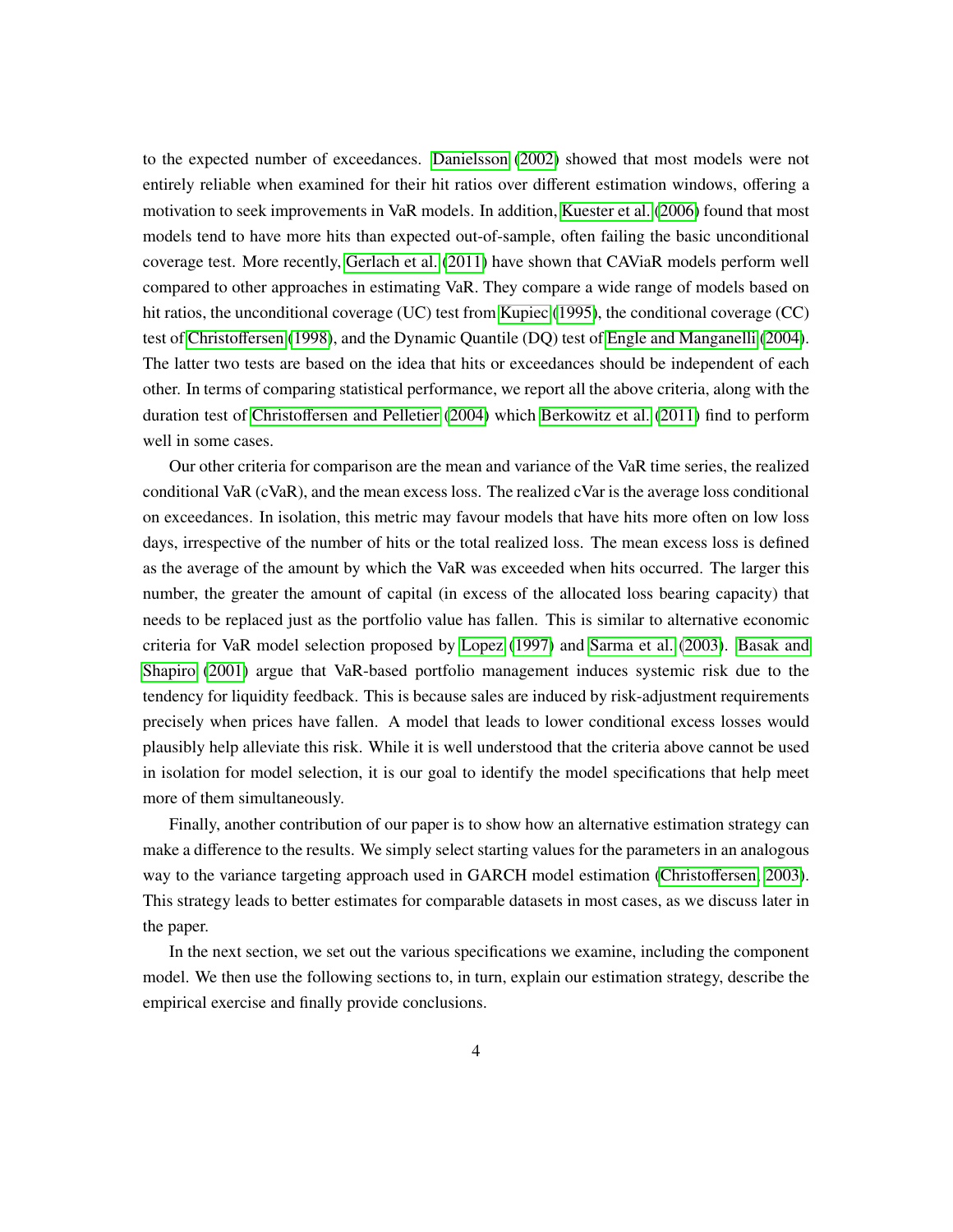# <span id="page-5-0"></span>2 The Models

<span id="page-5-2"></span>We discuss below the various types of CAViaR models, extending their specification to meet our objectives of smoother and economically more desirable VaR forecasts. Throughout this paper, our quantity of interest is the quantile of returns, with the understanding that the VaR is typically reported as the additive inverse of the relevant return quantile.

#### 2.1 Original four CAViaR models

For a return series {*rt*}, [Engle and Manganelli \(2004\)](#page-23-1) introduce CAViaR models in a generic format as

<span id="page-5-1"></span>
$$
q_{\theta,t}(\beta) = \beta_{\theta,0} + \sum_{i=1}^{m} \beta_{\theta,i} q_{\theta,t-i}(\beta) + \sum_{j=1}^{n} \beta_{\theta,j} l(\mathbf{x}_{t-j}),
$$
\n(1)

where the θ-quantile is modeled as a combination of autoregressive terms and a function of a finite number of lagged values of observables contained in x (including the history of returns  ${r_s}_{s=0}^t$ ). It is clear that the parameter vector  $\beta$  is allowed to depend on the quantile being modeled. For the rest of this paper, we drop the  $\theta$  subscript for ease of reading, though it is understood that any set of  $\beta$ s here refers exclusively to a specific quantile level  $\theta$ . Also, as this is quite clearly understood in the literature, we will no longer point out the dependence of the series of quantile estimates on the parameters  $\beta$ . Hence,  $q_{\theta,t}(\beta)$  will simply be referred to as  $q_t$ .

[Engle and Manganelli](#page-23-1) [\(2004\)](#page-23-1) estimate and test four specifications with well known counterparts in the volatility or variance-modeling literature. Although we list all four specifications, the rest of the paper will focus on only three of these, as is explained below. In each of the four cases, the number of lags of past information in Eqn. [1](#page-4-0) is set at 1. These specifications are, for a given series of returns *r<sup>t</sup>* ,

• Adaptive CAViaR:

$$
q_{t} = q_{t-1} + \beta \left[ \left\{ 1 + \exp\left( f \left( r_{t-1} - q_{t-1} \right) \right) \right\}^{-1} - \theta \right]
$$

This model has the property that it automatically raises the VaR after a hit or exceedance and gradually reduces it until the next hit - a simple way to address volatility clustering. It is found to perform much worse than other models, so we will not consider it further in this study. However, see [McAleer et al.](#page-24-4) [\(2010\)](#page-24-4) for how such a scheme appropriately modified may have appeal from a regulatory reporting perspective.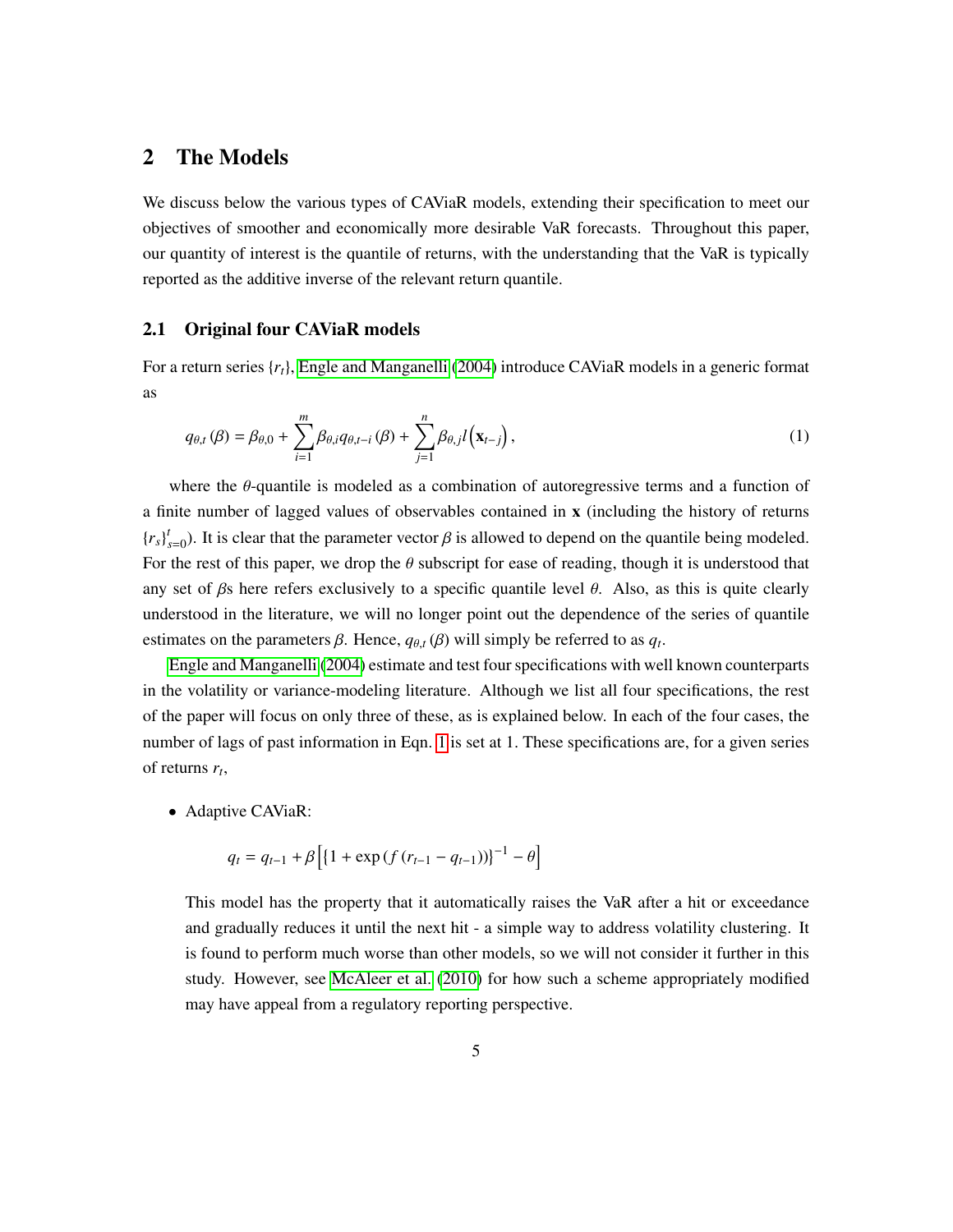• Symmetric Absolute Value CAViaR(SAV):

<span id="page-6-3"></span><span id="page-6-2"></span>
$$
q_t = \beta_0 + \beta_1 q_{t-1} + \beta_2 |r_{t-1}| \tag{2}
$$

• Asymmetric Slope CAViaR (AS):

$$
q_t = \beta_0 + \beta_1 q_{t-1} + \beta_2 r_{t-1}^+ + \beta_3 r_{t-1}^- \tag{3}
$$

where the notation employed is:  $x^+ = \max(x, 0)$  and  $x^- = -\min(x, 0)$ .

• Indirect GARCH(1,1) CAViaR, henceforth IG:

<span id="page-6-4"></span>
$$
q_t = -\left(\beta_0 + \beta_1 q_{t-1}^2 + \beta_2 r_{t-1}^2\right)^{\frac{1}{2}}
$$
\n(4)

While IG models are useful for modeling extreme quantiles like those required for VaR estimation, they do have the disadvantage that the quantiles need to be signed, so they cannot be used to model quantiles that could change signs over time.

#### <span id="page-6-1"></span>2.2 Other CAViaR specifications

We now discuss various alternative specifications and extensions of the models in Equations [2](#page-5-0) - [4.](#page-5-1)

#### <span id="page-6-0"></span>2.2.1 The news impact function

The news impact function captures the response of the conditional quantile to today's information, and it may have several features such as non-linearity and asymmetry. For CAViaR models where  $r_t = \varepsilon_t$  (i.e., the mean daily return is assumed to be zero and  $\varepsilon_t$  is a daily error term), the news impact is modeled as a function of the past return(s). However, one could also interpret the 'news' or the surprise element of the return as the size of the return relative to the conditional quantile based on the previous day's information. As  $q_{t-1}$  is known at time  $t - 2$ , we could then think of scaling  $r_{t-1}$  by  $q_{t-1}$  to obtain this interpretation. In comparison to volatility models of the form  $r_t = \sigma_t z_t$ , this would be analogous to treating the standardized return  $z_t$  as news. Consider the case where the return generating process is conditionally iid (say normal) with mean zero. Then, the ratio  $r_t/q_t$  would represent on average a fixed proportion, based on  $\theta$ , of a standard normal variable.

The original three models we consider can be adjusted with scaled news impact functions as follows: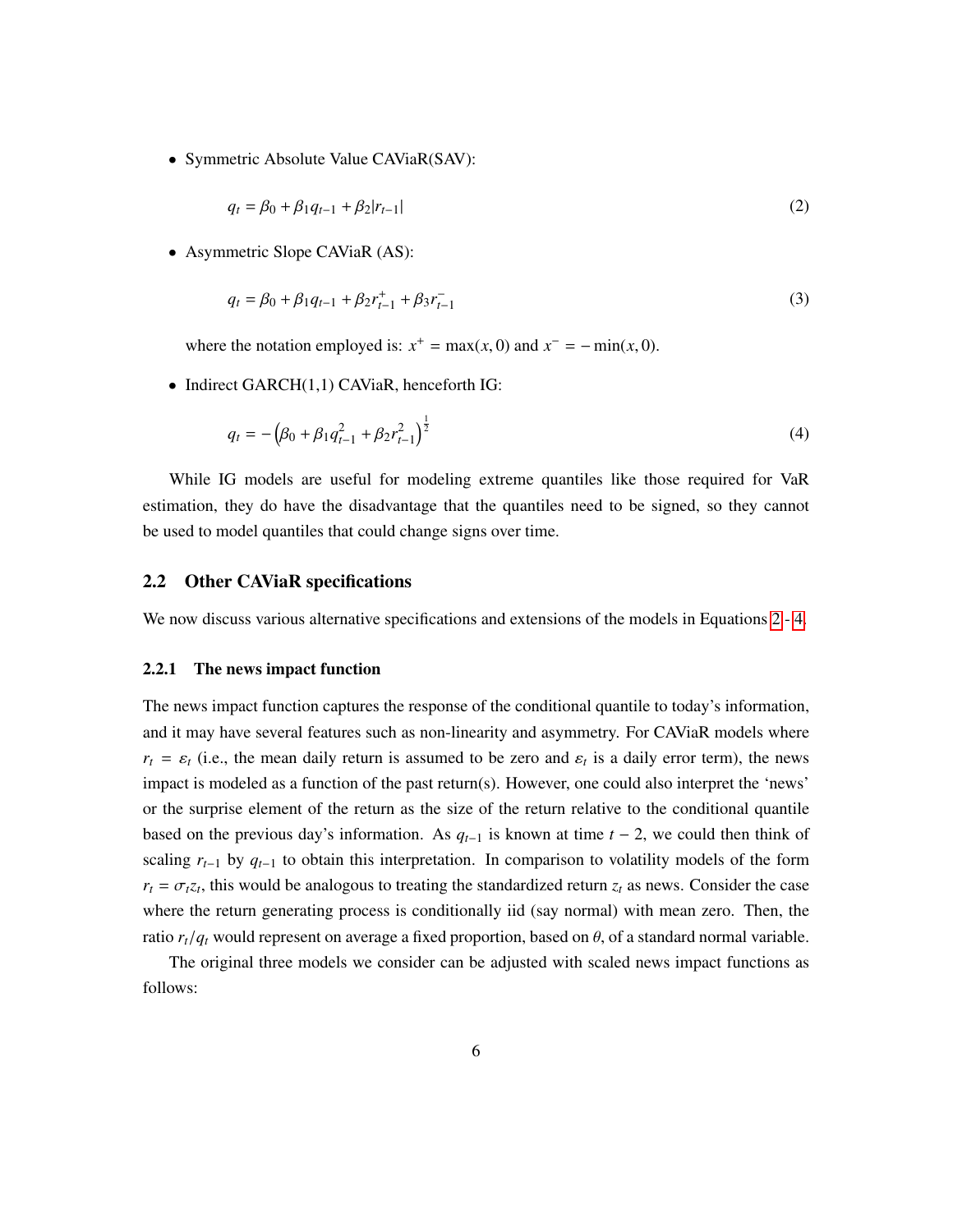• SAVscaled:

<span id="page-7-1"></span>
$$
q_t = \beta_0 + \beta_1 q_{t-1} + \beta_2 |r_{t-1}/q_{t-1}|.
$$
\n(5)

• ASscaled:

$$
q_{t} = \beta_{0} + \beta_{1}q_{t-1} + \beta_{2}(r_{t-1}/q_{t-1})^{+} + \beta_{3}(r_{t-1}/q_{t-1})^{-},
$$
\n(6)

and

• IGscaled:

$$
q_t = -\left(\beta_0 + \beta_1 q_{t-1}^2 + \beta_2 (r_{t-1}/q_{t-1})^2\right)^{\frac{1}{2}}.
$$
\n(7)

The IG model may be further modified to display asymmetry in the news impact. Two of the most widely used GARCH news impact functions are Nonlinear Asymmetric (NA), due to [Engle](#page-23-2) [and Ng \(1993\)](#page-23-2), and GJR, following [Glosten et al.](#page-23-7) [\(1993\)](#page-23-7). The specifications for indirect GARCH CAViaR versions are:

• IG-NA:

$$
q_t = -\left(\beta_0 + \beta_1 q_{t-1}^2 + \beta_2 (r_{t-1}/q_{t-1} - \beta_3)^2\right)^{\frac{1}{2}}
$$
\n(8)

• IG-GJR:

<span id="page-7-0"></span>
$$
q_t = -\left(\beta_0 + \beta_1 q_{t-1}^2 + \beta_2 r_{t-1}^2 + \beta_3 r_{t-1}^2 I_{r_{t-1} < 0}\right)^{\frac{1}{2}}
$$
(9)

Here, the IG-NA CAViaR naturally lends itself to the scaling approach used above.

#### 2.2.2 Adjusting for serial correlation in returns

[Kuester et al. \(2006\)](#page-24-0) show that adjusting for serial correlation in returns improves the forecasting performance of CAViaR models. Consider the CAViaR model with serial correlation in returns:

$$
r_t = \alpha r_{t-1} + \varepsilon_t
$$
  
\n
$$
q_t = \alpha r_{t-1} + q_t^{\varepsilon}
$$
\n(10)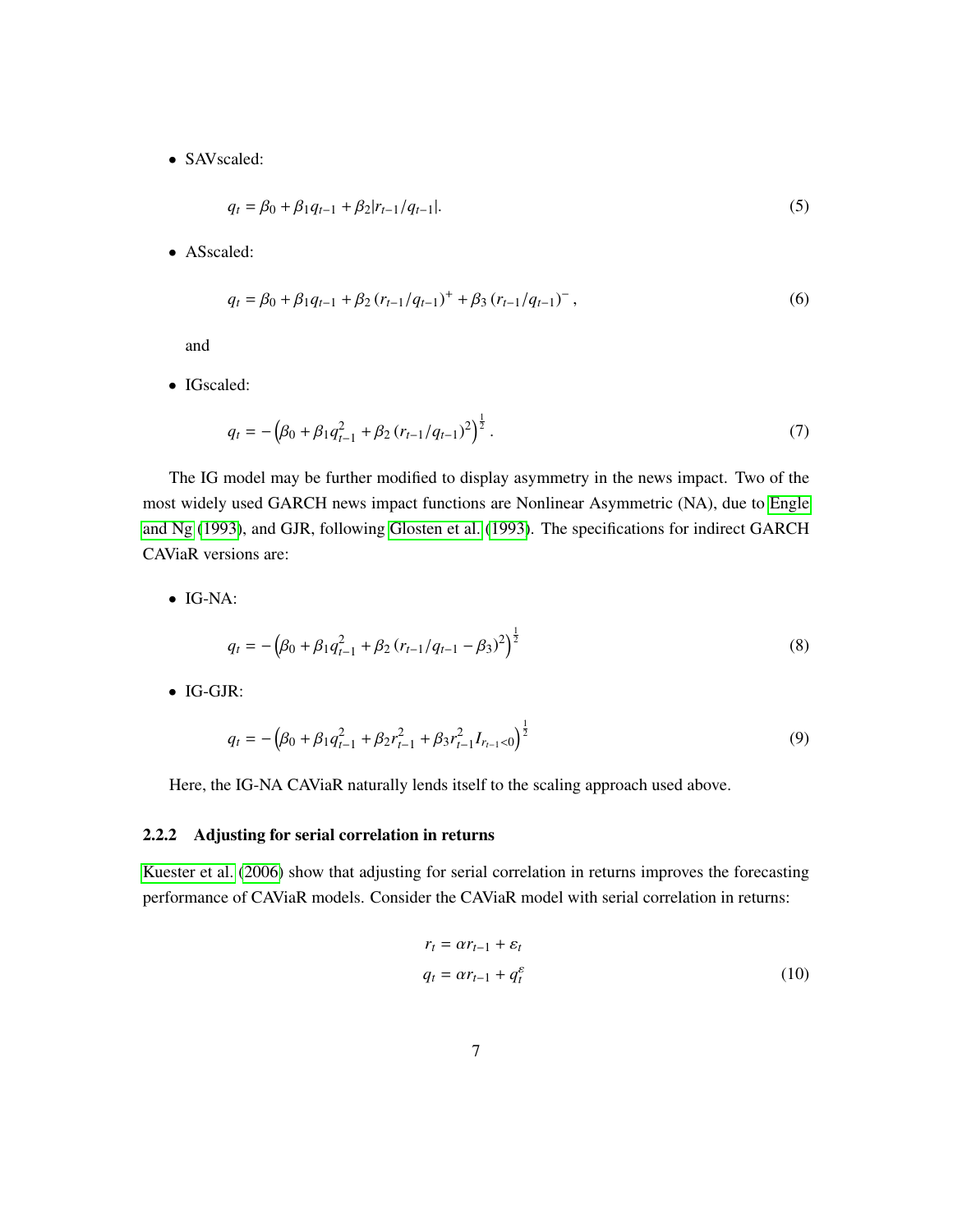where we are using the notation that  $q_t^{\varepsilon}$  is the  $\theta$ -quantile of  $\varepsilon_t$ , just as  $q_t$  is the  $\theta$ -quantile of  $r_t$ . We can now write any specification for  $q_t^{\varepsilon}$ , e.g.  $q_t^{\varepsilon} = \beta_0 + \beta_1 q_{t-1}^{\varepsilon} + f(\varepsilon_{t-1})$ . [Kuester et al.](#page-24-0) [\(2006\)](#page-24-0) propose the AR-IG-CAViaR specification as:

$$
q_{t} = \alpha r_{t-1} - \left(\beta_0 + \beta_1 (q_{t-1} - \alpha r_{t-2})^2 + \beta_2 (\varepsilon_{t-1})^2\right)^{\frac{1}{2}}
$$
\n(11)

where they write  $VaR_t = -q_t$ . The AR-SAV and AR-AS CAViaR models would then be written as:

• AR-SAV:

$$
q_{t} = \alpha r_{t-1} + \beta_0 + \beta_1 q_{t-1}^{\varepsilon} + \beta_2 |\varepsilon_{t-1}|
$$
  
=  $\alpha r_{t-1} + \beta_0 + \beta_1 (q_{t-1} - \alpha r_{t-2}) + \beta_2 |\varepsilon_{t-1}|$  (12)

• AR-AS:

$$
q_{t} = \alpha r_{t-1} + \beta_0 + \beta_1 q_{t-1}^{\varepsilon} + \beta_2 \varepsilon_{t-1}^+ + \beta_3 \varepsilon_{t-1}^-
$$
  
=  $\alpha r_{t-1} + \beta_0 + \beta_1 (q_{t-1} - \alpha r_{t-2}) + \beta_2 (\varepsilon_{t-1})^+ + \beta_3 (\varepsilon_{t-1})^-$  (13)

The corresponding versions to the IG-NA and IG-GJR models incorporating an AR parameter (in returns) would be:

• AR-IG-NA:

$$
q_t = \alpha r_{t-1} - \left\{ \beta_0 + \beta_1 (q_{t-1} - \alpha r_{t-2})^2 + \beta_2 \left( \frac{\varepsilon_{t-1}}{q_{t-1} - \alpha r_{t-2}} - \beta_3 \right)^2 \right\}^{\frac{1}{2}}
$$
(14)

• AR-IG-GJR:

$$
q_{t} = \alpha r_{t-1} - \left\{ \beta_0 + \beta_1 (q_{t-1} - \alpha r_{t-2})^2 + \beta_2 (\varepsilon_{t-1})^2 + \beta_3 (\varepsilon_{t-1})^2 I_{r_{t-1} < \alpha r_{t-2}} \right\}^{\frac{1}{2}}
$$
(15)

#### 2.2.3 Incorporating multi-horizon returns as regressors

It is possible to expand the information set used to predict the quantiles by incorporating other regressors. For instance, [Jeon and Taylor \(2013\)](#page-23-8) use information in the implied volatility (IV) of options to enhance CAViaR forecasts, both directly using a forecast combination strategy, and also by using the IV as a regressor. [Rubia and Sanchis-Marco](#page-24-5) [\(2013\)](#page-24-5) show that using regressors representing liquidity and financial conditions may improve the performance of a CAViaR model.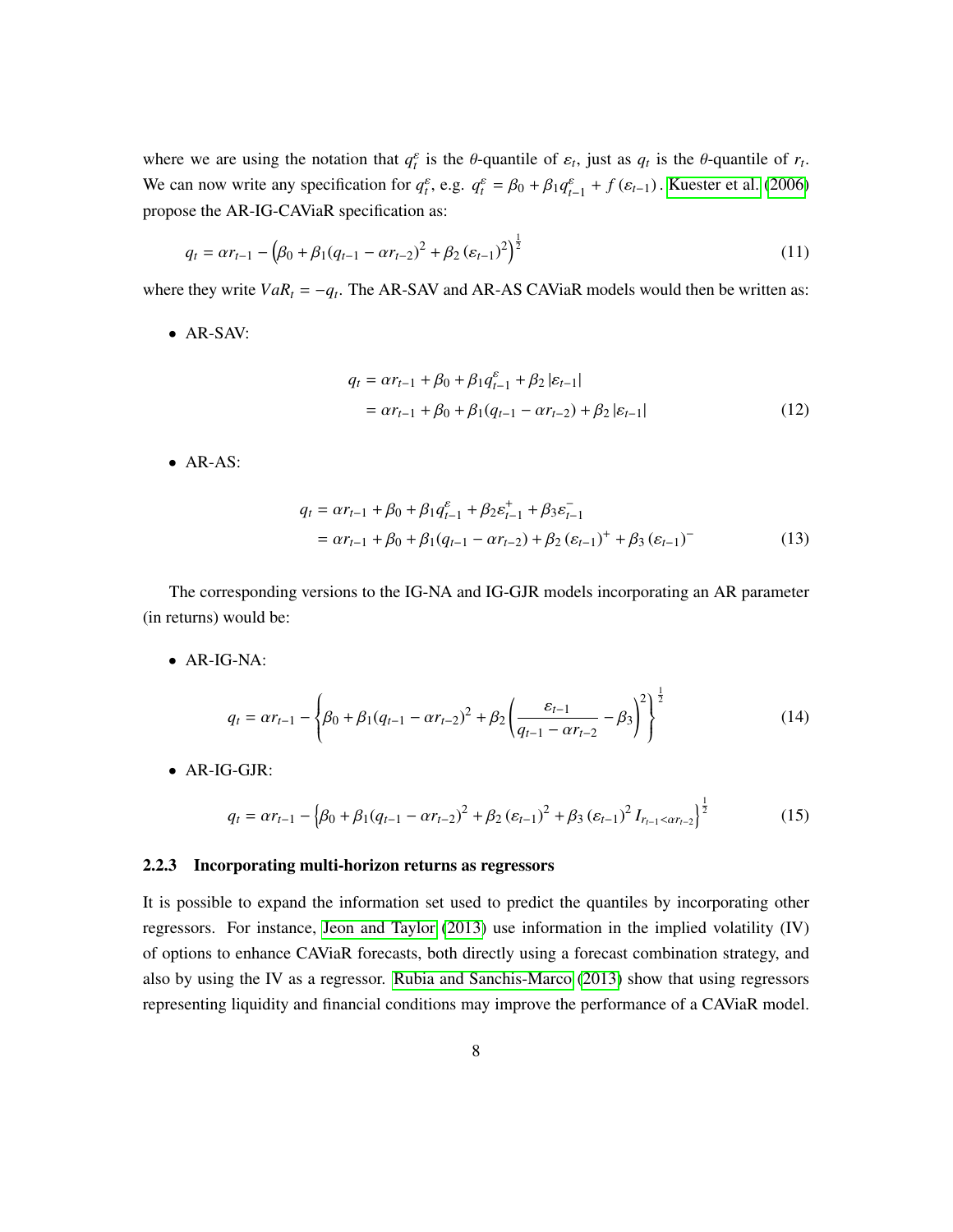<span id="page-9-1"></span>In a more direct approach, [Schaumburg](#page-24-6) [\(2012\)](#page-24-6) modifies the original IG-CAViaR model by the inclusion of the previous day's return as a regressor, further incorporating a threshold-based approach titled the AR-TGARCH CAViaR:

$$
q_t = \beta_1 r_{t-1} - \left(\beta_2 + \beta_3 q_{t-1}^2 + \beta_4 r_{t-1}^2 + \beta_5 r_{t-1}^2 I_{r_{t-1} < 0}\right)^{\frac{1}{2}}
$$
(16)

Note that this model is the same as the IG-GJR specification in Eqn. [9,](#page-6-0) with the previous day's return as an added regressor. This is in fact different from the AR-IG-GJR model in Eqn. [15](#page-7-0) because of how it is derived. It may also be worth examining whether incorporating past returns at lower frequencies as regressors would improve forecasting ability.

When we observe that the VaR from our model has not been exceeded for a long period of time, should we adjust our model? If so, should the adjustment lead to an increase or decrease in the VaR? This is a difficult question because it depends on your view of the return process and on the loss function. This also has significant economic implications. Historically, we have observed that large positive aggregate returns over a long period of time are followed by large negative shocks. This is not just a liberal interpretation of the adage "The higher they climb, the harder they fall." A large literature on bubbles is dedicated to identifying instances where asset prices have deviated persistently from their true value. Unfortunately, it is very difficult to precisely quantify how large is 'large' for returns and how long is the 'long' period before prices revert. Hence, our approach is simply to consider the possibility that past returns at lower frequencies contain important information for VaR estimation.

<span id="page-9-2"></span>The notion of incorporating information about different horizons has significant support in the literature. [Glosten et al. \(1993\)](#page-23-7) document that monthly return volatility dynamics are different from daily dynamics in that positive returns lead to a prediction of a decrease in volatility, whereas daily returns are negatively correlated with conditional volatility. [Bianco et al.](#page-22-7) [\(2009\)](#page-22-7) find that returns have dependence at different frequencies. [Venetis and Peel](#page-24-7) [\(2005\)](#page-24-7) find changes in the serial correlation in returns based on the volatility. Among those that consider the impact of different frequencies or horizons in asset pricing are [Adrian and Rosenberg \(2008\)](#page-22-8) and Duffi[e et al. \(2007\)](#page-23-9). The latter find that future defaults are predicted by one year lagged stock return performance. Similarly, [Doshi et al.](#page-23-10) [\(2013\)](#page-23-10) use past returns among other variables to find credit default swap prices.

<span id="page-9-0"></span>A simple approach to introducing long memory in volatility is employed by [Corsi \(2009\)](#page-22-1). Following the reasoning in his HAR-RV model, we modify all the above models to include past returns as regressors. We begin by considering the following multi-horizon models: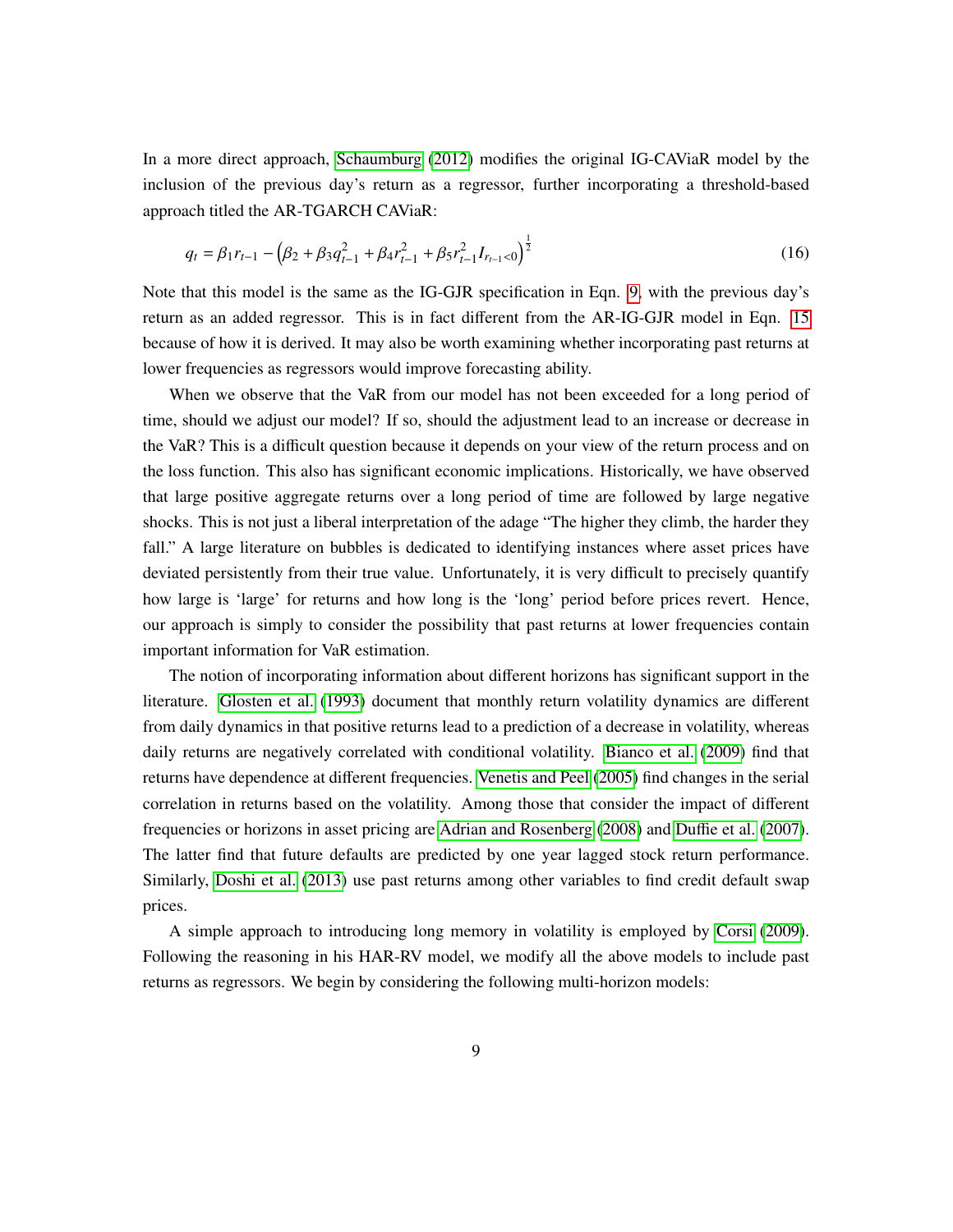<span id="page-10-1"></span>• SAV-mh

$$
q_t = \beta_0 + \beta_1 q_{t-1} + \beta_2 |r_{t-1}| + \beta_3 r_{t-1}^w + \beta_4 r_{t-1}^m.
$$
\n(17)

where  $r_t^w$ ,  $r_t^m$  are average returns over the week and, respectively, the month until and including *t*. In the estimation, we apply the convention that a week is 5 working days and a month consists of 22 working days.

• AS-mh

$$
q_t = \beta_0 + \beta_1 q_{t-1} + \beta_2 r_{t-1}^+ + \beta_3 r_{t-1}^- + \beta_4 r_{t-1}^w + \beta_5 r_{t-1}^m
$$
\n(18)

• IG-mh

$$
q_t = -\left(\beta_0 + \beta_1 q_{t-1}^2 + \beta_2 r_{t-1}^2\right)^{\frac{1}{2}} + \beta_3 r_{t-1} + \beta_4 r_{t-1}^w + \beta_5 r_{t-1}^m \tag{19}
$$

<span id="page-10-0"></span>• IG-NA-mh

$$
q_t = -\left(\beta_0 + \beta_1 q_{t-1}^2 + \beta_2 (r_{t-1}/q_{t-1} - \beta_3)^2\right)^{\frac{1}{2}} + \beta_4 r_{t-1} + \beta_5 r_{t-1}^w + \beta_6 r_{t-1}^m \tag{20}
$$

• IG-GJR-mh

$$
q_t = -\left(\beta_0 + \beta_1 q_{t-1}^2 + \beta_2 r_{t-1}^2 + \beta_3 r_{t-1}^2 I_{r_{t-1} < 0}\right)^{\frac{1}{2}} + \beta_4 r_{t-1} + \beta_5 r_{t-1}^w + \beta_6 r_{t-1}^m
$$
(21)

Later, in Section [2.3.2,](#page-13-0) we will consider a similar extension for long memory versions of the above models.

#### 2.2.4 Another threshold-based nonlinear effects models for comparison

[Gerlach et al.](#page-23-3) [\(2011\)](#page-23-3) propose the threshold-CAViaR model as:

$$
q_{t} = \begin{cases} \beta_{1} + \beta_{2} q_{t-1} + \beta_{3} |r_{t-1}|, & r_{t-1} \le 0 \\ \beta_{4} + \beta_{5} q_{t-1} + \beta_{6} |r_{t-1}|, & r_{t-1} \ge 0 \end{cases}
$$
(22)

The nonlinearities in this model imply that there would be both shifts in the level of VaR, and changes in the impact of today's return on VaR, depending on whether the return is greater or less than a threshold value (0 in Eqn. [22\)](#page-9-0). In order to achieve these two effects without moving to a completely non-linear model, we could apply a slightly modified version of the news impact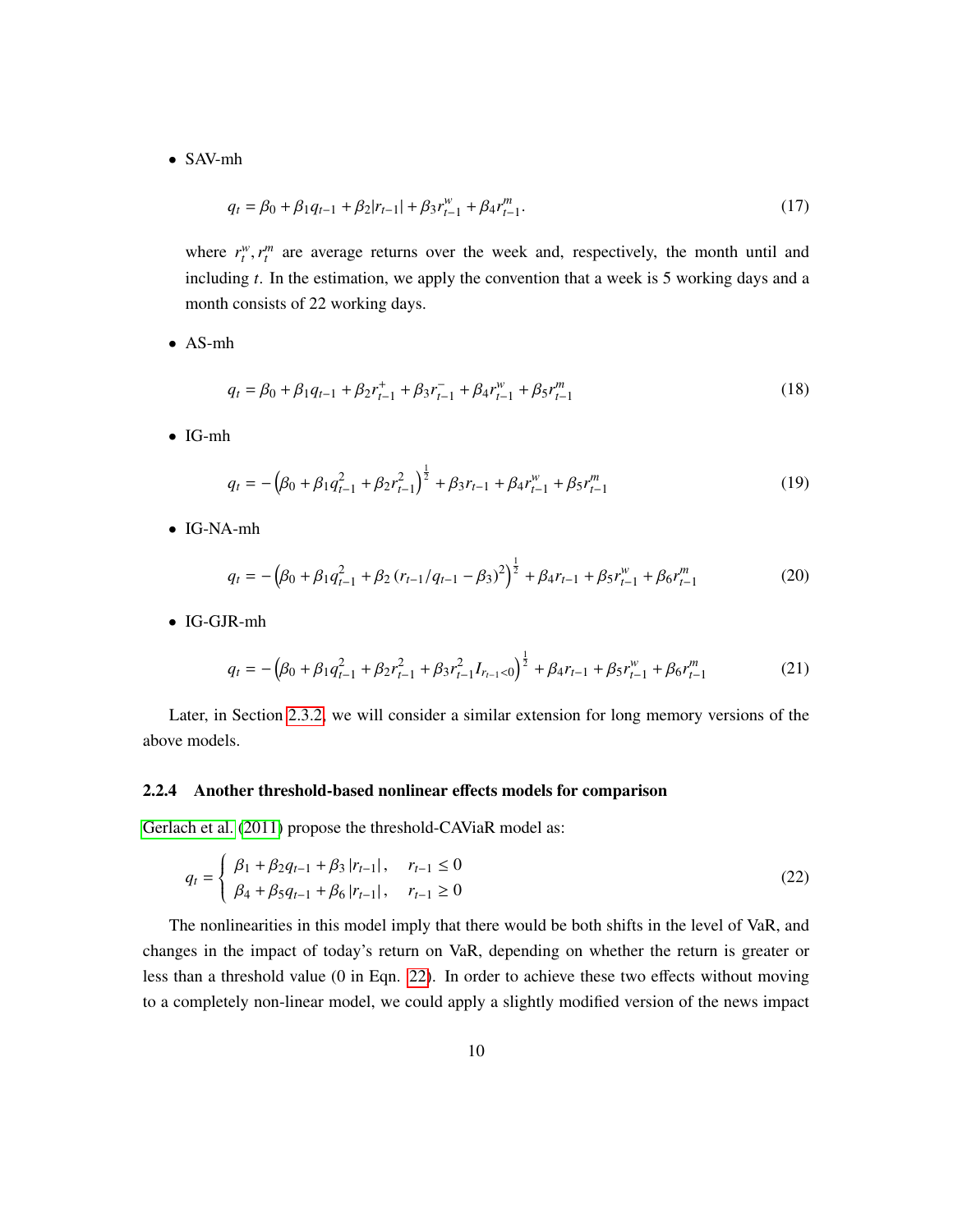function borrowed from the E-GARCH model of [Nelson](#page-24-8) [\(1991\)](#page-24-8). The Shifted Asymmetric Slope or SAS-CAViaR model could be written as:

SAS: 
$$
q_t = \beta_0 + \beta_1 q_{t-1} + \beta_2 (r_{t-1} + \beta_3) + \beta_4 (r_{t-1} + \beta_3)
$$
 (23)

However, the T-CAViaR specification also allows the autoregressive parameter in the quantile itself to change based on the sign of the return. This added flexibility performs well in tests, so it once again seems to suggest that there could be a change in the level and rate of mean reversion for the quantile process. In Section [2.3](#page-10-0) we propose a two-component model in order to avoid the sudden shifts that are brought about by threshold crossing, and to achieve a smoother series that could potentially save transaction costs.To this end, we focus on extending the CAViaR models based on the approach of [Engle and Lee](#page-23-4) [\(1999\)](#page-23-4), which has been successfully applied to option pricing by Christoff[ersen et al. \(2008\)](#page-22-9) and Christoff[ersen et al.](#page-22-10) [\(2010\)](#page-22-10).

#### 2.3 Component CAViaR models

#### 2.3.1 Using the GARCH structure to write component models

A standard GARCH(1,1) model [\(Bollerslev, 1986\)](#page-22-11) is written as

$$
r_t = \varepsilon_t = \sigma_t z_t; \qquad z_t \sim iid \quad N(0, 1)
$$
  

$$
\sigma_t^2 = \omega + a \varepsilon_{t-1}^2 + b \sigma_{t-1}^2
$$

For this model, if  $z_\theta$  is the  $\theta$ -quantile of the standard normal distribution, we have  $q_t = \sigma_t z_\theta$ , where  $q_t$  is the  $\theta$ -quantile of  $\varepsilon_t$ . This implies

$$
q_t^2 = \omega z_\theta^2 + a z_\theta^2 \varepsilon_{t-1}^2 + b q_{t-1}^2
$$

$$
= \widetilde{\omega} + \widetilde{a} \varepsilon_{t-1}^2 + b q_{t-1}^2
$$

which is the IG-CAViaR model of Eqn. [4.](#page-5-1)

[Engle and Lee \(1999\)](#page-23-4) define the Component GARCH model as

$$
\sigma_t^2 = h_t + b \left( \sigma_{t-1}^2 - h_{t-1} \right) + a \left( \varepsilon_{t-1}^2 - h_{t-1} \right)
$$

$$
h_t = \omega + \rho h_{t-1} + \varphi \left( \varepsilon_{t-1}^2 - \sigma_{t-1}^2 \right)
$$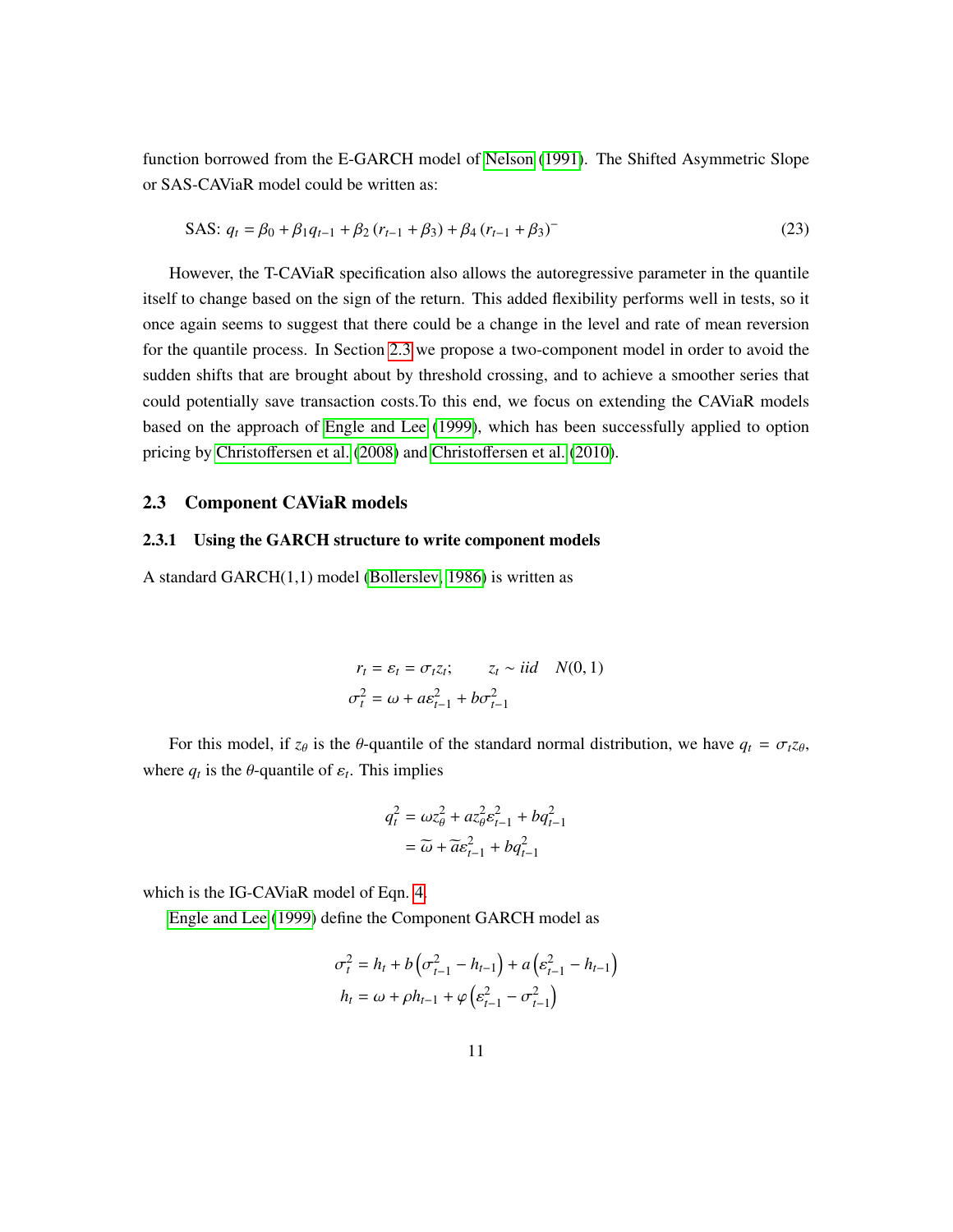where  $h_t$  is now a slower-moving component around which the variance fluctuates.

By analogy to the IG relation above, the two-component IG version of the CAViaR model becomes

<span id="page-12-3"></span><span id="page-12-0"></span>
$$
q_t^2 = u_t^2 + \beta \left( q_{t-1}^2 - u_{t-1}^2 \right) + a \left( z_\theta^2 \varepsilon_{t-1}^2 - u_{t-1}^2 \right)
$$
  

$$
u_t^2 = \omega z_\theta^2 + \rho u_{t-1}^2 + \varphi \left( z_\theta^2 \varepsilon_{t-1}^2 - q_{t-1}^2 \right)
$$

Allowing  $z_{\theta}$  to be subsumed in the respective parameters removes any parametric assumptions, giving

Component - IG (C-IG):

<span id="page-12-1"></span>
$$
q_{t} = -\left\{u_{t}^{2} + \beta_{1}\left(q_{t-1}^{2} - u_{t-1}^{2}\right) + \beta_{2}\left(\beta_{3}r_{t-1}^{2} - u_{t-1}^{2}\right)\right\}^{\frac{1}{2}}
$$

$$
u_{t}^{2} = \beta_{4} + \beta_{5}u_{t-1}^{2} + \beta_{6}\left(\beta_{7}r_{t-1}^{2} - q_{t-1}^{2}\right)
$$
(24)

where we are estimating  $\beta_3$  and  $\beta_7$ , though they could both be interpreted as the appropriate identical scaling factor that would set the 'shock' term to be zero in expectation if the underlying process was a Component GARCH model.

The Component N-GARCH model in Christoff[ersen et al.](#page-22-10) [\(2010\)](#page-22-10) may be written as:

$$
\sigma_t^2 = h_t + b \left( \sigma_{t-1}^2 - h_{t-1} \right) + a \left( \varepsilon_{t-1} - c_1 \sqrt{h_{t-1}} \right)^2
$$

$$
h_t = \omega + \rho h_{t-1} + \varphi \left( \varepsilon_{t-1} - c_2 \sigma_{t-1} \right)^2
$$

so the two-component version of the indirect N-GARCH CAViaR becomes

<span id="page-12-2"></span>
$$
q_t^2 = u_t^2 + \beta \left( q_{t-1}^2 - u_{t-1}^2 \right) + a \left( z_\theta \varepsilon_{t-1} - c_1 \sqrt{u_{t-1}^2} \right)^2
$$
  

$$
u_t^2 = \omega z_\theta^2 + \rho u_{t-1}^2 + \varphi \left( z_\theta \varepsilon_{t-1} - c_2 q_{t-1} \right)^2
$$

Following from the scaling approach in the IG-NA model in Eqn. [8,](#page-6-1) and utilizing the flexibility of the CAViaR approach, we can simplify and reduce the number of parameters to get the following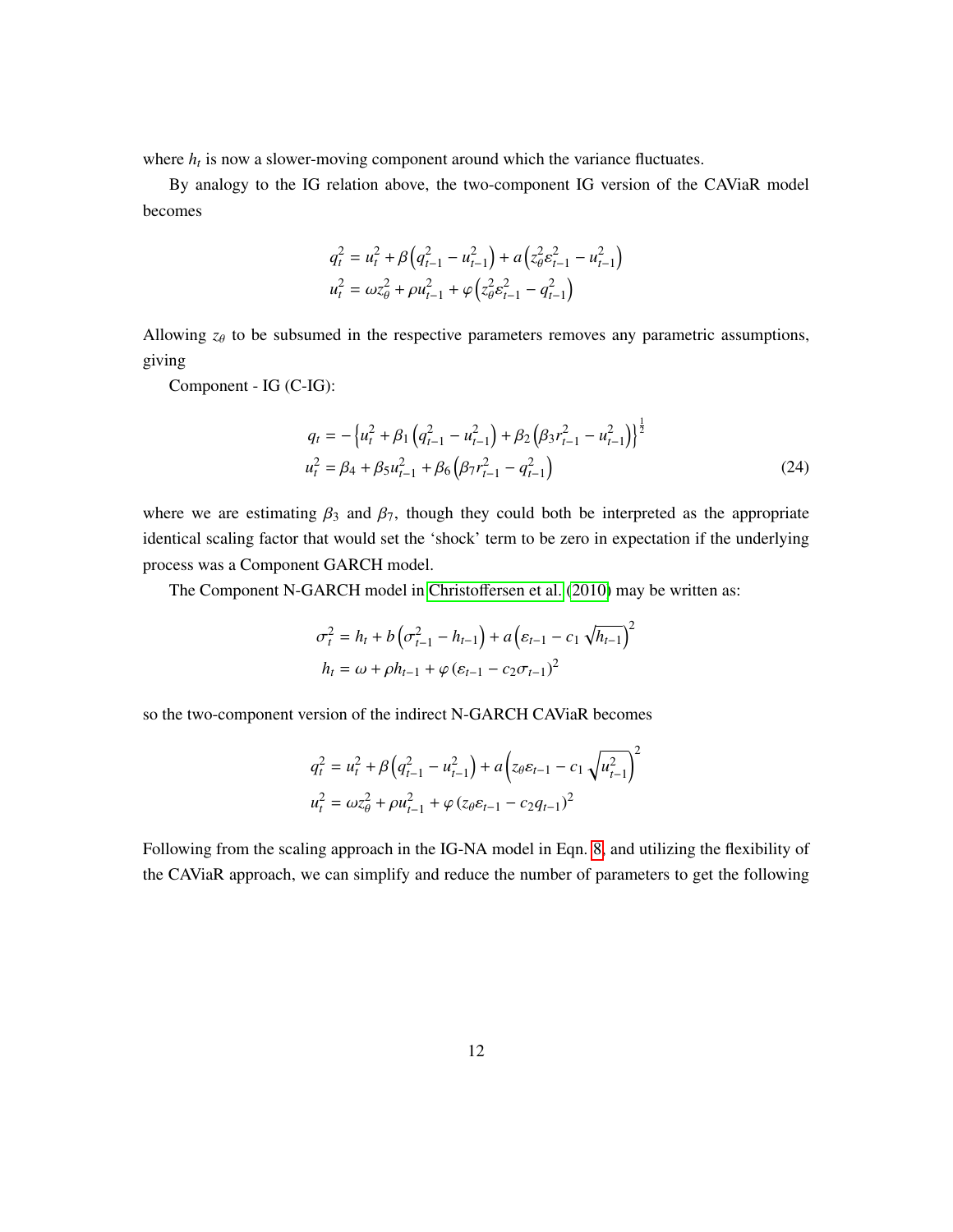model (C-IG-NA):

$$
q_{t} = -\left\{ u_{t}^{2} + \beta_{1} \left( q_{t-1}^{2} - u_{t-1}^{2} \right) + \beta_{2} \left( \frac{\varepsilon_{t-1}}{u_{t-1}} - \beta_{3} \right)^{2} \right\}^{\frac{1}{2}}
$$

$$
u_{t}^{2} = \beta_{4} + \beta_{5} u_{t-1}^{2} + \beta_{6} \left( \frac{\varepsilon_{t-1}}{q_{t-1}} - \beta_{7} \right)^{2}
$$
(25)

Further, the GARCH model of [Taylor \(1986\)](#page-24-9) and [Schwert \(1989\)](#page-24-10) takes the form

$$
\sigma_t = \omega + b\sigma_{t-1} + \alpha |\varepsilon_{t-1}| \tag{26}
$$

giving us the SAV-CAViaR model as:

 $q_t = \widetilde{\omega} + bq_{t-1} + \widetilde{\alpha} | \varepsilon_{t-1} |$ 

or the asymmetric form

$$
\sigma_t = \omega + b\sigma_{t-1} + \alpha_1 \varepsilon_{t-1}^+ + \alpha_2 \varepsilon_{t-1}^- \tag{27}
$$

giving us the AS-CAViaR model:

$$
q_t = \widetilde{\omega} + b q_{t-1} + \widetilde{\alpha}_1 \varepsilon_{t-1}^+ + \widetilde{\alpha}_2 \varepsilon_{t-1}^-
$$

<span id="page-13-0"></span>Consider again the stationary form of Eqn. [26](#page-12-0)

$$
\sigma_{t}=\overline{\sigma}+b\left(\sigma_{t-1}-\overline{\sigma}\right)+\alpha\overline{\sigma}\left(|z_{t-1}|-E\,|z|\right)
$$

In component form, we could define

<span id="page-13-3"></span>
$$
\sigma_{t} = \overline{\sigma}_{t} + b \left( \sigma_{t-1} - \overline{\sigma}_{t-1} \right) + \alpha \left( |\varepsilon_{t-1}| - \overline{\sigma}_{t-1} E | z| \right)
$$

$$
\overline{\sigma}_{t} = \omega + \rho \overline{\sigma}_{t-1} + \gamma \left( |\varepsilon_{t-1}| - \sigma_{t-1} E | z| \right)
$$

The corresponding component version is then

<span id="page-13-2"></span>
$$
q_{t} = u_{t} + b (q_{t-1} - u_{t-1}) + \alpha (z_{\theta} | \varepsilon_{t-1} | - u_{t-1} E | z|)
$$
  

$$
u_{t} = \widetilde{\omega} + \rho u_{t-1} + \gamma (z_{\theta} | \varepsilon_{t-1} | - q_{t-1} E | z|)
$$

This is the same as writing the C-SAV model as:

<span id="page-13-1"></span>
$$
q_{t} = u_{t} + \beta_{1} (q_{t-1} - u_{t-1}) + \beta_{2} (|\varepsilon_{t-1}| - \beta_{3} u_{t-1})
$$
  

$$
u_{t} = \beta_{4} + \beta_{5} u_{t-1} + \beta_{6} (|\varepsilon_{t-1}| - \beta_{7} q_{t-1})
$$
 (28)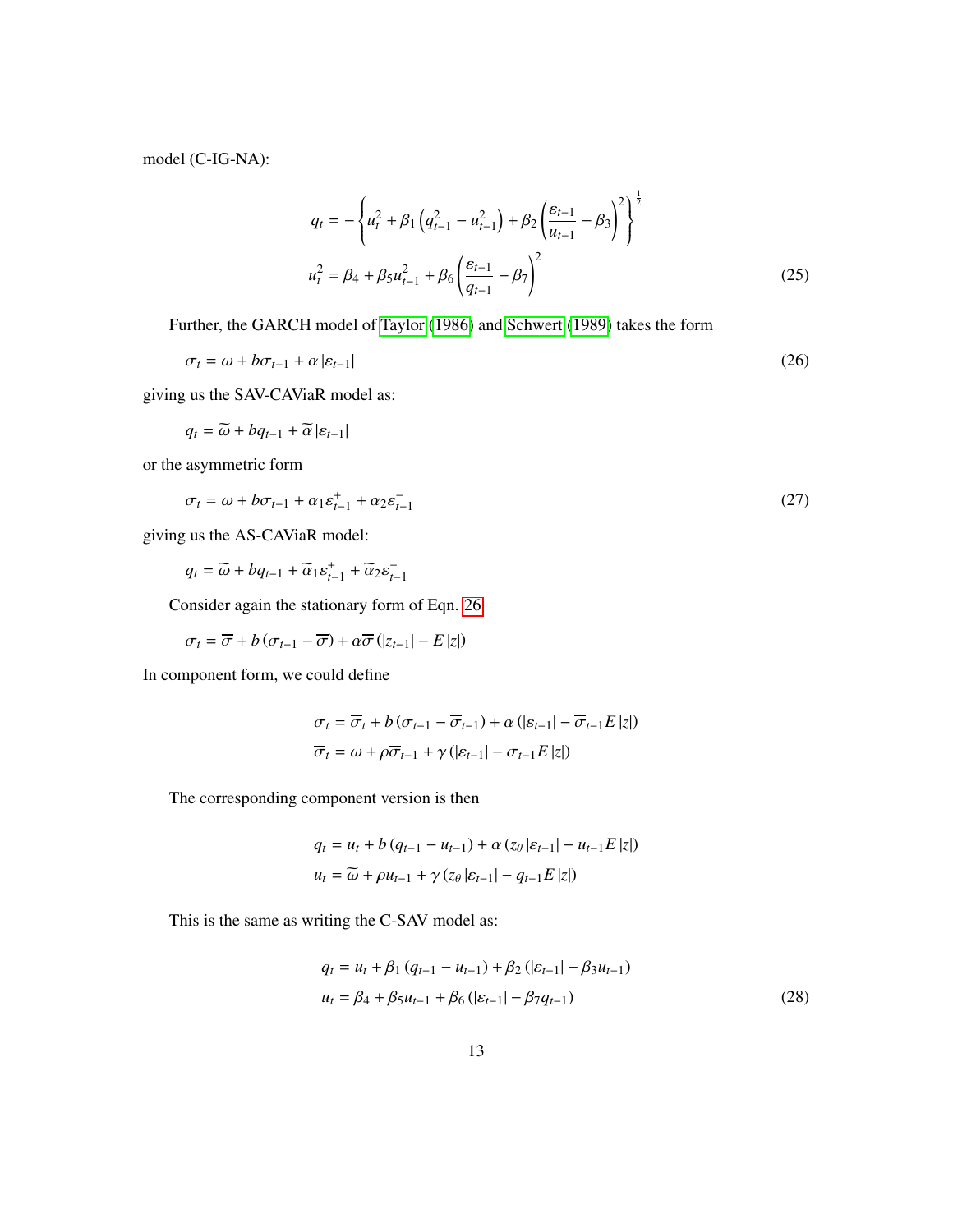A similar exercise for the AS-CAViaR model begins with rewriting the volatility equation (Eqn. [27\)](#page-12-1) as

$$
\sigma_{t} = \overline{\sigma} + b \left( \sigma_{t-1} - \overline{\sigma} \right) + \alpha_{1} \overline{\sigma} \left( z_{t-1}^{+} - E\left[ z^{+} \right] \right) + \alpha_{2} \overline{\sigma} \left( z_{t-1}^{-} - E\left[ z^{-} \right] \right)
$$

where  $\overline{\sigma}$  is replaced by its time-varying counterpart and the process is again rewritten as

$$
\sigma_{t} = \overline{\sigma}_{t} + b(\sigma_{t-1} - \overline{\sigma}_{t-1}) + \alpha_{1} (\varepsilon_{t-1} - \overline{\sigma}_{t-1} E[z^{+}]) I_{\varepsilon_{t-1} \geq 0} + \alpha_{2} (|\varepsilon_{t-1}| - \overline{\sigma}_{t-1} E[z^{-}]) I_{\varepsilon_{t-1} < 0}
$$
  

$$
\overline{\sigma}_{t} = \omega + \rho \overline{\sigma}_{t-1} + \gamma_{1} (\varepsilon_{t-1} - \sigma_{t-1} E[z^{+}]) I_{\varepsilon_{t-1} \geq 0} + \gamma_{2} (|\varepsilon_{t-1}| - \sigma_{t-1} E[z^{-}]) I_{\varepsilon_{t-1} < 0}
$$

The CAViaR version then becomes

$$
q_{t} = u_{t} + b (q_{t-1} - u_{t-1}) + \alpha_{1} (z_{\theta} | \varepsilon_{t-1}| - u_{t-1} E[z^{+}]) I_{\varepsilon_{t-1} \geq 0} + \alpha_{2} (z_{\theta} | \varepsilon_{t-1}| - u_{t-1} E[z^{-}]) I_{\varepsilon_{t-1} < 0}
$$
  

$$
u_{t} = \widetilde{\omega} + \rho u_{t-1} + \widetilde{\gamma}_{1} (z_{\theta} | \varepsilon_{t-1}| - q_{t-1} E[z^{+}]) I_{\varepsilon_{t-1} \geq 0} + \widetilde{\gamma}_{2} (z_{\theta} | \varepsilon_{t-1}| - q_{t-1} E[z^{-}]) I_{\varepsilon_{t-1} < 0}
$$

We can thus estimate the Component AS (C-AS) CAViaR model as:

<span id="page-14-1"></span>
$$
q_{t} = u_{t} + \beta_{1} (q_{t-1} - u_{t-1}) + \beta_{2} (|\varepsilon_{t-1}| - \beta_{3} u_{t-1}) I_{\varepsilon_{t-1} \geq 0} + \beta_{4} (|\varepsilon_{t-1}| - \beta_{5} u_{t-1}) I_{\varepsilon_{t-1} < 0}
$$
  

$$
u_{t} = \beta_{6} + \beta_{7} u_{t-1} + \beta_{8} (|\varepsilon_{t-1}| - \beta_{9} q_{t-1}) I_{\varepsilon_{t-1} \geq 0} + \beta_{10} (|\varepsilon_{t-1}| - \beta_{11} q_{t-1}) I_{\varepsilon_{t-1} < 0}
$$
 (29)

#### 2.3.2 Alternative flexible component structure

As [Engle and Manganelli \(2004\)](#page-23-1) point out, though the original CAViaR models are exactly specified counterparts of corresponding GARCH models, CAViaR models are in fact more general than the assumed GARCH models. Thus, while we can derive CAViaR specifications from GARCH models, it is not necessary to do so, mainly because we do not assume the parametric form of the distribution of residuals. In order to introduce a long-memory component, we do not necessarily need to work with the GARCH component structure. An alternative direct approach is to replace the intercept parameter  $\beta_0$  with a time-varying process that induces a long memory property to the VaR. Consider the AS-CAViaR model in Eqn. [3.](#page-5-2) We could rewrite it as:

<span id="page-14-0"></span>
$$
q_t = u + \beta_1(q_{t-1} - u) + \beta_2 r_{t-1}^+ + \beta_3 r_{t-1}^- \tag{30}
$$

Taking the unconditional expectation, we get

$$
u = \overline{q} - \frac{\beta_2 E[r^+] + \beta_3 E[r^-]}{1 - \beta_1} \tag{31}
$$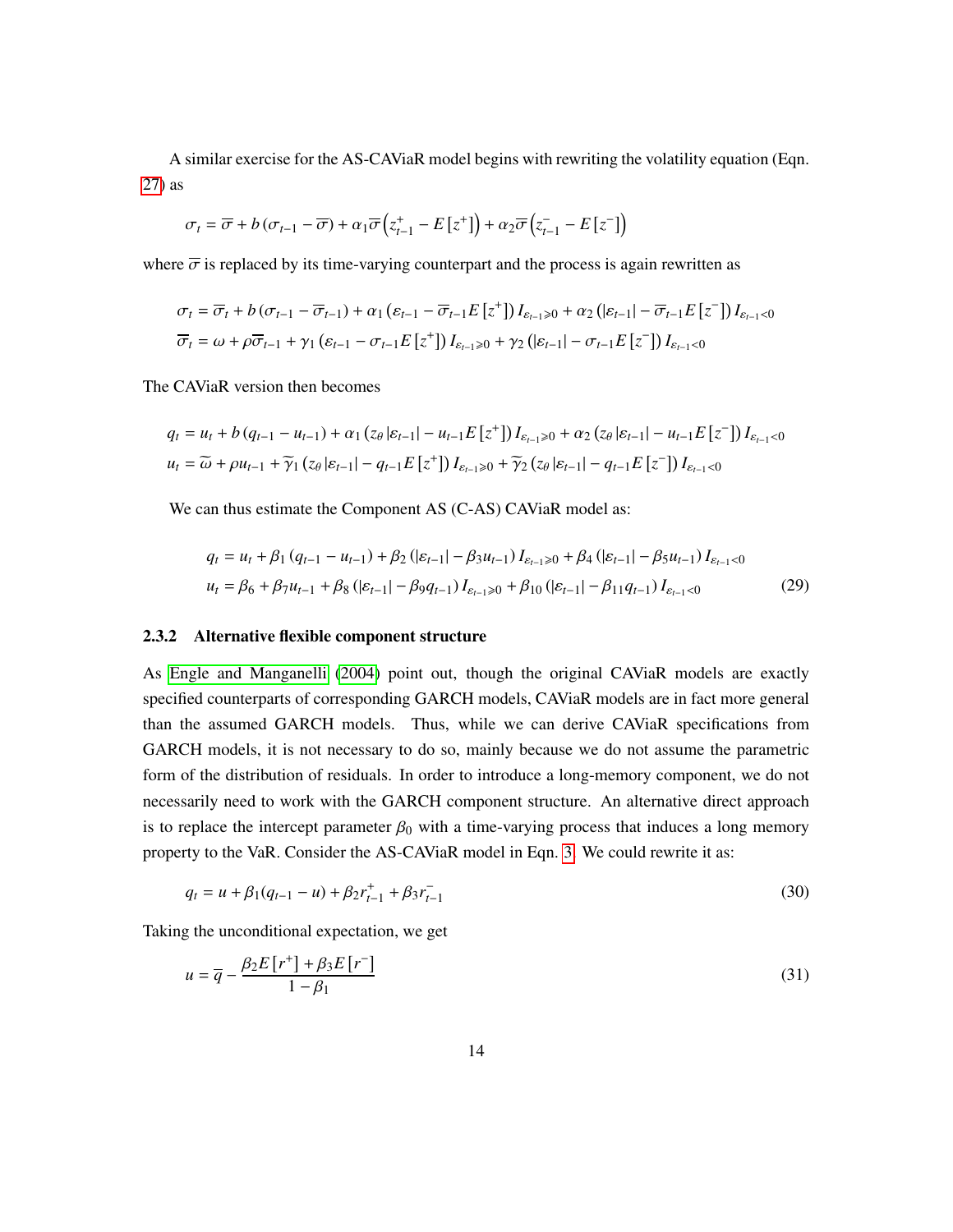Unlike the traditional approach to writing such models, here  $u \neq \overline{q}$ . Substituting *u* from Eqn. [31](#page-13-1) back into Eqn. [30,](#page-13-2) we see that it is the same as writing

$$
q_{t} = \overline{q} + \beta_{1}(q_{t-1} - \overline{q}) + \beta_{2}\left(r_{t-1}^{+} - E[r^{+}]\right) + \beta_{3}\left(r_{t-1}^{-} - E[r^{-}]\right)
$$
\n(32)

By allowing *u* to vary over time, we write the general form of the Component CAViaR model as:

<span id="page-15-0"></span>
$$
q_{t} = u_{t} + \sum_{i} \beta_{i} (q_{t-i} - u_{t-i}) + \sum_{i} \gamma_{i} f(r_{t-i})
$$

$$
u_{t} = \omega + \sum_{i} \delta_{i} u_{t-i} + \sum_{i} \phi_{i} g(r_{t-i})
$$

This shows that we need not write the model as a combination of two processes with zero-mean shocks. As a result, we can consider estimating the following component versions of the original models as:

Flexible Component - SAV (FC-SAV):

$$
q_{t} = u_{t} + \beta_{1}(q_{t-1} - u_{t-1}) + \beta_{2} |r_{t-1}|
$$
  

$$
u_{t} = \beta_{3} + \beta_{4}u_{t-1} + \beta_{5} (r_{t-1})
$$
 (33)

Flexible Component - SAV multi horizon (FC-SAVmh):

$$
q_t = u_t + \beta_1(q_{t-1} - u_{t-1}) + \beta_2 |r_{t-1}|
$$
  

$$
u_t = \beta_3 + \beta_4 u_{t-1} + \beta_5 r_{t-1} + \beta_6 r_{t-1}^w + \beta_7 r_{t-1}^m
$$
 (34)

Flexible Component - AS (FC-AS):

$$
q_t = u_t + \beta_1(q_{t-1} - u_{t-1}) + \beta_2 r_{t-1}^+ + \beta_3 r_{t-1}^-
$$
  

$$
u_t = \beta_4 + \beta_5 u_{t-1} + \beta_6 (r_{t-1})
$$
 (35)

Flexible Component - AS multi horizon (FC-ASmh):

$$
q_{t} = u_{t} + \beta_{1}(q_{t-1} - u_{t-1}) + \beta_{2}r_{t-1}^{+} + \beta_{3}r_{t-1}^{-}
$$
  

$$
u_{t} = \beta_{4} + \beta_{5}u_{t-1} + \beta_{6}r_{t-1} + \beta_{7}r_{t-1}^{w} + \beta_{8}r_{t-1}^{m}
$$
 (36)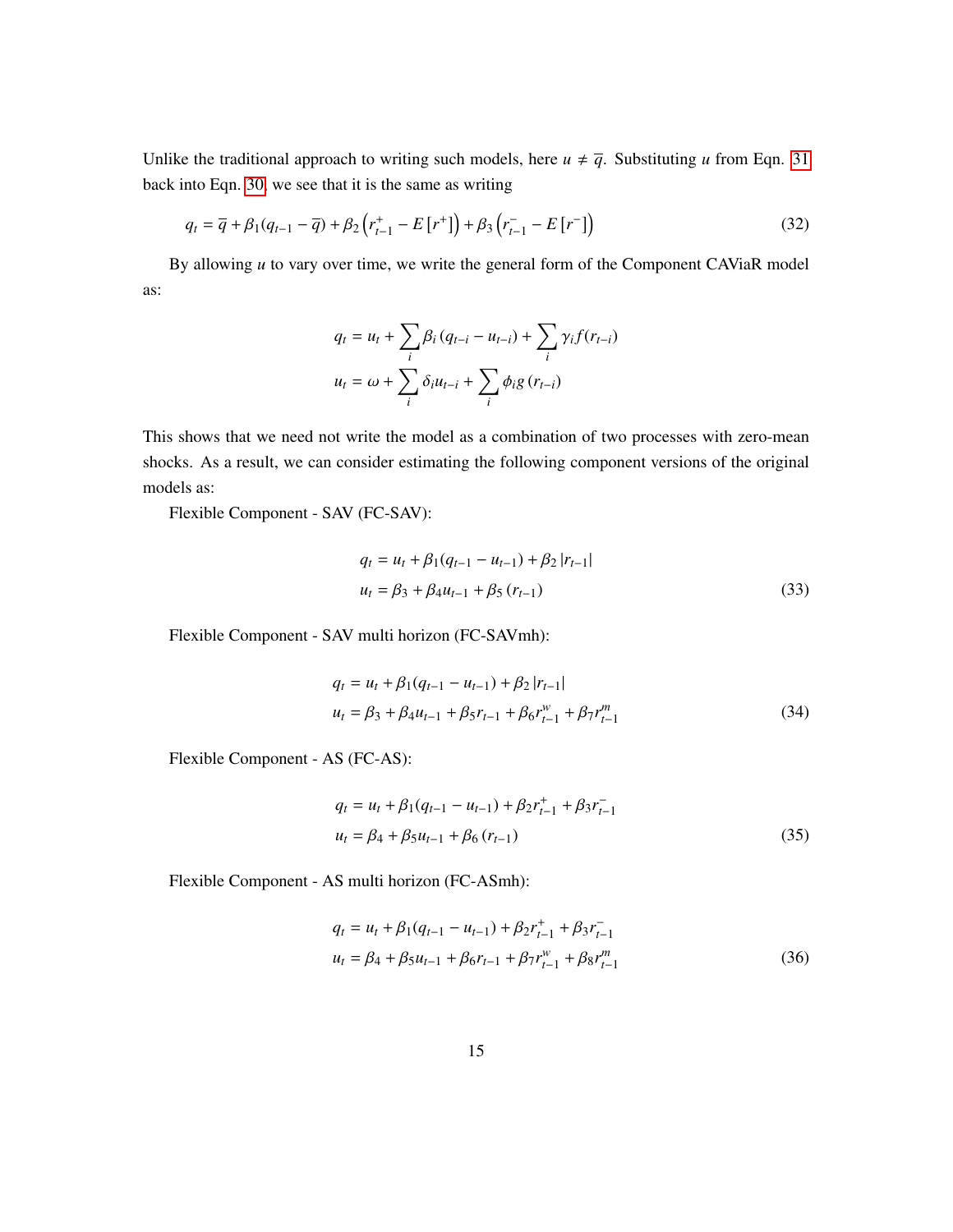Flexible Component IG (FC-IG):

$$
q_t = -\left\{u_t^2 + \beta_1 \left(q_{t-1}^2 - u_{t-1}^2\right) + \beta_2 r_{t-1}^2\right\}^{\frac{1}{2}}
$$
  

$$
u_t = \beta_3 + \beta_4 u_{t-1} + \beta_5 r_{t-1}
$$
 (37)

Flexible Component IG multi horizon (FC-IGmh)

$$
q_{t} = -\left\{ u_{t}^{2} + \beta_{1} \left( q_{t-1}^{2} - u_{t-1}^{2} \right) + \beta_{2} r_{t-1}^{2} \right\}^{\frac{1}{2}}
$$
  

$$
u_{t} = \beta_{3} + \beta_{4} u_{t-1} + \beta_{5} r_{t-1} + \beta_{6} r_{t-1}^{w} + \beta_{7} r_{t-1}^{m}
$$
(38)

#### 2.3.3 Interpreting the alternative component structure

Consider again the FC-AS model in Eqn. [35.](#page-14-0) Substituting the relationship in Eqn. [31](#page-13-1) for  $u_t$ , we see that

$$
\overline{q}_{t} = \left[\beta_{4} + \left(\frac{1-\beta_{5}}{1-\beta_{1}}\right)\left(\beta_{2}E[r^{+}] + \beta_{3}E[r^{-}]\right)\right] + \beta_{5}\overline{q}_{t-1} + \beta_{6}\left(r_{t-1}/q_{t-1}\right)
$$

and that

$$
\overline{q} = \frac{\beta_4}{1 - \beta_5} + \frac{\beta_2 E[r^+] + \beta_3 E[r^-]}{1 - \beta_1}
$$
  
or  $\overline{u} = u = \frac{\beta_4}{1 - \beta_5}$ 

In these alternative component models, the deviation  $q_t - u_t$  is the component that represents an adjusted distance from the unconditional mean  $\overline{q}$  and the dynamics of  $u_t$  capture the time dependence in  $\overline{q}_t$ , albeit with an adjusted mean level. We have introduced a long memory feature in the quantile process. As long as the persistence of the component  $u_t$  is higher than that of  $q_t - u_t$ we are able to interpret it as a 'long-term' component; with the caveat that  $q_t$  tends to a quantity different from  $u_t$  in the long run.

## 3 Estimation

CAViaR parameters  $(\beta)$  are estimated by the regression quantile  $(RQ)$  criterion:

$$
\min_{\beta} \frac{1}{T} \sum_{t=1}^{T} \left[ \theta - I \left( r_t < q_t \left( \beta \right) \right) \right] \left[ r_t - q_t \left( \beta \right) \right]
$$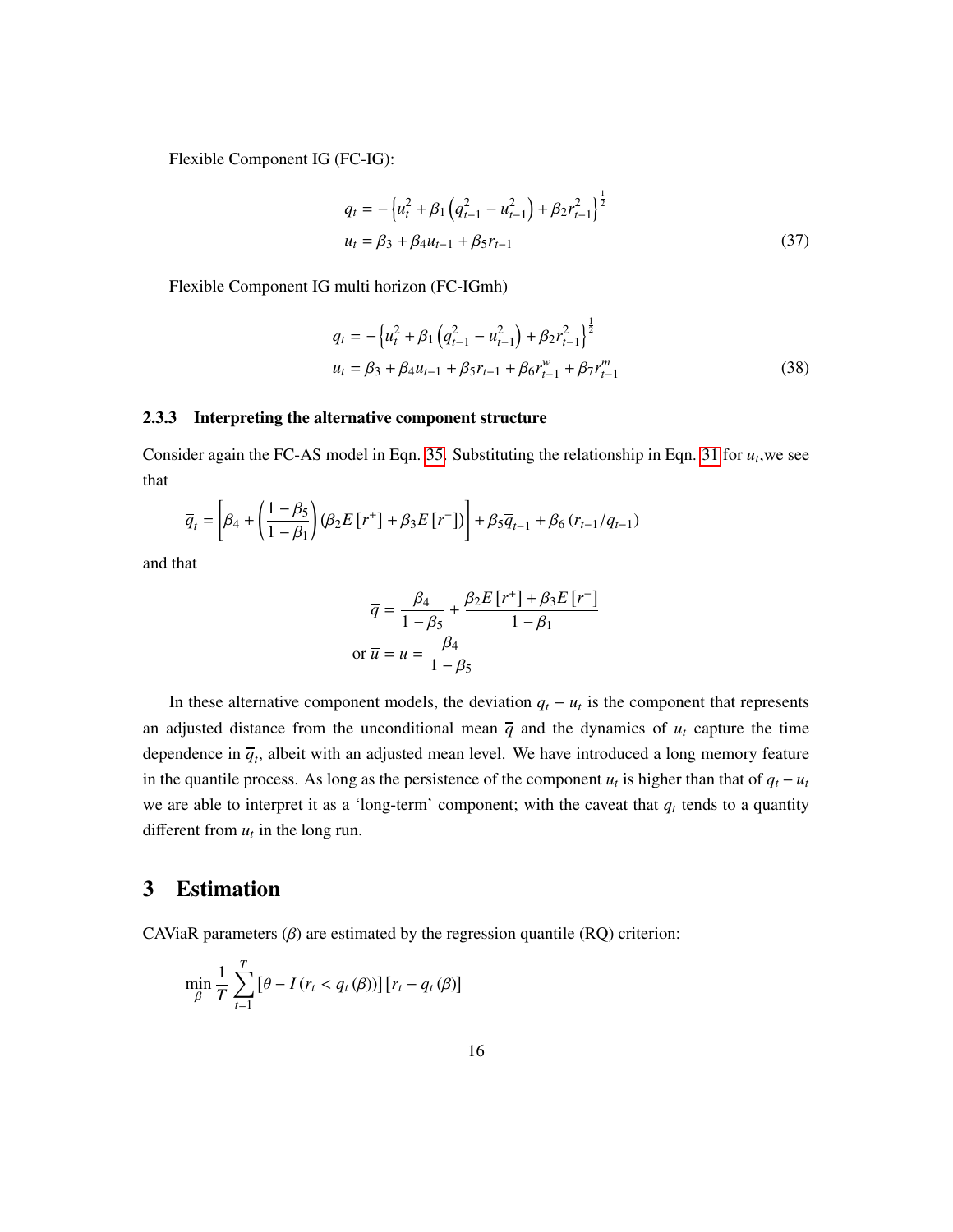The optimization surface for this problem is known to be multimodal and thus problematic to minimize over. [Engle and Manganelli](#page-23-1) [\(2004\)](#page-23-1) estimate the parameters by a genetic algorithm approach, proposing a large number of uniform random parameter vectors, picking a proportion of them and then inputting these in a simplex based search algorithm (fminsearch) in MATLAB. We find that it is important to get the relative scale of the parameters right to improve the chances of finding a global minimum. To this end, we apply a procedure based on targeting of the empirical (unconditional) quantile of the returns series by assuming stationarity of the quantile time series, but only as an input to the optimizer. We start the minimizer (fminsearch) at a grid of initial parameter values, in each case setting the starting value for  $\beta_0$  to be consistent with the other parameters and the appropriate in-sample quantile of the data. To clarify, we are not reducing one parameter as is done in parametric GARCH models when applying variance targeting - our approach is merely designed to obtain helpful starting values for the optimizer. As an example, for the SAV model (Eqn. [2\)](#page-5-0), for each starting value pair of  $\beta_1 \in \{0.5, 0.65, 0.8, 0.95\}$ and  $\beta_2 \in \{-0.25, 0, 0.25\}$ , we set

 $\beta_0 = \hat{q}(1-\beta_1) - \beta_2 \hat{E} [r]$ 

where the  $\hat{ }$  symbol represents an unconditional estimate of the quantity from the data (insample). In the case of the scaled models, we make a further simplification, substituting in quantities for the normal distribution where appropriate. For instance,  $E |z| = \sqrt{\frac{2}{\pi}}$  for  $z \sim N(0, 1)$ . As an example, for the 1% quantile,  $\hat{E} [r/q]$  is substituted with  $\left[1/\phi^{-1}(0.01)\right] \sqrt{2/\pi}$ , where  $\phi^{-1}(\cdot)$ is the inverse of the standard normal distribution.

In our comparison of the realized quantile function with the same data and models as in [Engle](#page-23-1) [and Manganelli \(2004\)](#page-23-1), we find that we tend to obtain a lower RQ using this approach. This approach appears to become more important as the number of parameters increases.

## 4 Empirical exercise

In this section, we provide details of the comparative performance of the various models. We begin first by describing the data and then in each case the criteria for comparison.

#### 4.1 Data

Given our twofold objective of providing model comparisons while also highlighting estimation differences, we carry out the empirical exercise on the same dataset as in [Engle and Manganelli](#page-23-1)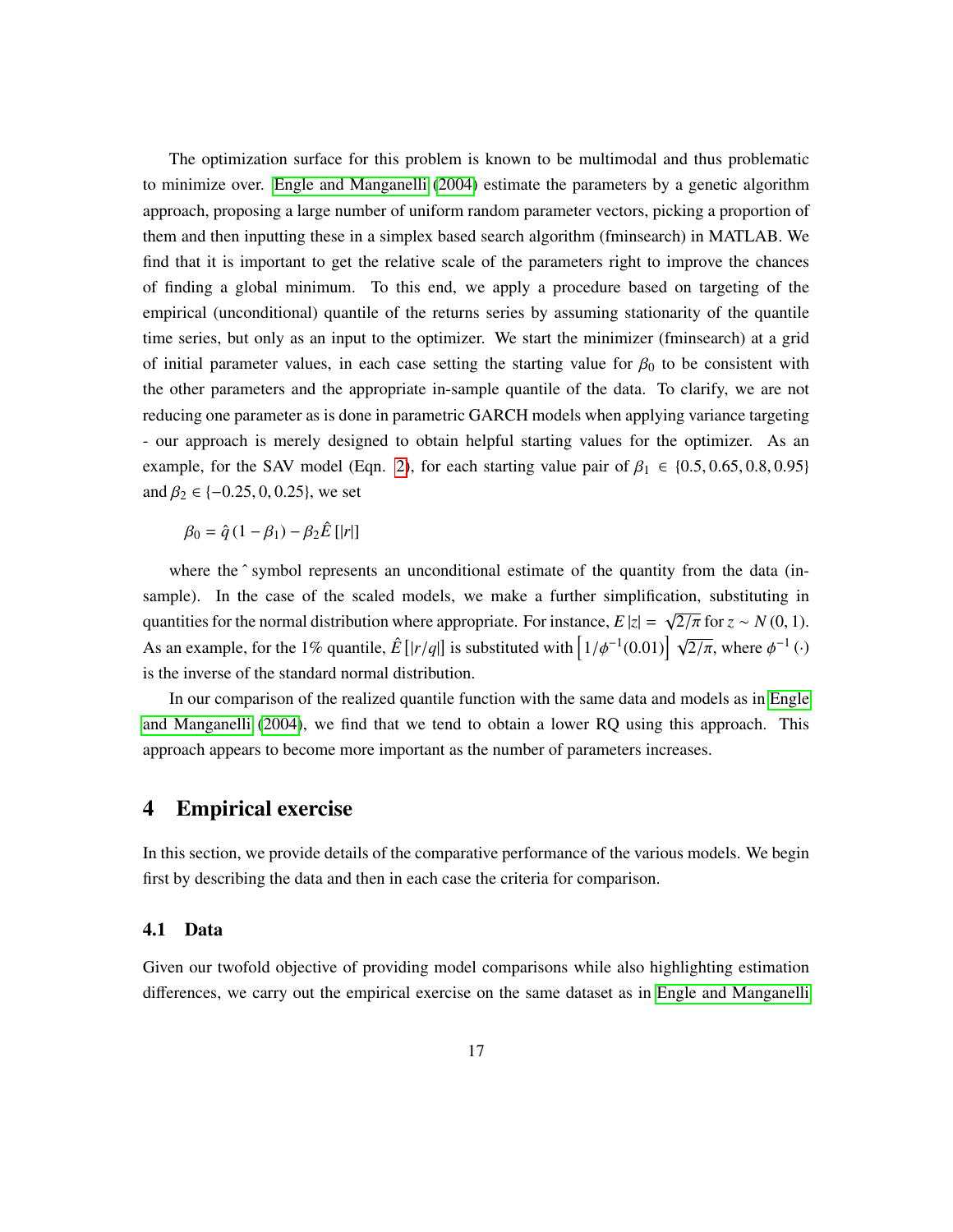[\(2004\)](#page-23-1). This dataset, which is downloadable from the website of Professor Manganelli (www.simonemanganelli.org), consists of two stocks - General Motors (GM) and IBM - and the S&P 500 index for the period April 7, 1986 to April 7, 1999. Of this, the last 500 days (corresponding to two years) is left for out-of-sample testing.

The models we consider are (with equation numbers in parentheses):

- SAV [\(2\)](#page-5-0), AS [\(3\)](#page-5-2), IG [\(4\)](#page-5-1), IG-NA [\(8\)](#page-6-1), IG-GJR [\(9\)](#page-6-0)
- AR [\(11](#page-7-1) - [15\)](#page-7-0) and multi-horizon [\(17](#page-9-1) - [21\)](#page-9-2) versions of the above models
- SAV scaled [\(5\)](#page-6-2), AS scaled [\(6\)](#page-6-3), IG scaled [\(7\)](#page-6-4)
- SAS [\(23\)](#page-10-1), C-SAV [\(28\)](#page-12-2), C-AS [\(29\)](#page-13-3), C-IG [\(4\)](#page-5-1), C-IG-NA [\(25\)](#page-12-3)
- Flexible component counterparts of SAV, AS, IG, along with their multi-horizon versions [\(33](#page-14-1) - [38\)](#page-15-0).

The comparisons are tabulated in Tables [1](#page-25-0) - [14](#page-38-0) at the end of the paper.

#### 4.2 Estimation strategy

Before proceeding to the performance comparisons, we focus briefly on the importance of the estimation strategy. As mentioned before, rather than use a large matrix of uniform random numbers as the basis for starting the optimization procedure, we choose a grid of starting values in each case to be consistent with each other and with a stationary quantile process. The most direct evidence of the effectiveness of this strategy is the improvement in the estimation of the three original models relative to the original paper. Even for the simplest model, the 1% SAV in Table [3,](#page-27-0) we see that the objective function is lower for all the assets and the proportion of hits both in-sample and out-of-sample has been improved. For example, in the case of S&P500 we obtain 0.0080 proportion of hits out-of-sample, while in the original paper the out-of-sample proportion is 0.0180. The only exception is the case of the AS model at 5% for S&P500. Although the RQ and proportion of hits in-sample are similar to the original algorithm, the proportion of hits out-ofsample is higher using our algorithm  $(0.0700)(0.0640)$ . This is an example where we can see the tension between the news impact and the level of the autoregressive parameter. In our estimates the autoregressive parameter of the model is lower (0.8757¡0.9025), but the parameter on the lagged value of the negative return is higher  $(0.3372/0.2871)$  than that reported by [Engle and Manganelli](#page-23-1) [\(2004\)](#page-23-1) in their Table 1.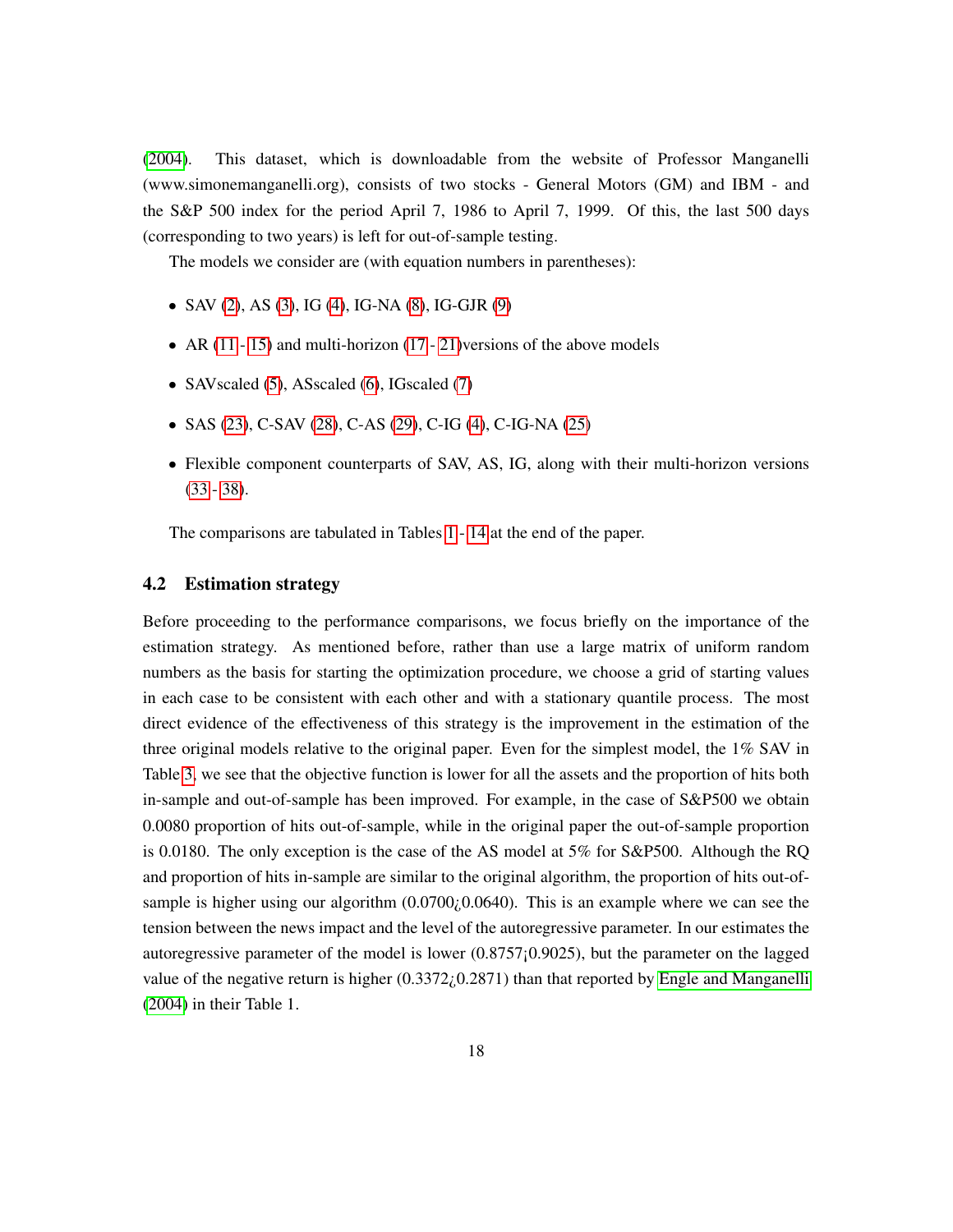#### 4.3 Out-of-sample results

Our out-of-sample forecasting exercises are based on one-day-ahead rolling forecasts, but not rolling estimates. We initially estimate the model for the in-sample period, and produce a oneday ahead estimate of the VaR. Further updates over the course of the out-of-sample period are based on rolling the return data ahead one day, using the estimated parameters from the in-sample period. Banks typically use one-day ahead 1% forecasts as described in [Berkowitz and O'Brien](#page-22-12) [\(2002\)](#page-22-12) and [Berkowitz et al. \(2011\)](#page-22-4). However, they would naturally update their model estimates regularly, not least because the composition of their portfolios would change from day to day. We replicate the approach of [Engle and Manganelli](#page-23-1) [\(2004\)](#page-23-1), which tests the models' ability to capture long-term underlying dynamics in the quantiles.

The out-of-sample forecasts are compared first on their hit ratios. Although the hit ratio is a metric with widely known and well documented flaws, it remains a first-order criterion for regulators. Also, several authors in succession have shown that many VaR models tend to produce higher than expected hit ratios out-of-sample and also fail the basic unconditional coverage test. Following [Danielsson \(2002\)](#page-23-6), we consider a hit ratio in the range of 0.8 to 1.2 to be acceptable. In other words, for the  $\theta = 5\%$ , a proportion of hits ranging between 0.04 and 0.06 would be acceptable. Throughout the analysis in the tables provided, we highlight in bold the hit rates that lie within the range 0.8 to 1.2.

We also provide the p-values for the out-of-sample Dynamic Quantile test (DQout) from [Engle and Manganelli](#page-23-1) [\(2004\)](#page-23-1), the Likelihood Ratio tests of unconditional coverage, independence and conditional coverage (respectively LR-uc, LR-i, LR-cc) from [Christo](#page-22-2)ffersen [\(1998\)](#page-22-2), and the duration tests (D and Di) from Christoff[ersen and Pelletier](#page-22-3) [\(2004\)](#page-22-3).

We also report the economic criteria for smoothness (mean and variance of the VaR series), realized c-VaR (ES), and mean excess loss (MEL), as defined in the introduction. The mean level of the quantile series is used as a check to ensure that the variance has not decreased at the cost of a raised average level of capital. Other approaches proposed in the literature include [Komunjer and](#page-24-11) [Giacomini \(2005\)](#page-24-11) and [Gaglianone et al. \(2011\)](#page-23-11).

#### 4.3.1 Overall model performance

As VaR is used for the determination of the capital requirements of the firm, the risk manger should carefully choose the internal model with respect to all the criteria considered here. One reason for considering the hit ratio is that an excess number of exceedances would require that the manager increase the constant factor in the formula for setting the capital level and thus get penalized. On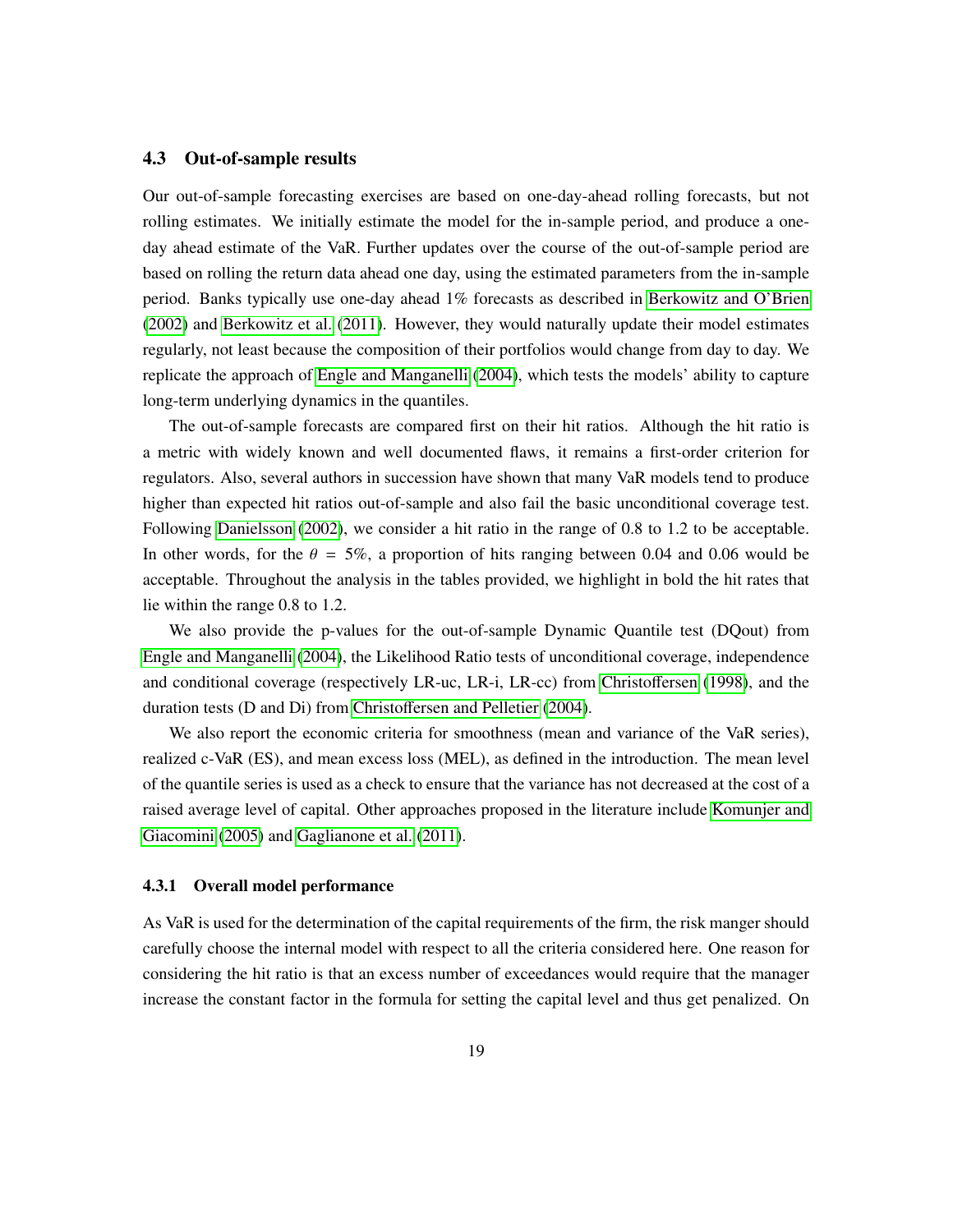the other hand, overestimation of VaR would again have negative results in the face of competition.

Turning to the proportion of hits out-of-sample at the 1% quantile level, we find that nearly all the models produce acceptable hit ratios for GM. On the other hand, nearly all the models fail in producing accurate out-of-sample hits for IBM. For S&P 500, there is an even mix of models that generate a hit ratio in the acceptable range. At the 5% probability level, the results are similar for GM, while more models are within the acceptable range for IBM and S&P500.

For the test statistics, we report by  $*$  the assets for which the test statistic does not support the specific form of dependence being tested given the obtained p-value at 1% significance level. In other words, we highlight the models that are not supported, or where the null hypothesis of lack of (the respective type of) dependence in hit sequences is rejected.

Models for GM are not rejected by any test at either significance level. For IBM, IG-GJR and AR-IG-GJR are both rejected by the DQ test at  $1\%$  and  $5\%$ . All the other models pass the tests although they do not produce accurate hits out-of-sample. Some accurate forecasts are produced for IBM at 5% and those models are not rejected by the DQ test. On the other hand, the models that are able to deliver accurate forecasts or perform well on other criteria for S&P500 are rejected by the DQ test and vice versa: those that pass the test produce biased forecasts out-of-sample. We are unable to explain the reason for this contradiction.

Most models share a similar average level of VaR at each asset and level. However, some models perform slightly better than others. In the case of GM, the Flexible Component models are generally superior to all others at the 1% level, while the more complex models (based on IG and AS rather than SAV) are marginally better at the 5% level. In the case of s&P500, the Flexible Component models outperform at the 5% level, while there is no clear pattern at the 1% level. In general, longer memory and more complex dynamics are useful in keeping the mean of the VaR series low despite an improvement in hit ratios.

When comparing smoothness through variance, as expected, the introduction of long memory features lowers the variance of the overall series. Even incorporating scaled news impact functions has the effect of significantly reducing the variance, as it pushes up the persistence of the series. Threshold effects, on the other hand, do increase variance as feared. This is illustrated visually in Figure [1](#page-39-0) where the VaR series estimated using SAS (green) and FC-AS (black) models are plotted for S&P500 at 1%.

In terms of reducing cVaR and MEL, the introduction of asymmetry and long memory, as well as multi horizon regressors, all improve the excess losses.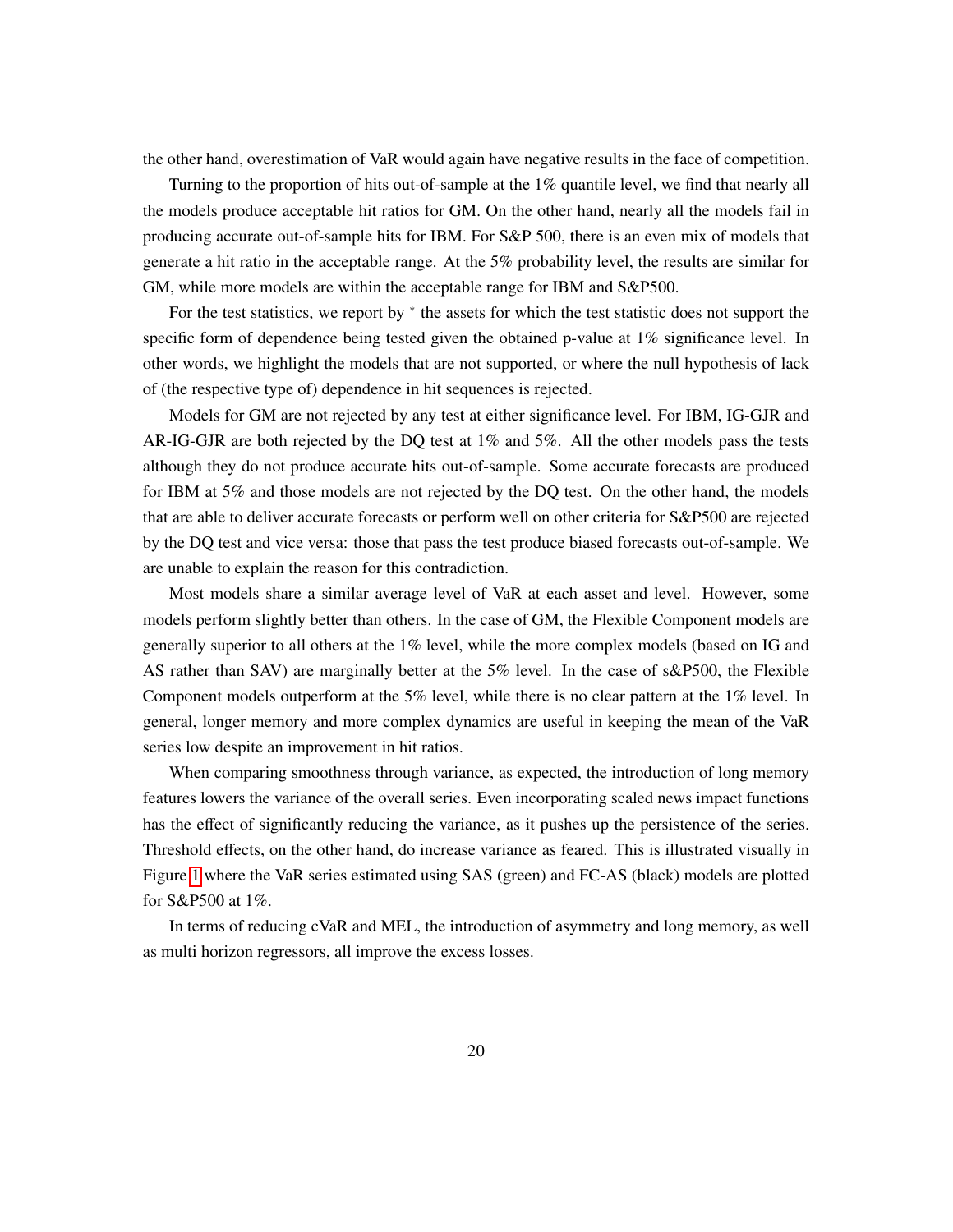#### 4.3.2 Effect of adjusting the news impact function

Scaling the news impact function uniformly improves upon the original models, which in any case perform better than expected thanks to the estimation procedure. The main feature of the models with scaled news impact functions is a higher autoregressive parameter on past values of *q*, much closer to 1.

#### 4.3.3 Effect of incorporating an AR parameter for returns

The AR models perform exceedingly well, once again improving upon the original models. One reason why the AR models may perform better is the difference in the average return in and out-ofsample. In the estimation sample, the mean of daily returns is 0.01%, while in the out-of-sample period it is 0.1% for GM. Also, IBM has an in-sample mean of 0.000289, whereas the mean of the out-of-sample period is 0.0021. While the in-sample means differ from the out-of-sample ones, there is no evidence that this is not just a result of randomness of the sample, given the datasets in question have been widely studied and no breaks have been identified.

#### 4.3.4 Effect of introducing a component structure

The Flexible Component models are found to be promising for capturing the behaviour of the time-varying quantile and provide us with accurate ratio of violations across the assets. At  $1\%$ all the three models deliver accurate forecasts for GM and S&P500. We are also able to obtain improved forecasts for IBM using the F-C-AS model, although in general most models perform poorly on hit ratios with IBM. All the models pass the tests for producing uncorrelated hits out-ofsample. However, we notice one rejection from the DQ test - but not from the other tests - while the forecasting performance of the model is acceptable in terms of the ratio of hits (C-IG for S&P500 at 1% probability level).

Besides being able to produce accurate ratio of hits for both the in-sample period and the outof-sample, the models also perform well on smoothness criteria.

On the other hand, the increased number of parameters and the increased structure imposed by the Component models directly derived from GARCH models does not appear to offer any advantage in improving hit ratios, but there is a slight improvement in the economic loss criteria.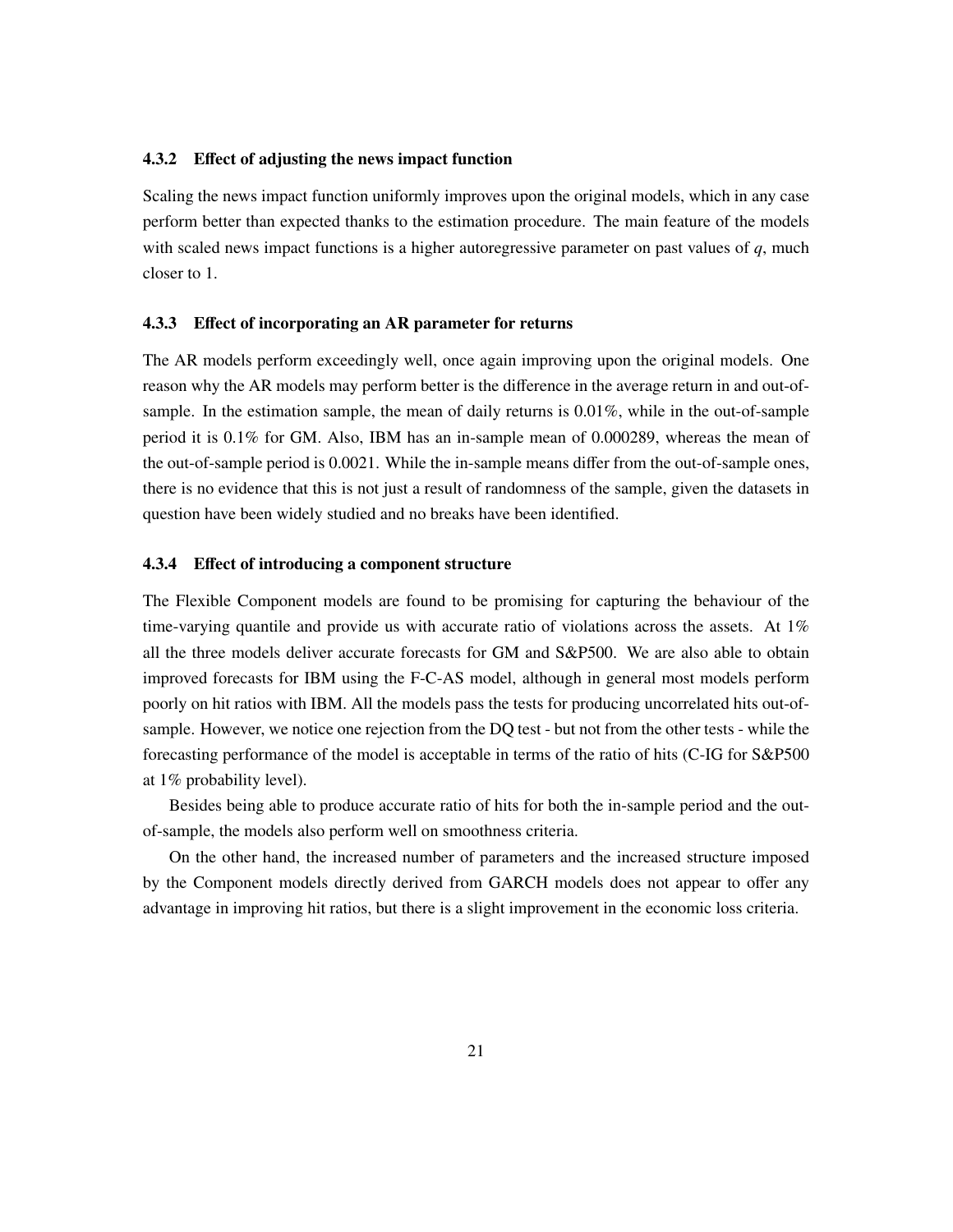#### 4.3.5 Effect of incorporating multiple horizon returns

<span id="page-22-8"></span><span id="page-22-5"></span>The introduction of multi horizon returns is effective not only in improving the original CAViaR models, but also in improving the overall performance with respect to IBM. However, once we account for long memory in the Flexible Component models, the introduction of multi horizon regressors only offers marginal gains at best. It appears that there is some information in the past returns that helps introduce conservatism in the VaR series, without raising the average level of capital required.

## <span id="page-22-12"></span><span id="page-22-4"></span>5 Conclusion

<span id="page-22-7"></span>This paper presents improvements in the economic performance of existing CAViaR models through the introduction of long memory properties, the use of an alternative estimation strategy, and finally by including information on multi-horizon returns among the predictors for VaR.

<span id="page-22-11"></span>The modifications to the models are motivated by the need to allow VaR to change smoothly while taking into account variation in the underlying mean level of VaR. In addition to controlling transaction costs, the effect of such improvements may also be to reduce the severity of unexpected components of extreme losses when the VaR is exceeded.

<span id="page-22-6"></span><span id="page-22-2"></span><span id="page-22-0"></span>Our empirical exercise used a very long series of data, in part to allow comparison with the original paper, but also to examine the ability of the models to capture long-term underlying dynamics of the quantile process. The semiparametric nature of the model makes this difficult because a slight shift in the parameters could cause a significant change in the number of exceedances. As a result, the trade-off between introducing complexity or smoothness and the predictive performance of the model is noticeable. However, the models perform very well out-ofsample, suggesting that CAViaR models in general are good at capturing the underlying quantile process. However, the results from the introduction of alternative dynamics all point to the need for longer memory features in CAViaR models.

<span id="page-22-10"></span><span id="page-22-9"></span><span id="page-22-3"></span><span id="page-22-1"></span>Some questions are left to future work. We have attempted to evaluate the VaR models using a range of criteria rather than a single metric. similar to c-VaR, but it would be of interest if we were to estimate the models using altered loss functions to get a handle on c-VaR directly[.Taylor](#page-24-12) [\(2008\)](#page-24-12) offers an alternative approach, where he uses the asymmetric least squares (ALS) regression to estimate expectiles rather than using a quantile regression. Such a direct approach would be useful to further examine some of the arguments in the present paper, including the link between severity of losses and aggregate past returns.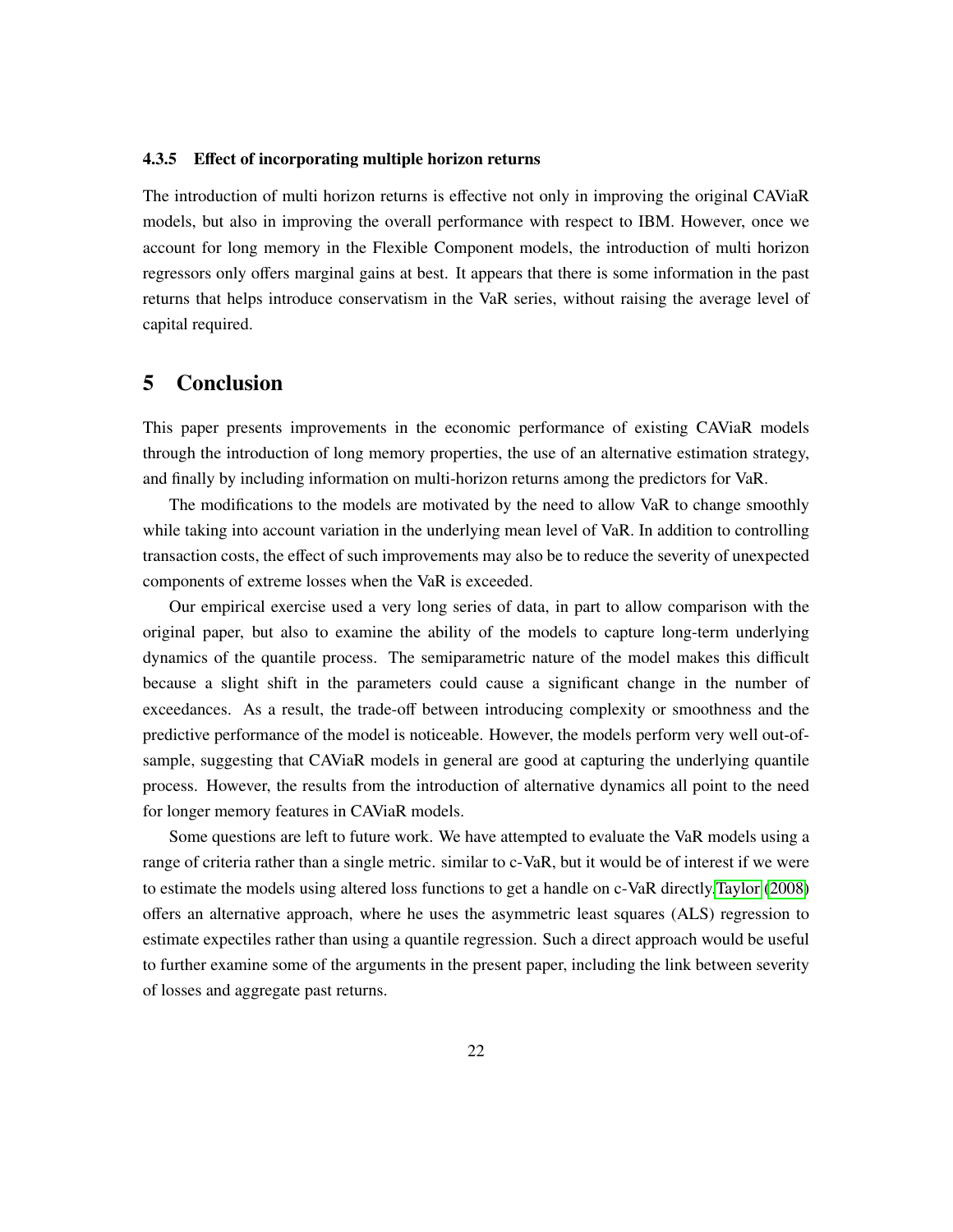# <span id="page-23-6"></span>**References**

- <span id="page-23-5"></span>Adrian, T., Rosenberg, J., 2008. Stock returns and volatility: Pricing the short-run and long-run components of market risk. The Journal of Finance 63 (6), 2997–3030.
- Basak, S., Shapiro, A., 2001. Value-at-risk-based risk management: optimal policies and asset prices. Review of Financial Studies 14 (2), 371–405.
- <span id="page-23-10"></span>Berkowitz, J., Christoffersen, P., Pelletier, D., 2011. Evaluating value-at-risk models with desklevel data. Management Science 57 (12), 2213–2227.
- <span id="page-23-9"></span>Berkowitz, J., O'Brien, J., 2002. How accurate are value-at-risk models at commercial banks? The Journal of Finance 57 (3), 1093–1111.
- <span id="page-23-0"></span>Bianco, S., Corsi, F., Ren, R., 2009. Intraday lebaron effects. Proceedings of the National Academy of Sciences 106 (28), 11439–11443.
- <span id="page-23-4"></span>Bollerslev, T., 1986. Generalized autoregressive conditional heteroscedasticity. Journal of Econometrics 31, 307–327.
- <span id="page-23-1"></span>Christoffersen, P., 1998. Evaluating interval forecasts. International Economic Review 39 (4), 841– 862.
- <span id="page-23-2"></span>Christoffersen, P., 2003. Elements of Financial Risk Management. Academic Press, London.
- <span id="page-23-11"></span>Christoffersen, P., 2009. Value–at–risk models. In: Handbook of Financial Time Series. Springer, pp. 753–766.
- <span id="page-23-3"></span>Christoffersen, P., Dorion, C., Jacobs, K., Wang, Y., 2010. Volatility components, affine restrictions, and nonnormal innovations. Journal of Business & Economic Statistics 28 (4), 483–502.
- <span id="page-23-7"></span>Christoffersen, P., Jacobs, K., Ornthanalai, C., Wang, Y., 2008. Option valuation with long-run and short-run volatility components. Journal of Financial Economics 90 (3), 272–297.
- Christoffersen, P., Pelletier, D., 2004. Backtesting value- at- risk: A duration- based approach. Journal of financial econometrics 2, 84–108.
- <span id="page-23-8"></span>Corsi, F., 2009. A simple approximate long- memory model of realized volatility. Journal of Financial Econometrics 7 (2), 174–196.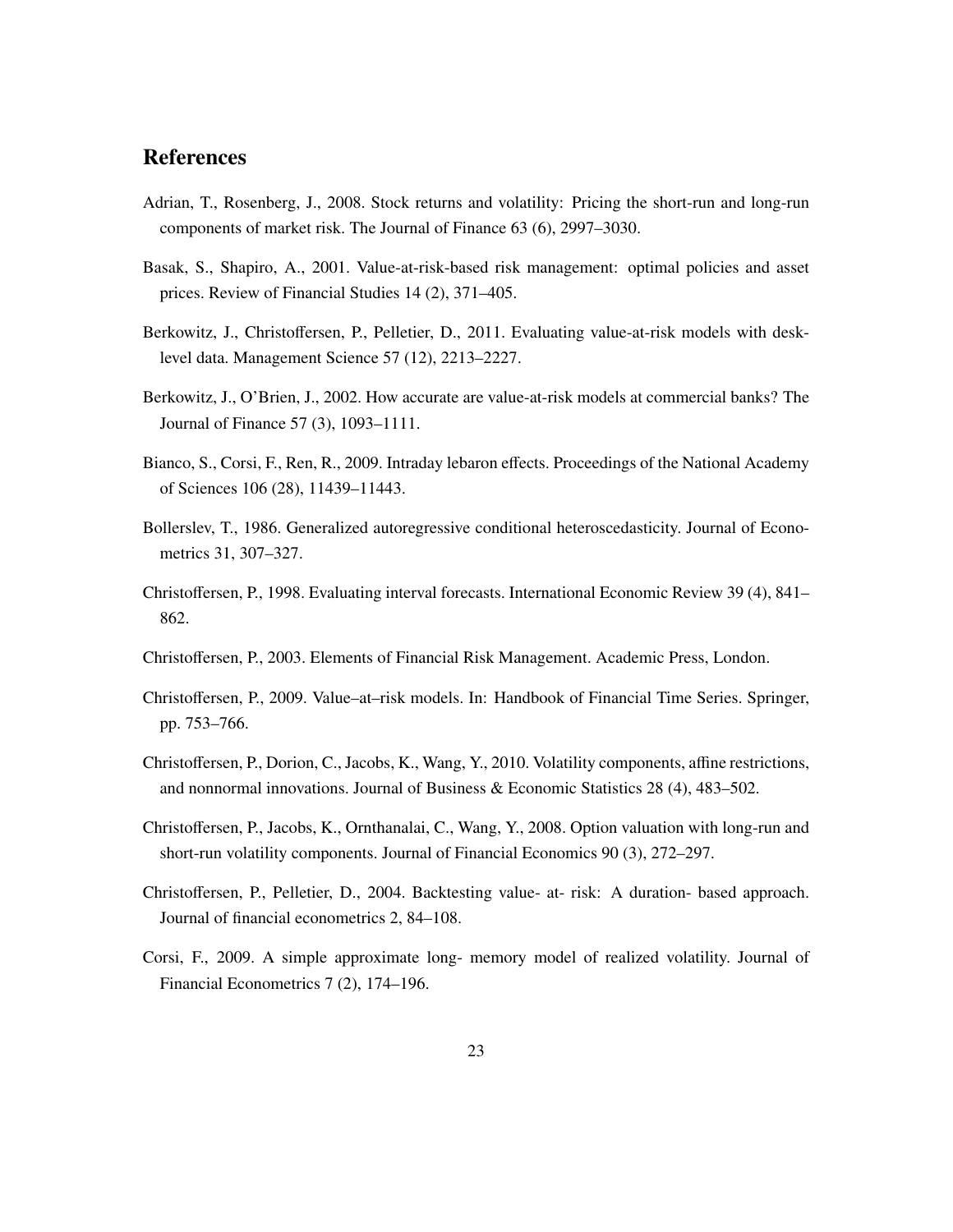- <span id="page-24-11"></span>Danielsson, J., 2002. The emperor has no clothes: limits to risk modelling. Journal of banking and finance 26, 1273–1296.
- <span id="page-24-0"></span>Ding, Z., Granger, C. W., 1996. Modeling volatility persistence of speculative returns: A new approach. Journal of Econometrics 73 (1), 185 – 215. URL <http://www.sciencedirect.com/science/article/pii/0304407695017372>
- <span id="page-24-2"></span><span id="page-24-1"></span>Doshi, H., Ericsson, J., Jacobs, K., Turnbull, S. M., 2013. Pricing credit default swaps with observable covariates. Review of Financial Studies, hht015.
- <span id="page-24-4"></span>Duffie, D., Saita, L., Wang, K., 2007. Multi-period corporate default prediction with stochastic covariates. Journal of Financial Economics 83 (3), 635–665.
- <span id="page-24-8"></span>Engle, R. F., 1982. Autoregressive conditional heteroscedasticity with estimates of the variance of uk inflation. Econometrica 50, 987–1008.
- <span id="page-24-5"></span>Engle, R. F., Lee, G., 1999. A permanent and transitory component model of stock return volatility. In: Cointegration, Causality and Forecasting: A festschrift in honor of Clive W.J. Granger. Oxford University Press, pp. 475–497.
- <span id="page-24-3"></span>Engle, R. F., Manganelli, S., 2004. CAViaR: Conditional autoregressive value at risk by regression quantiles. Journal of Business & Economic Statistics 22, 367–381.
- <span id="page-24-6"></span>Engle, R. F., Ng, V. K., 1993. Measuring and testing the impact of news on volatility. The Journal of Finance 48 (5), 1749–1778.
- <span id="page-24-10"></span>Gaglianone, W. P., Lima, L. R., Linton, O., Smith, D. R., 2011. Evaluating value-at-risk models via quantile regression. Journal of Business & Economic Statistics 29 (1).
- <span id="page-24-12"></span>Gerlach, R. H., Chen, C. W., Chan, N. Y., 2011. Bayesian time-varying quantile forecasting for value-at-risk in financial markets. Journal of Business & Economic Statistics 29 (4).
- <span id="page-24-9"></span><span id="page-24-7"></span>Glosten, L. R., Jagannathan, R., Runkle, D. E., 1993. On the relation between the expected value and the volatility of the nominal excess return on stocks. The Journal of Finance 48 (5), 1779– 1801.
- Jeon, J., Taylor, J. W., 2013. Using caviar models with implied volatility for value-at-risk estimation. Journal of Forecasting 32 (1), 62–74.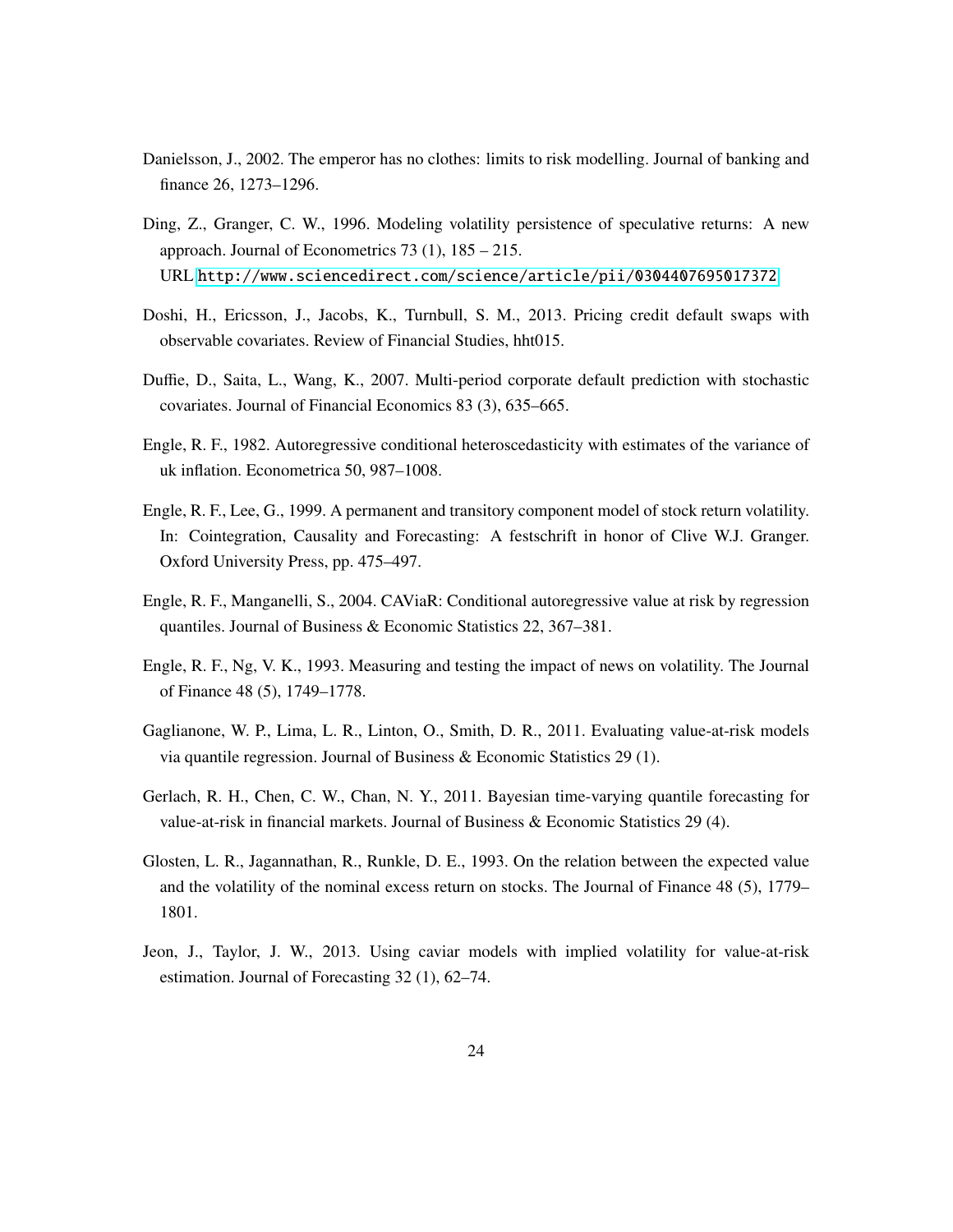- <span id="page-25-0"></span>Komunjer, I., Giacomini, R., 2005. Evaluation and combination of conditional quantile forecasts. Journal of Business & Economic Statistics 23.
- Kuester, K., Mittnik, S., Paolella, M., 2006. Value-at-risk prediction: A comparison of alternative strategies. Journal of Financial Econometrics 4(1), 53–89.
- Kupiec, P. H., 1995. Techniques for verifying the accuracy of risk measurement models. THE J. OF DERIVATIVES 3 (2).
- Lopez, J. A., 1997. Regulatory evaluation of value-at-risk models. Tech. rep., Federal Reserve Bank of New York.
- McAleer, M., Jimenez-Martin, J.-A., Prez-Amaral, T., 2010. A decision rule to minimize daily capital charges in forecasting value-at-risk. Journal of Forecasting 29 (7), 617–634.
- Nelson, D. B., 1991. Conditional heteroskedasticity in asset returns: A new approach. Econometrica 59 (2), pp. 347–370.
- Rubia, A., Sanchis-Marco, L., 2013. On downside risk predictability through liquidity and trading activity: A dynamic quantile approach. International Journal of Forecasting 29 (1), 202–219.
- Sarma, M., Thomas, S., Shah, A., 2003. Selection of value-at-risk models. Journal of Forecasting 22 (4), 337–358.
- Schaumburg, J., 2012. Predicting extreme value at risk: Nonparametric quantile regression with refinements from extreme value theory. Computational Statistics & Data Analysis 56 (12), 4081 – 4096.
- Schwert, G. W., 1989. Why does stock market volatility change over time? The Journal of Finance 44, 1115–1153.
- Taylor, J. W., 2008. Estimating Value at Risk and Expected Shortfall using expectiles. Journal of Financial Econometrics 6 (2), 231–252.
- Taylor, S., 1986. Modelling Financial Time Series. John Wiley, West Sussex, United Kingdom.
- Venetis, I. A., Peel, D., 2005. Non-linearity in stock index returns: the volatility and serial correlation relationship. Economic Modelling 22 (1), 1–19.

## Tables and Figures follow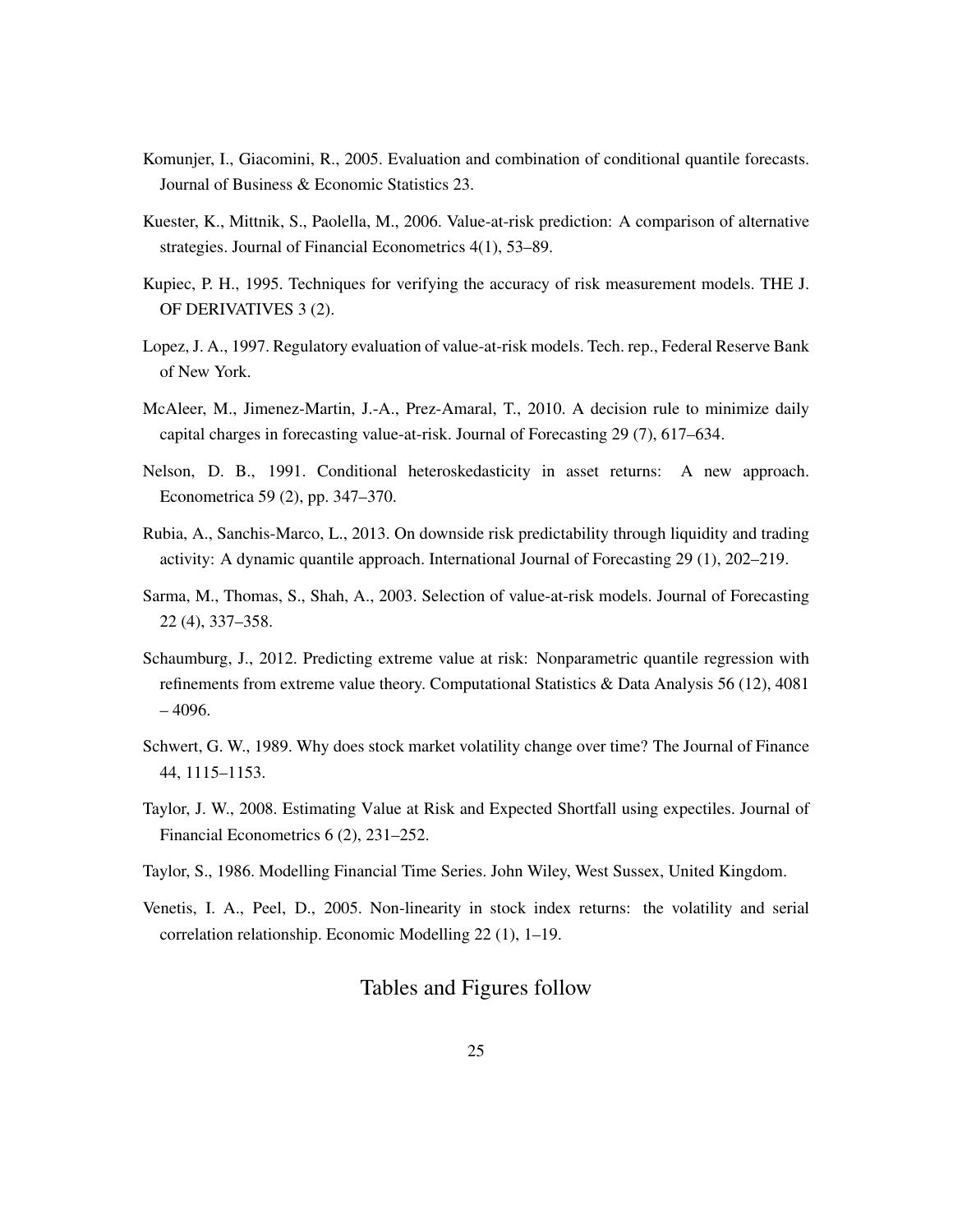|               | <b>SAV</b> | <b>SAV</b> | AR                       | AS                                                                              | AS     | AR     | IG     | IG     | AR                                                                                                                                                                                               | <b>IG</b> | AR                       | IG        | <b>AR</b> | <b>SAS</b>               |
|---------------|------------|------------|--------------------------|---------------------------------------------------------------------------------|--------|--------|--------|--------|--------------------------------------------------------------------------------------------------------------------------------------------------------------------------------------------------|-----------|--------------------------|-----------|-----------|--------------------------|
|               |            | scaled     | -SAV                     |                                                                                 | scaled | $-AS$  |        | scaled | -IG                                                                                                                                                                                              | $-NA$     | -IG-NA                   | $-GJR$    | $-IG-GJR$ |                          |
| <b>RO</b>     | 1.5847     | 1.5841     | 1.5779                   | 1.5749                                                                          | 1.5822 | 1.5732 | 1.5846 | 1.6383 | 1.5725                                                                                                                                                                                           | 1.5758    | 1.5604                   | 1.5707    | 1.5699    | 1.5476                   |
| Hit-In        | 0.0097     | 0.0101     | 0.0105                   | 0.0097                                                                          | 0.0097 | 0.0101 | 0.0101 | 0.0105 | 0.0101                                                                                                                                                                                           | 0.0101    | 0.0101                   | 0.0097    | 0.0097    | 0.0097                   |
| Hit-Out       | 0.0120     | 0.0120     | 0.0100                   | 0.0140                                                                          | 0.0120 | 0.0120 | 0.0100 | 0.0100 | 0.0100                                                                                                                                                                                           | 0.0120    | 0.0120                   | 0.0100    | 0.0100    | 0.0120                   |
| <b>DO</b> out | 0.9487     | 0.9416     | 0.9971                   | 0.9615                                                                          | 0.9718 | 0.9767 | 0.9973 | 0.9983 | 0.9987                                                                                                                                                                                           | 0.9485    | 0.9656                   | 0.9994    | 0.9994    | 0.9892                   |
| <b>LRuc</b>   | 0.6596     | 0.6596     | 0.9964                   | 0.3939                                                                          | 0.6596 | 0.6596 | 0.9964 | 0.9964 | 0.9964                                                                                                                                                                                           | 0.6596    | 0.6596                   | 0.9964    | 0.9964    | 0.6596                   |
| LRi           |            |            |                          |                                                                                 |        |        |        |        |                                                                                                                                                                                                  |           | $\overline{\phantom{0}}$ |           |           | $\overline{\phantom{0}}$ |
| <b>LRcc</b>   |            |            | $\overline{\phantom{0}}$ |                                                                                 |        |        |        |        |                                                                                                                                                                                                  |           | $\overline{\phantom{0}}$ |           |           |                          |
| D             | 0.8845     | 0.9942     | 0.8844                   | 0.9631                                                                          | 0.9786 | 0.5887 | 0.8089 | 0.8017 | 0.9538                                                                                                                                                                                           | 0.7482    | 0.8140                   | 0.8618    | 0.7326    | 0.8404                   |
| Di            | 0.6319     | 0.9253     | 0.6223                   | 0.7879                                                                          | 0.8690 | 0.3033 | 0.5229 | 0.5076 | 0.7787                                                                                                                                                                                           | 0.4474    | 0.5228                   | 0.6535    | 0.5212    | 0.5646                   |
| Mean          |            |            |                          | $-0.0445$ $-0.0443$ $-0.0442$ $-0.0429$ $-0.0440$ $-0.0440$ $-0.0449$ $-0.0461$ |        |        |        |        | -0.04491                                                                                                                                                                                         | $-0.0431$ | $-0.0441$                | $-0.0454$ | $-0.0454$ | $-0.0433$                |
| $100*var$     | 0.0088     | 0.0065     | 0.0066                   | 0.0107                                                                          | 0.0075 | 0.0166 | 0.0128 | 0.0574 | 0.0120                                                                                                                                                                                           | 0.0096    | 0.0097                   | 0.0168    | 0.0168    | 0.0162                   |
| <b>MEL</b>    | $-0.0601$  |            |                          |                                                                                 |        |        |        |        | $\left[-0.0594\right]\right.$ $\left[-0.0599\right]\left[-0.0590\right]\left[-0.0600\right]\left[-0.0588\right]\left[-0.0600\right]\left[-0.0612\right]\left[-0.0595\right]\left[-0.0593\right]$ |           | $-0.0593$                | $-0.0607$ | $-0.0603$ | $-0.0591$                |
| ES            | $-0.0161$  |            |                          |                                                                                 |        |        |        |        | $\left  -0.0163 \right $ -0.0160 -0.0173 -0.0164 -0.0163 -0.0157 -0.0162 -0.0151                                                                                                                 | $-0.0173$ | $-0.0155$ $-0.0143$      |           | $-0.0143$ | $-0.0158$                |

26

Table 1: Performance of the original CAViaR models and extensions based on scaling the news impact function or adding anautoregressive term in returns. Series: **GM**. Quantile level:  $1\%$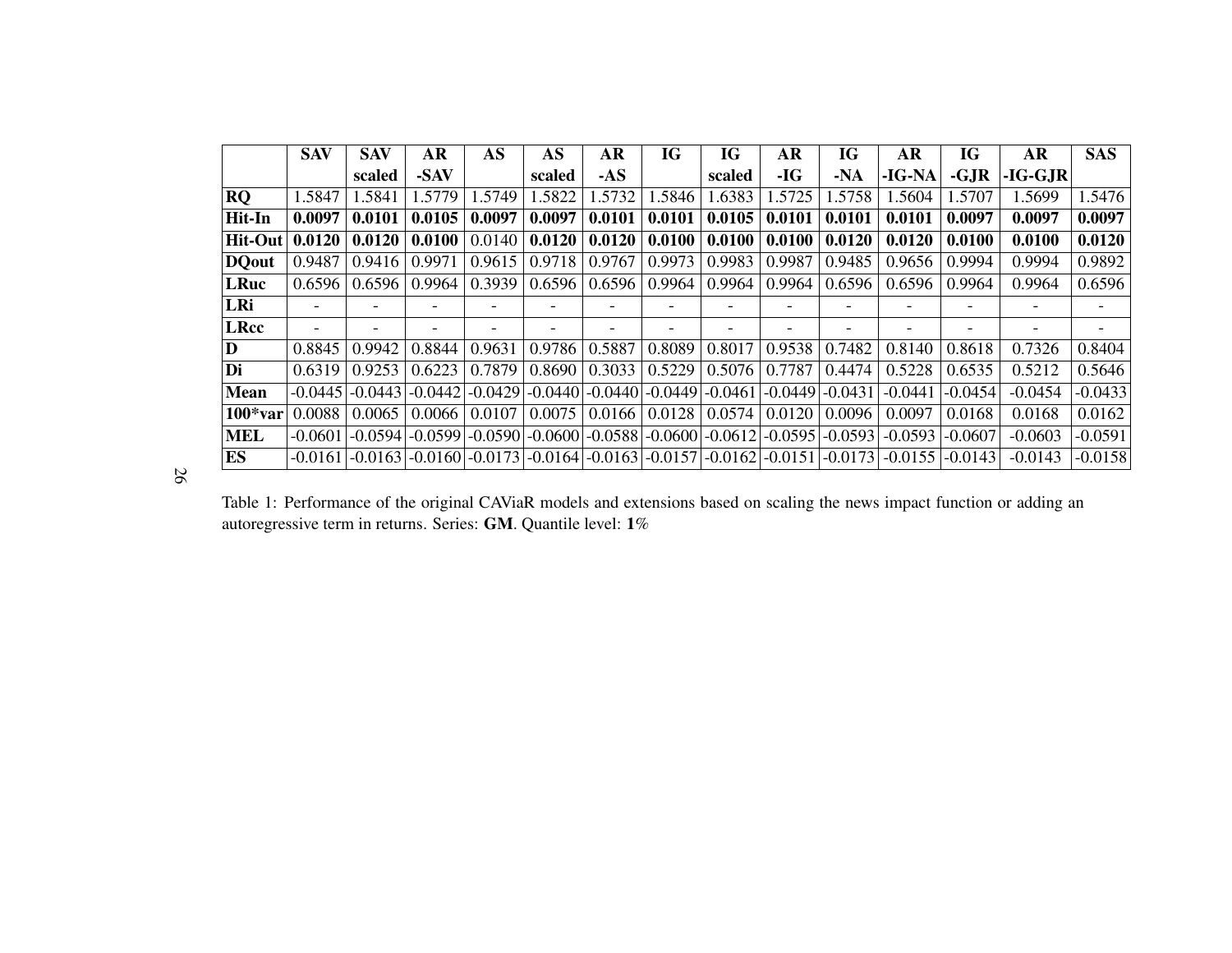<span id="page-27-0"></span>

|                | <b>SAV</b> | <b>SAV</b>                                                                      | AR     | AS     | AS     | AR     | IG     | IG     | AR                       | IG                  | AR        | IG        | AR        | <b>SAS</b> |
|----------------|------------|---------------------------------------------------------------------------------|--------|--------|--------|--------|--------|--------|--------------------------|---------------------|-----------|-----------|-----------|------------|
|                |            | scaled                                                                          | -SAV   |        | scaled | $-AS$  |        | scaled | -IG                      | $-NA$               | $-IG-NA$  | $-GJR$    | $-IG-GJR$ |            |
| <b>RQ</b>      | 1.7304     | 1.7305                                                                          | 1.7211 | 1.7031 | 1.7038 | 1.7016 | 1.7372 | 1.7608 | 1.7321                   | 1.7209              | 1.7445    | 1.7033    | 1.6990    | 1.6886     |
| Hit-In         | 0.0098     | 0.0098                                                                          | 0.0098 | 0.0101 | 0.0098 | 0.0101 | 0.0105 | 0.0101 | 0.0105                   | 0.0098              | 0.0101    | 0.0105    | 0.0094    | 0.0105     |
| <b>Hit-Out</b> | 0.0160     | 0.0160                                                                          | 0.0140 | 0.0180 | 0.0160 | 0.0140 | 0.0180 | 0.0200 | 0.0160                   | 0.0160              | 0.0160    | 0.0200    | 0.0200    | 0.0160     |
| <b>DO</b> out  | 0.0321     | 0.0342                                                                          | 0.0292 | 0.0305 | 0.0431 | 0.0295 | 0.0399 | 0.0404 | 0.0419                   | 0.0424              | 0.0491    | $0.0000*$ | $0.0000*$ | 0.0432     |
| <b>LRuc</b>    | 0.2131     | 0.2131                                                                          | 0.3939 | 0.1049 | 0.2131 | 0.3939 | 0.1049 | 0.0473 | 0.2131                   | 0.2131              | 0.2131    | 0.0473    | 0.0473    | 0.2131     |
| LRi            |            | -                                                                               |        |        |        |        |        |        | $\overline{\phantom{0}}$ |                     |           |           |           |            |
| <b>LRcc</b>    |            | -                                                                               |        |        |        |        |        |        | $\overline{\phantom{0}}$ |                     |           |           |           |            |
| D              | 0.9565     | 0.9422                                                                          | 0.9949 | 0.7860 | 0.7867 | 0.9037 | 0.7081 | 0.6520 | 0.7220                   | 0.8469              | 0.7499    | 0.6460    | 0.2051    | 0.7481     |
| Di             | 0.8655     | 0.8084                                                                          | 0.9422 | 0.7179 | 0.5171 | 0.9175 | 0.7435 | 0.6019 | 0.5851                   | 0.6019              | 0.5282    | 0.9568    | 0.4495    | 0.6321     |
| <b>Mean</b>    | -0.04101   | $-0.0408$ $-0.0433$ $-0.0404$ $-0.0408$ $-0.0416$ $-0.0424$ $-0.0423$           |        |        |        |        |        |        | $-0.0427$                | $-0.0410$           | $-0.0422$ | $-0.0420$ | $-0.0418$ | $-0.0422$  |
| $100*var$      | 0.0056     | 0.0059                                                                          | 0.0073 | 0.0124 | 0.0087 | 0.0094 | 0.0069 | 0.0173 | 0.0055                   | 0.0078              | 0.0030    | 0.0188    | 0.0191    | 0.0139     |
| <b>MEL</b>     | $-0.0660$  | $-0.0655$ $-0.0660$ $-0.0635$ $-0.0649$ $-0.0646$ $-0.0632$ $-0.0640$           |        |        |        |        |        |        | $-0.0650$ $-0.0651$      |                     | $-0.0649$ | $-0.0620$ | $-0.0639$ | $-0.0640$  |
| ES             |            | $-0.0264$ $-0.0266$ $-0.0237$ $-0.0263$ $-0.0258$ $-0.0249$ $-0.0250$ $-0.0261$ |        |        |        |        |        |        |                          | $-0.0247$ $-0.0262$ | $-0.0256$ | $-0.0250$ | $-0.0250$ | $-0.0238$  |

27

Table 2: Performance of the original CAViaR models and extensions based on scaling the news impact function or adding anautoregressive term in returns. Series: **IBM**. Quantile level:  $1\%$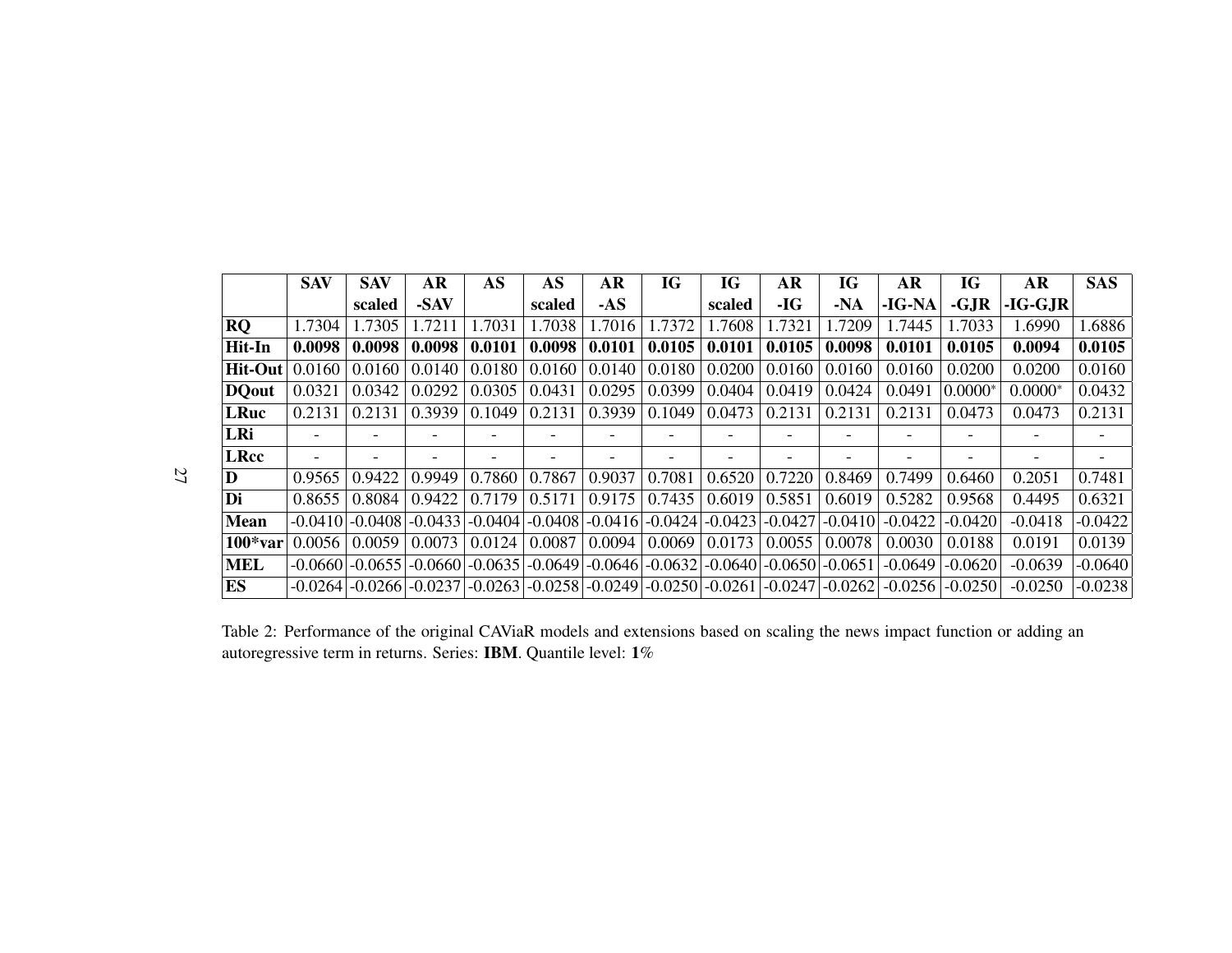|              | <b>SAV</b> | <b>SAV</b>               | AR        | AS     | AS                    | AR     | IG     | IG                            | AR                       | IG        | AR                                                                                                            | IG        | AR        | <b>SAS</b> |
|--------------|------------|--------------------------|-----------|--------|-----------------------|--------|--------|-------------------------------|--------------------------|-----------|---------------------------------------------------------------------------------------------------------------|-----------|-----------|------------|
|              |            | scaled                   | -SAV      |        | scaled                | $-AS$  |        | scaled                        | -IG                      | $-NA$     | -IG-NA                                                                                                        | $-GJR$    | -IG-GJR   |            |
| <b>RQ</b>    | 1.0482     | 1.0590                   | 1.0230    | 1.0293 | 1.1353                | 1.0172 | 1.0539 | 1.0623                        | 1.0204                   | 1.0612    | 1.0275                                                                                                        | 1.0409    | 1.0210    | 0.9484     |
| Hit-In       | 0.0101     | 0.0097                   | 0.0097    | 0.0097 | 0.0097                | 0.0097 | 0.0101 | 0.0093                        | 0.0104                   | 0.0086    | 0.0090                                                                                                        | 0.0104    | 0.0097    | 0.0097     |
| Hit-Out      | 0.0080     | 0.0100                   | 0.0100    | 0.0160 | 0.0080                | 0.0180 | 0.0160 | 0.0100                        | 0.0120                   | 0.0140    | 0.0120                                                                                                        | 0.0160    | 0.0120    | 0.0240     |
| <b>DOout</b> | $0.0002^*$ | $ 0.0031^* 0.0027^*$     |           | 0.0476 | $0.0000*$             | 0.0329 | 0.0311 | $0.0021*$                     | $0.0000*$                | 0.0279    | $0.0000*$                                                                                                     | 0.0496    | $0.0000*$ | $0.0036*$  |
| <b>LRuc</b>  | 0.6445     | 0.9964                   | 0.9964    | 0.2131 | 0.6445                | 0.1049 | 0.2131 | 0.9964                        | 0.6596                   | 0.3939    | 0.6596                                                                                                        | 0.2131    | 0.6596    | $0.0075*$  |
| LRi          |            |                          |           |        |                       |        |        |                               | -                        |           |                                                                                                               |           |           |            |
| <b>LRcc</b>  |            | $\overline{\phantom{a}}$ |           |        |                       |        |        |                               | $\overline{\phantom{0}}$ |           | $\overline{\phantom{0}}$                                                                                      |           |           |            |
| D            | 0.8833     | 0.8915                   | 0.3800    | 0.8742 | 0.0124                | 0.3069 | 0.9287 | 0.8305                        | 0.4806                   | 0.8783    | 0.3797                                                                                                        | 0.5505    | 0.2357    | 0.0394     |
| Di           | 0.7008     | 0.7194                   | 0.1755    |        | $0.6348$ $ 0.0035^* $ | 0.3622 | 0.9526 | 0.7234                        | 0.2332                   | 0.9075    | 0.1933                                                                                                        | 0.3451    | 0.0891    | 0.0171     |
| <b>Mean</b>  | $-0.0247$  | $-0.0253$                | $-0.0241$ |        | $-0.0230$ $-0.0255$   |        |        | $-0.0229$ $-0.0254$ $-0.0252$ | $-0.0255$                | $-0.0238$ | $-0.0252$                                                                                                     | $-0.0238$ | $-0.0255$ | $-0.0257$  |
| $100*var$    | 0.0114     | 0.0105                   | 0.0139    | 0.0097 | 0.0047                | 0.0113 | 0.0194 | 0.0109                        | 0.0186                   | 0.0105    | 0.0141                                                                                                        | 0.0206    | 0.0212    | 0.0733     |
| <b>MEL</b>   | $-0.0391$  | $-0.0406$                | $-0.0389$ |        | $-0.0372$ $-0.0429$   |        |        | $-0.0369$ $-0.0382$ $-0.0422$ | $-0.0373$                | $-0.0425$ | $-0.0415$                                                                                                     | $-0.0380$ | $-0.0389$ | $-0.0332$  |
| ES           | $-0.0147$  |                          |           |        |                       |        |        |                               |                          |           | $-0.0141$ $-0.0139$ $-0.0148$ $-0.0170$ $-0.0145$ $-0.0138$ $-0.0146$ $-0.0129$ $-0.0156$ $-0.0129$ $-0.0147$ |           | $-0.0127$ | $-0.0102$  |

28

Table 3: Performance of the original CAViaR models and extensions based on scaling the news impact function or adding anautoregressive term in returns. Series:  ${\bf S\&P500}$ . Quantile level: 1%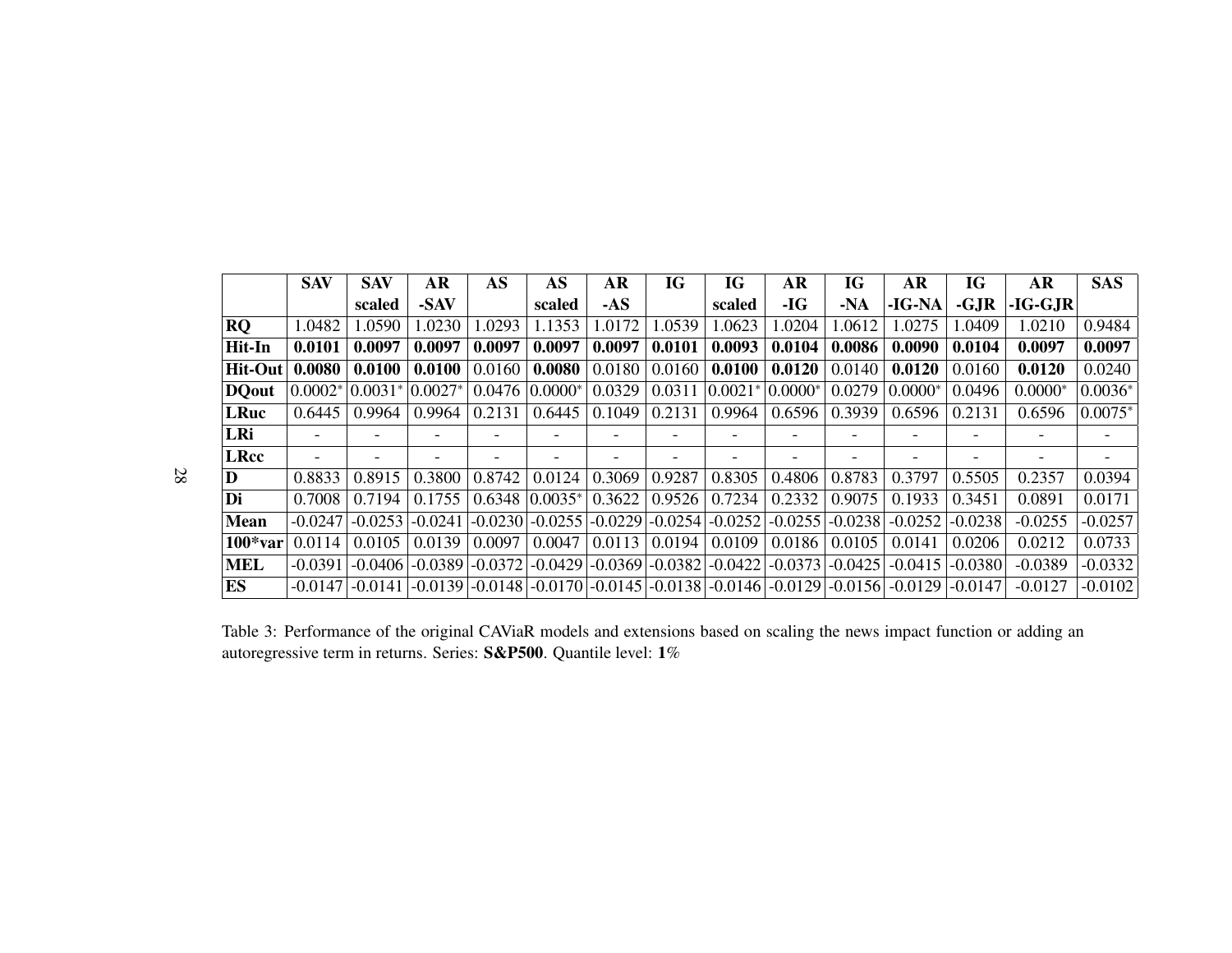|                   |                               |        | GM                          |           |                              |                   | <b>IBM</b>         |           |           |                              | <b>SP500</b> |                    |           |           |                              |
|-------------------|-------------------------------|--------|-----------------------------|-----------|------------------------------|-------------------|--------------------|-----------|-----------|------------------------------|--------------|--------------------|-----------|-----------|------------------------------|
|                   | ASmh                          |        |                             |           | IGmh SAVmh IG-NAmh IG-G.IRmh | ASmh              |                    |           |           | IGmh SAVmh IG-NAmh IG-G.IRmh | ASmh         |                    |           |           | IGmh SAVmh IG-NAmh IG-G.IRmh |
| <b>RO</b>         | .5656                         | .5646  | .5709                       | 1.5723    | 1.5571                       | .6938             | .7107              | .6944     | .7089     | 1.6832                       | 1.0204       | .0349              | .0351     | 1.0273    | 1.0205                       |
| Hit-In            | 0.0102                        | 0.0094 | 0.0106                      | 0.0094    | 0.0110                       | 0.0098            | 0.0098             | 0.0095    | 0.0102    | 0.0106                       | 0.0105       | 0.0098             | 0.0101    | 0.0120    | 0.0112                       |
| Hit-Out           | 0.0140                        | 0.0100 | 0.0100                      | 0.0080    | 0.0100                       | 0.0160            | 0.0160             | 0.0160    | 0.0180    | 0.0180                       | 0.0160       | 0.0100             | 0.0080    | 0.0220    | 0.0160                       |
| DQ <sub>out</sub> | 0.9602                        | 0.9998 | 0.8003                      | 0.9992    | 0.9975                       | 0.0429            | 0.0402             | 0.0445    | $0.0000*$ | $0.0000*$                    | 0.0446       | $0.0025*$          | $0.0002*$ | 0.0301    | 0.0340                       |
| LRuc              | 0.3939                        | 0.9964 | 0.9964                      | 0.6445    | 0.9964                       | 0.2131            | 0.2131             | 0.2131    | 0.1049    | 0.1049                       | 0.2131       | 0.9964             | 0.6445    | 0.0196    | 0.2131                       |
| LRi               | $\overline{\phantom{0}}$      |        |                             |           |                              |                   |                    |           |           |                              |              |                    |           |           |                              |
| LRcc              | $\overline{\phantom{0}}$      |        |                             |           |                              |                   |                    |           |           | $\overline{\phantom{0}}$     |              |                    |           |           | $\overline{\phantom{0}}$     |
| D                 | 0.8257                        | 0.7326 | 0.8676                      | 0.6882    | 0.9267                       | 0.6180            | 0.6180             | 0.7445    | 0.7209    | 0.6810                       | 0.5796       | 0.5706             | 0.9486    | 0.0999    | 0.5394                       |
| Di                | 0.6619                        | 0.5212 | 0.5996                      | 0.5646    | 0.7792                       | $0.6214$ $0.6214$ |                    | 0.4468    | 0.6125    | 0.7235                       | 0.5418       | 0.3398             | 0.8701    | 0.2075    | 0.5364                       |
| Mean              |                               |        | $-0.0429 - 0.0458 - 0.0448$ | $-0.0461$ | $-0.0449$                    | $-0.0407$         | $-0.0428$          | $-0.0424$ | $-0.0407$ | $-0.0430$                    | $-0.0231$    | $-0.0249$          | $-0.0231$ | $-0.0260$ | $-0.0226$                    |
| $100*var$         | 0.0113                        | 0.0161 | 0.0126                      | 0.0087    | 0.0177                       | 0.0084            | 0.0146             | 0.0149    | 0.0047    | 0.0222                       | 0.0094       | 0.0153             | 0.0080    | 0.0293    | 0.0119                       |
| <b>MEL</b>        | $-0.0585 - 0.0611$            |        | $-0.0585$                   | $-0.0616$ | $-0.0587$                    |                   | $-0.0650 - 0.0641$ | $-0.0657$ | $-0.0636$ | $-0.0620$                    | -0.0374      | $-0.0397$          | $-0.0393$ | $-0.0293$ | $-0.0372$                    |
| ES                | $-0.0174$ $-0.0143$ $-0.0160$ |        |                             | $-0.0143$ | $-0.0152$                    |                   | $-0.0260 - 0.0244$ | $-0.0241$ | $-0.0267$ | $-0.0235$                    |              | $-0.0146 - 0.0143$ | $-0.0159$ | $-0.0127$ | $-0.0151$                    |

Table 4: Performance of the multi horizon CAViaR models at 1%

29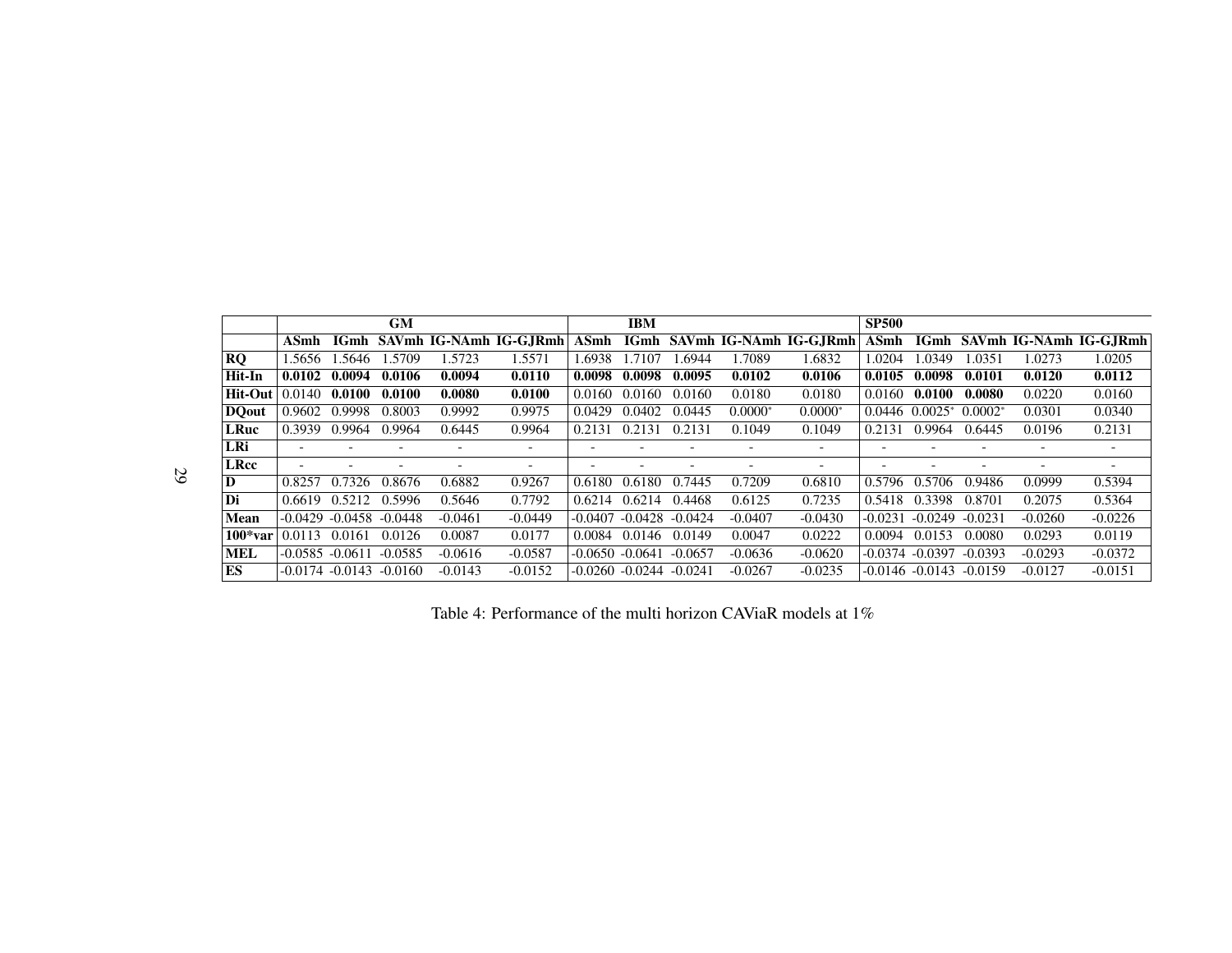|              |                          | <b>GM</b>                      |                    |                          |        | <b>IBM</b>                  |           |               |           | <b>SP500</b>                |        |               |
|--------------|--------------------------|--------------------------------|--------------------|--------------------------|--------|-----------------------------|-----------|---------------|-----------|-----------------------------|--------|---------------|
|              | $C-AS$                   | C-IG                           |                    | C-SAV C-IG-NA            | $C-AS$ | $C-IG$                      |           | C-SAV C-IG-NA | $C-AS$    | C-IG                        |        | C-SAV C-IG-NA |
| <b>RQ</b>    | 1.5147                   | 1.5642                         | 1.5560             | 1.5487                   | 1.6340 | 1.7307                      | 1.7193    | 1.7194        | 0.9339    | 1.0316                      | 1.0344 | 1.0526        |
| Hit-In       | 0.0105                   | 0.0097                         | 0.0101             | 0.0105                   | 0.0105 | 0.0101                      | 0.0101    | 0.0101        | 0.0104    | 0.0093                      | 0.0101 | 0.0104        |
| Hit-Out      | 0.0100                   | 0.0080                         | 0.0580             | 0.0120                   | 0.0200 | 0.0160                      | 0.0160    | 0.0180        | 0.0160    | 0.0120                      | 0.0220 | 0.0160        |
| <b>DQout</b> | 0.9997                   | $0.0001^*$ 0.0000 <sup>*</sup> |                    | 0.9777                   | 0.0141 | 0.0393                      | 0.0466    | 0.0452        | 0.6678    | $0.0020*$                   | 0.0140 | 0.0321        |
| <b>LRuc</b>  | 0.9964                   |                                | $0.6445$ $0.0000*$ | 0.6596                   | 0.0473 | 0.2131                      | 0.2131    | 0.1049        | 0.2131    | 0.6596                      | 0.0196 | 0.2131        |
| LRi          | $\overline{\phantom{a}}$ | 0.0194                         | 0.7639             |                          |        |                             |           |               |           |                             |        |               |
| <b>LRcc</b>  | $\overline{\phantom{a}}$ |                                | $0.0586$ $0.0000*$ | $\overline{\phantom{a}}$ |        |                             |           |               | -         |                             |        |               |
| D            | 0.2497                   | 0.4429                         | $0.0000*$          | 0.8879                   | 0.2649 | 0.6180                      | 0.8752    | 0.3892        | 0.4414    | 0.4469                      | 0.5443 | 0.7793        |
| Di           | 0.1093                   | 0.4021                         | $0.0008*$          | 0.6684                   | 0.8061 | 0.6214                      | 0.7637    | 0.2152        | 0.3383    | 0.2044                      | 0.5107 | 0.6579        |
| <b>Mean</b>  | $-0.0451$                |                                | $-0.0455 - 0.0410$ | $-0.0452$                |        | $-0.0424 - 0.0424 - 0.0433$ |           | $-0.0404$     |           | $-0.0263 - 0.0254 - 0.0248$ |        | $-0.0245$     |
| $100*var$    | 0.0108                   | 0.0162                         | 0.0139             | 0.0234                   | 0.0220 | 0.0062                      | 0.0085    | 0.0053        | 0.0338    | 0.0155                      | 0.0126 | 0.0111        |
| <b>MEL</b>   |                          | $-0.0580 - 0.0601$             | $-0.0463$          | $-0.0590$                |        | $-0.0581 - 0.0646 - 0.0649$ |           | $-0.0643$     | $-0.0307$ | $-0.0396 - 0.0367$          |        | $-0.0375$     |
| ES           | $-0.0123$                | $-0.0144$                      | $-0.0257$          | $-0.0142$                |        | $-0.0222 - 0.0249$          | $-0.0231$ | $-0.0267$     |           | $-0.0075 - 0.0139 - 0.0139$ |        | $-0.0147$     |

Table 5: Performance of the Component models at  $1\%$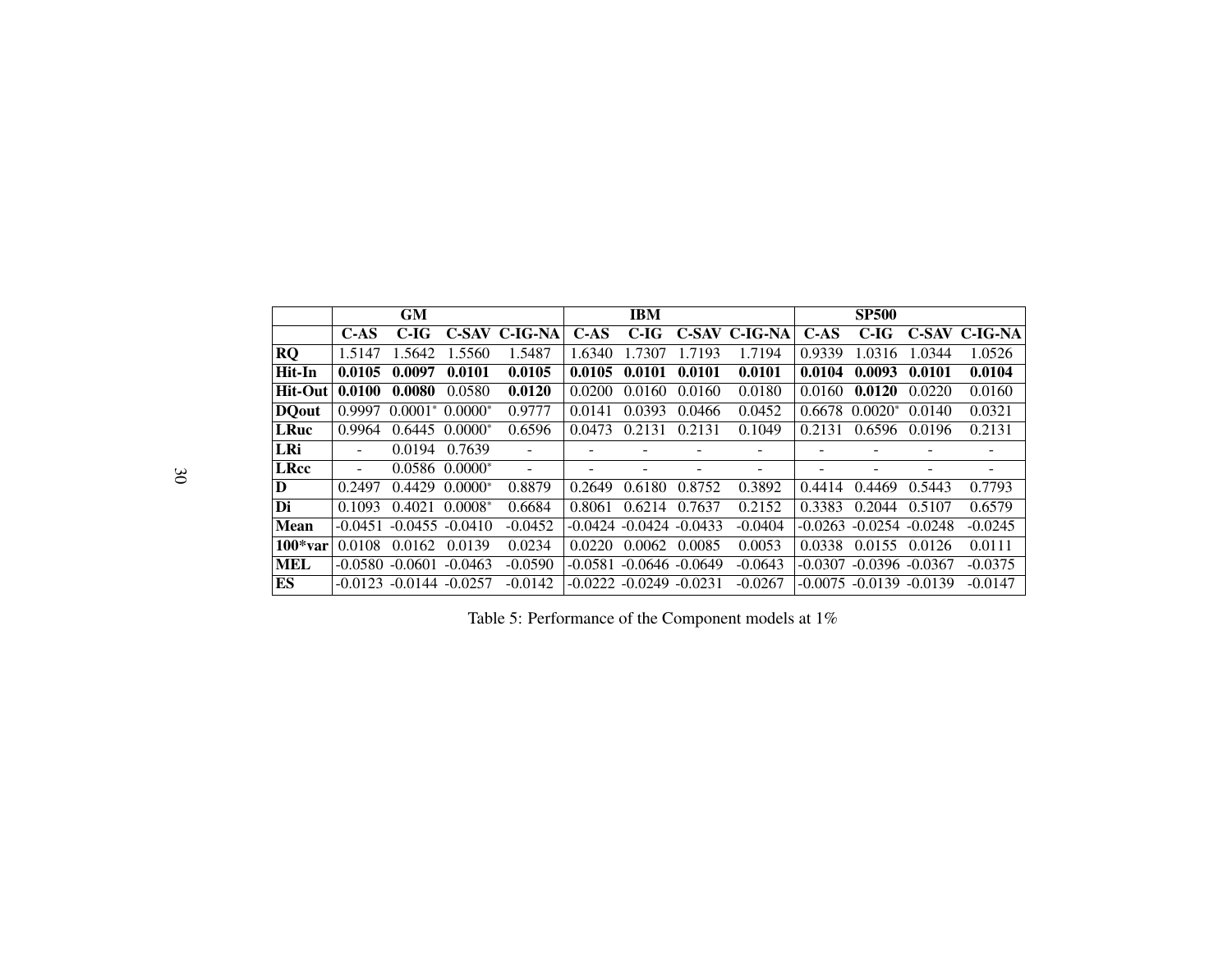|               |                    | <b>GM</b> |                           |           | <b>IBM</b>         |                           |           | <b>SP500</b> |                           |
|---------------|--------------------|-----------|---------------------------|-----------|--------------------|---------------------------|-----------|--------------|---------------------------|
|               |                    |           | <b>FC-AS FC-IG FC-SAV</b> |           |                    | <b>FC-AS FC-IG FC-SAV</b> |           |              | <b>FC-AS FC-IG FC-SAV</b> |
| <b>RQ</b>     | 1.5693             | 1.5803    | 1.5847                    | 1.6951    | 1.7277             | 1.7329                    | 1.0201    | 1.0332       | 1.0488                    |
| Hit-In        | 0.0097             | 0.0093    | 0.0097                    | 0.0098    | 0.0101             | 0.0101                    | 0.0101    | 0.0101       | 0.0097                    |
| Hit-Out       | 0.0120             | 0.0120    | 0.0120                    | 0.0120    | 0.0160             | 0.0180                    | 0.0120    | 0.0100       | 0.0120                    |
| <b>DO</b> out | 0.9602             | 0.9706    | 0.9507                    | 0.0118    | 0.0268             | 0.0385                    | 0.0138    | $0.0010*$    | 0.0115                    |
| <b>LRuc</b>   | 0.6596             | 0.6596    | 0.6596                    | 0.6596    | 0.2131             | 0.1049                    | 0.6596    | 0.9964       | 0.6596                    |
| LRi           |                    |           |                           |           |                    | $\qquad \qquad$           |           |              |                           |
| <b>LRcc</b>   | ۰                  |           | -                         | -         |                    | -                         |           |              | -                         |
| D             | 0.8037             | 0.5887    | 0.8845                    | 0.9612    | 0.6180             | 0.7206                    | 0.9476    | 0.5706       | 0.9706                    |
| Di            | 0.5086             | 0.3033    | 0.6319                    | 0.7786    | 0.6214             | 0.5813                    | 0.7429    | 0.3398       | 0.8416                    |
| <b>Mean</b>   | $-0.0434 - 0.0457$ |           | $-0.0447$                 |           | $-0.0426 - 0.0424$ | $-0.0436$                 | $-0.0240$ | $-0.0256$    | $-0.0240$                 |
| $100*var$     | 0.0125             | 0.0165    | 0.0095                    | 0.0174    | 0.0068             | 0.0102                    | 0.0138    | 0.0172       | 0.0097                    |
| <b>MEL</b>    | $-0.0593$          | $-0.0600$ | $-0.0601$                 | $-0.0660$ | $-0.0654$          | $-0.0643$                 | $-0.0378$ | $-0.0387$    | $-0.0395$                 |
| ES            | $-0.0167$          | $-0.0148$ | $-0.0159$                 | $-0.0233$ | $-0.0249$          | $-0.0234$                 | $-0.0130$ | $-0.0136$    | $-0.0153$                 |

Table 6: Performance of the Flexible Component models at 1%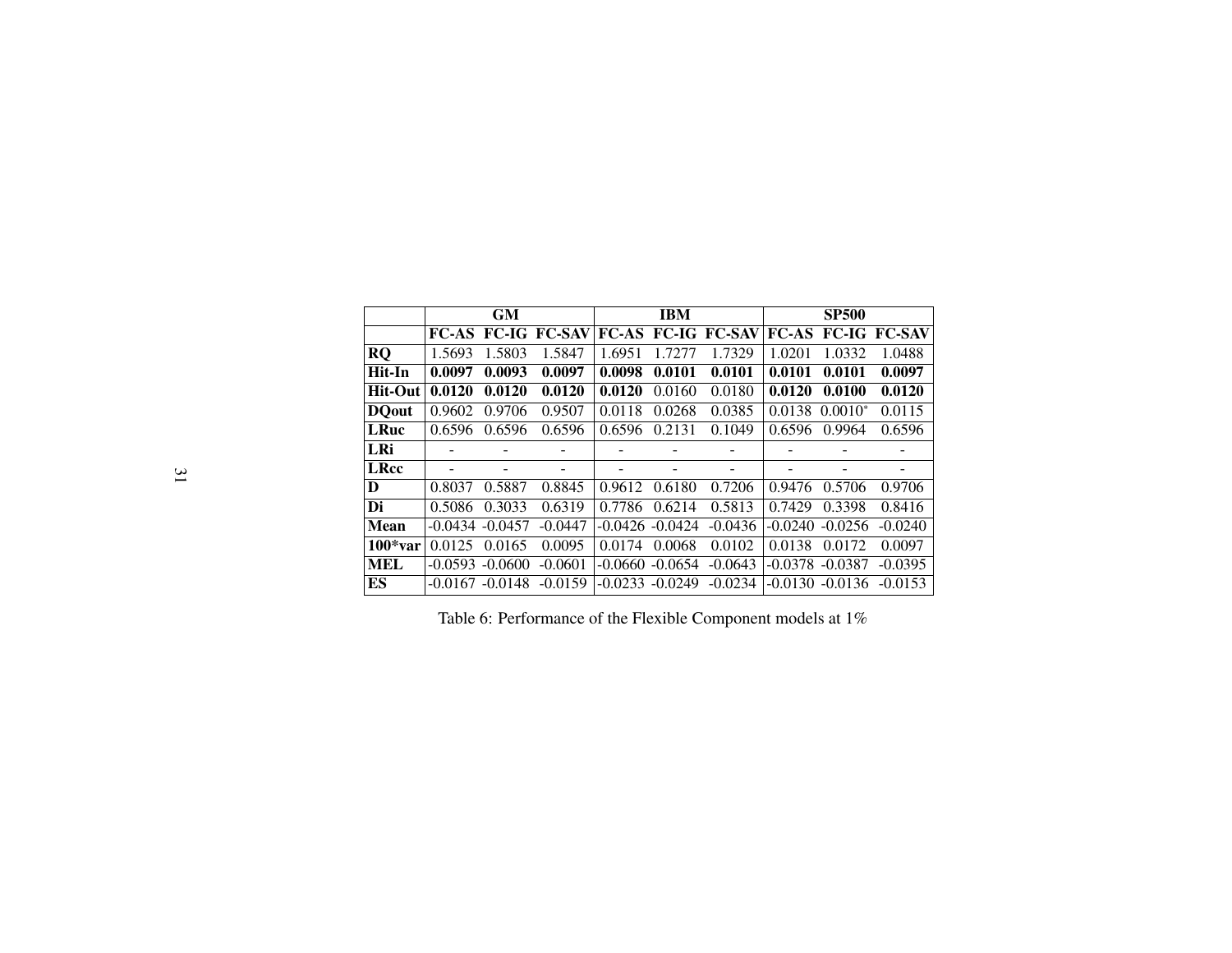|              |           | GM        |                                                                            |           | <b>IBM</b> |                          |           | <b>SP500</b> |                          |
|--------------|-----------|-----------|----------------------------------------------------------------------------|-----------|------------|--------------------------|-----------|--------------|--------------------------|
|              |           |           | FC-ASmh FC-IGmh FC-SAVmh FC-ASmh FC-IGmh FC-SAVmh FC-ASmh FC-IGmh FC-SAVmh |           |            |                          |           |              |                          |
| RQ           | 1.5508    | 1.6276    | 1.5661                                                                     | 1.6875    | 1.6965     | 1.6887                   | 0.9877    | 0.9679       | 1.0119                   |
| Hit-In       | 0.0102    | 0.0098    | 0.0098                                                                     | 0.0106    | 0.0098     | 0.0106                   | 0.0101    | 0.0094       | 0.0101                   |
| Hit-Out      | 0.0120    | 0.0120    | 0.0120                                                                     | 0.0140    | 0.0160     | 0.0140                   | 0.0140    | 0.0120       | 0.0140                   |
| <b>DQout</b> | 0.9527    | 0.0147    | 0.9970                                                                     | 0.0294    | $0.0000*$  | 0.0307                   | 0.0309    | 0.0117       | 0.0232                   |
| <b>LRuc</b>  | 0.6596    | 0.6596    | 0.6596                                                                     | 0.3939    | 0.1049     | 0.2131                   | 0.3939    | 0.6596       | 0.3939                   |
| LRi          |           | ۰         |                                                                            |           |            |                          | -         |              |                          |
| <b>LRcc</b>  |           | ۰         | ۰                                                                          | ٠         |            | $\overline{\phantom{a}}$ | ۰         |              | $\overline{\phantom{0}}$ |
| D            | 0.8037    | 0.8586    | 0.9720                                                                     | 0.9037    | 0.4855     | 0.7768                   | 0.9045    | 0.8011       | 0.3839                   |
| Di           | 0.5086    | 0.5809    | 0.8249                                                                     | 0.9175    | 0.3940     | 0.5867                   | 0.9248    | 0.5054       | 0.1733                   |
| <b>Mean</b>  | $-0.0445$ | $-0.0472$ | $-0.0431$                                                                  | $-0.0406$ | $-0.0405$  | $-0.0423$                | $-0.0240$ | $-0.0247$    | $-0.0238$                |
| $100*var$    | 0.0114    | 0.0044    | 0.0107                                                                     | 0.0128    | 0.0111     | 0.0146                   | 0.0177    | 0.0201       | 0.0093                   |
| <b>MEL</b>   | $-0.0583$ | $-0.0618$ | $-0.0597$                                                                  | $-0.0640$ | $-0.0649$  | $-0.0637$                | $-0.0361$ | $-0.0383$    | $-0.0383$                |
| ES           | $-0.0153$ | $-0.0149$ | $-0.0172$                                                                  | $-0.0259$ | $-0.0265$  | $-0.0239$                | $-0.0120$ | $-0.0108$    | $-0.0134$                |

Table 7: Performance of the Flexible Component models with multi horizon regressors at  $1\%$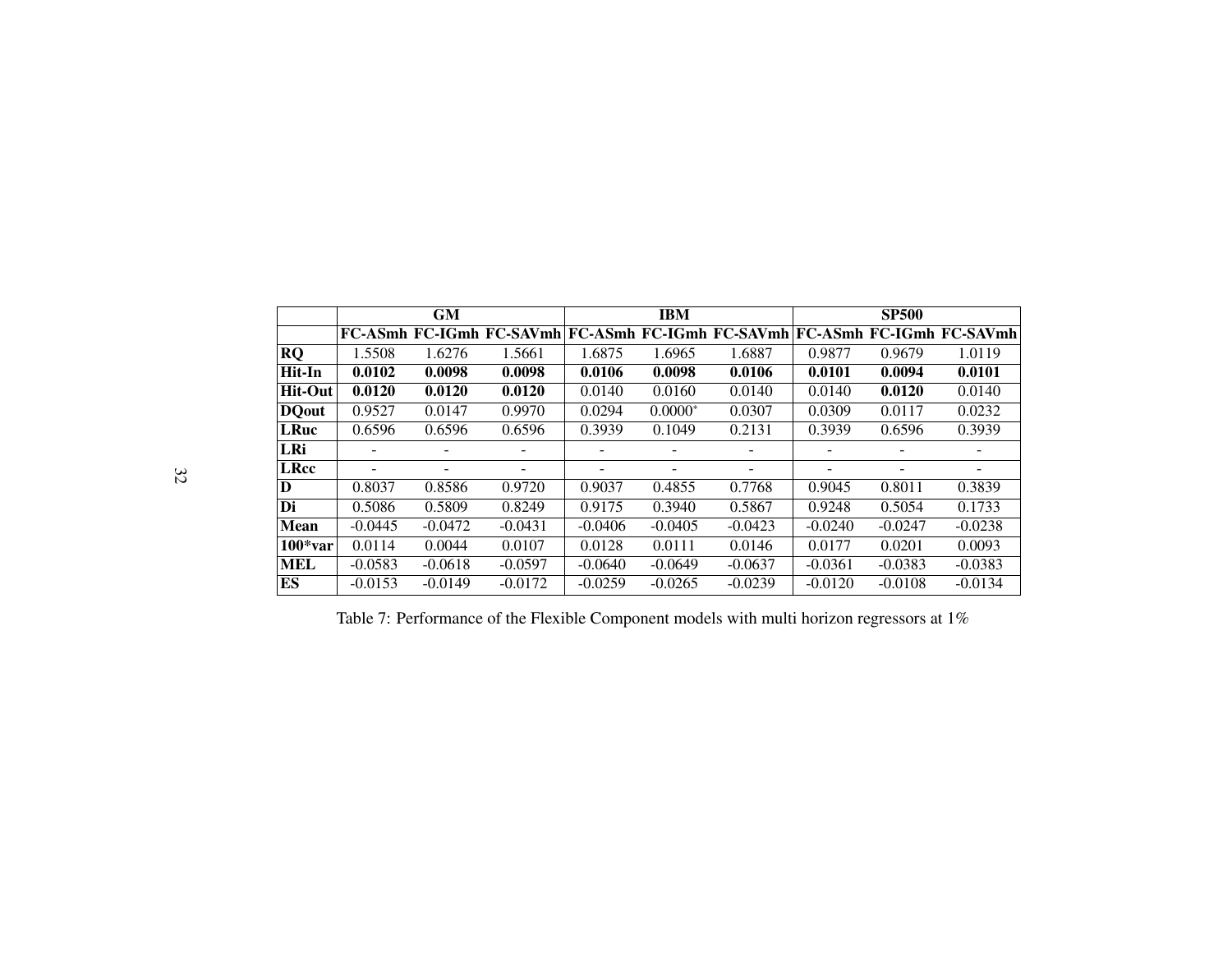|                   | <b>SAV</b> | <b>SAV</b>          | <b>AR</b>                                                                                 | AS                 | AS        | AR        | IG                 | IG        | AR        | IG              | <b>AR-IG-NA</b> | IG        | <b>AR</b> | <b>SAS</b> | AR                  |
|-------------------|------------|---------------------|-------------------------------------------------------------------------------------------|--------------------|-----------|-----------|--------------------|-----------|-----------|-----------------|-----------------|-----------|-----------|------------|---------------------|
|                   |            | scaled              | -SAV                                                                                      |                    | scaled    | $-AS$     |                    | scaled    | -IG       | $-NA$           |                 | -GJR      | $-IG-GJR$ |            | $-SAS$              |
| RQ                | 5.0739     | 5.0721              | 5.0715                                                                                    | 5.0477             | 5.0480    | 5.0457    | 5.0817             | 5.0589    | 5.0805    | 5.0449          | 5.0415          | 5.0757    | 5.0740    | 5.0493     | 5.0457              |
| Hit-In            | 0.0498     | 0.0502              | 0.0502                                                                                    | 0.0502             | 0.0498    | 0.0498    | 0.0498             | 0.0502    | 0.0494    | 0.0498          | 0.0502          | 0.0502    | 0.0506    | 0.0494     | 0.0494              |
| Hit-Out           | 0.0420     | 0.0460              | 0.0420                                                                                    | 0.0480             | 0.0500    | 0.0500    | 0.0480             | 0.0480    | 0.0460    | 0.0520          | 0.0500          | 0.0480    | 0.0520    | 0.0480     | 0.0500              |
| DQ <sub>out</sub> | 0.8877     | 0.9626              | 0.8890                                                                                    | 0.9209             | 0.9179    | 0.9198    | 0.9096             | 0.9449    | 0.8781    | 0.8965          | 0.9051          | 0.9203    | 0.8786    | 0.9196     | 0.9200              |
| <b>LRuc</b>       | 0.4048     | 0.6850              | 0.4048                                                                                    | 0.8444             | 0.9918    | 0.9918    | 0.8444             | 0.8444    | 0.6850    | 0.8303          | 0.9918          | 0.8444    | 0.8303    | 0.8444     | 0.9918              |
| LRi               | 0.8610     | 0.9883              | 0.8610                                                                                    | 0.9143             | 0.8419    | 0.8419    | 0.9143             | 0.9143    | 0.9883    | 0.7717          | 0.8419          | 0.9143    | 0.7717    | 0.9143     | 0.8419              |
| LRcc              | 0.6960     | 0.9209              | 0.6960                                                                                    | 0.9753             | 0.9803    | 0.9803    | 0.9753             | 0.9753    | 0.9209    | 0.9370          | 0.9803          | 0.9753    | 0.9370    | 0.9753     | 0.9803              |
| $\bf D$           | 0.9039     | 0.9577              | 0.9351                                                                                    | 0.4795             | 0.4318    | 0.4835    | 0.8132             | 0.9874    | 0.9321    | 0.7312          | 0.4876          | 0.7200    | 0.8885    | 0.2635     | 0.2436              |
| Di                | 0.9586     | 0.8309              | 0.9508                                                                                    | 0.2277             | 0.1970    | 0.2339    | 0.5415             | 0.9176    | 0.9192    | 0.4294          | 0.2309          | 0.4228    | 0.6269    | 0.1077     | 0.0951              |
| <b>Mean</b>       | $-0.0279$  | $-0.0284$           | $-0.0279$                                                                                 | $-0.0277$          | $-0.0278$ |           | $-0.0276[-0.0279]$ | $-0.0279$ | $-0.0280$ | $-0.0280$       | $-0.0280$       | $-0.0277$ | $-0.0276$ | $-0.0280$  | $-0.0277$           |
| $100*var$         | 0.0025     | 0.0023              | 0.0025                                                                                    | 0.0026             | 0.0024    | 0.0029    | 0.0034             | 0.0024    | 0.0036    | 0.0031          | 0.0030          | 0.0038    | 0.0034    | 0.0026     | 0.0028              |
| <b>MEL</b>        |            | $-0.0396$ $-0.0392$ | $-0.0396$                                                                                 | $-0.0392[-0.0391]$ |           | $-0.0391$ | $-.0.0392$         | $-0.0391$ | $-0.0394$ | $-0.0391$       | $-0.0391$       | $-0.0391$ | $-0.0390$ | $-0.0393$  | $-0.0391$           |
| ES                |            |                     | $-0.0113$ $-0.0108$ $-0.0113$ $-0.0113$ $-0.0113$ $-0.0113$ $-0.0114$ $-0.0114$ $-0.0113$ |                    |           |           |                    |           |           | -0.0114 -0.0110 | $-0.0110$       | $-0.0116$ | $-0.0117$ |            | $-0.0110$ $-0.0114$ |

Table 8: Performance of the original CAViaR models and extensions based on scaling the news impact function or adding anautoregressive term in returns. Series: **GM**. Quantile level:  $5\%$ 33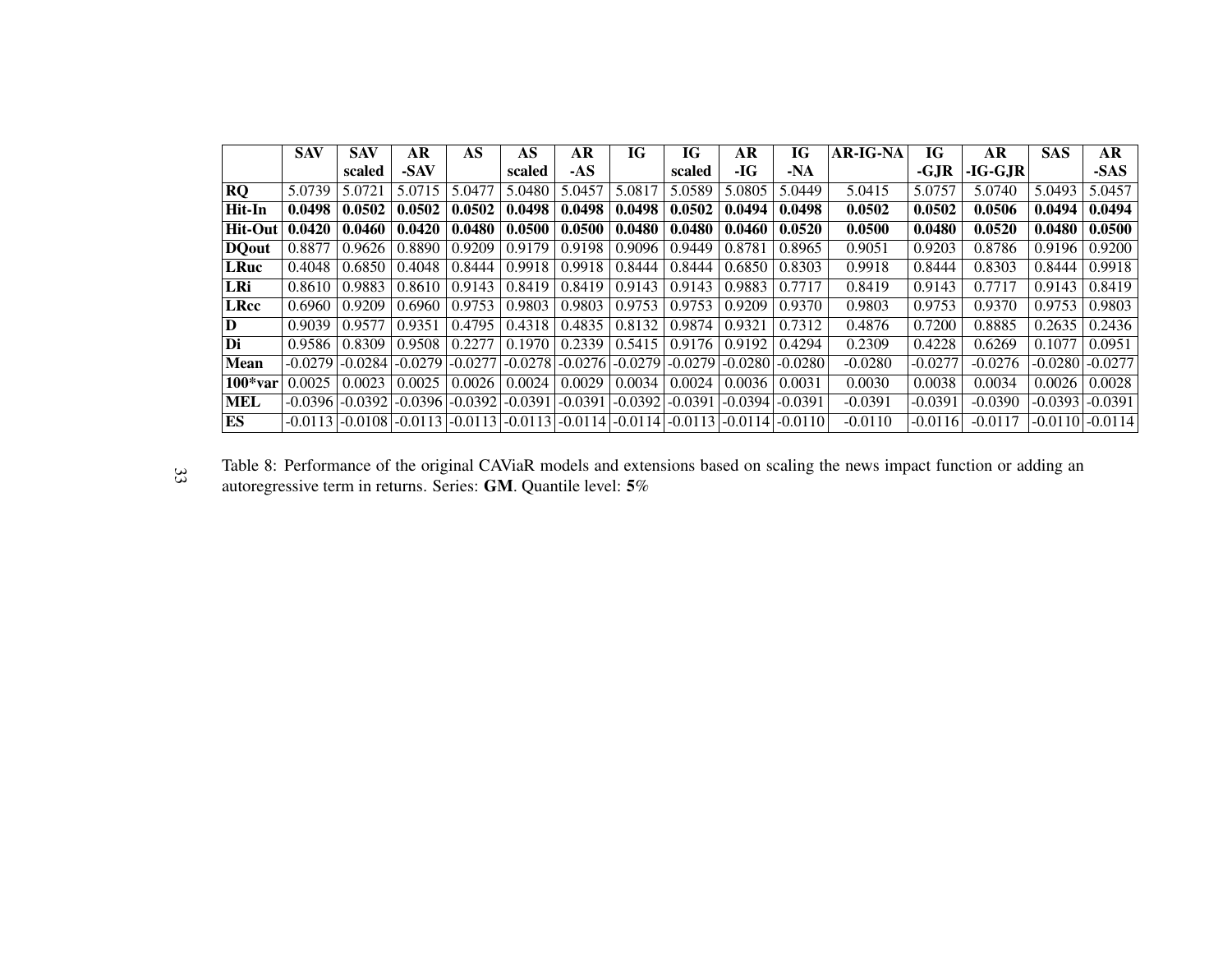|                | <b>SAV</b> | <b>SAV</b> | AR        | AS     | AS                                                                    | AR     | IG                            | IG         | AR                 | IG        | <b>AR-IG-NA</b> | IG        | AR        | <b>SAS</b> | <b>AR</b> |
|----------------|------------|------------|-----------|--------|-----------------------------------------------------------------------|--------|-------------------------------|------------|--------------------|-----------|-----------------|-----------|-----------|------------|-----------|
|                |            | scaled     | -SAV      |        | scaled                                                                | $-AS$  |                               | scaled     | $-IG$              | $-NA$     |                 | $-GJR$    | $-IG-GJR$ |            | -SAS      |
| <b>RQ</b>      | 4.9208     | 4.9206     | 4.8811    | 4.8727 | 4.8750                                                                | 4.8579 | 4.9706                        | 4.9556     | 4.9101             | 4.9020    | 4.9368          | 4.9026    | 4.8867    | 4.8635     | 4.8416    |
| Hit-In         | 0.0500     | 0.0492     | 0.0496    | 0.0500 | 0.0500                                                                | 0.0500 | 0.0503                        | 0.0492     | 0.0507             | 0.0492    | 0.0507          | 0.0503    | 0.0507    | 0.0500     | 0.0485    |
| <b>Hit-Out</b> | 0.0500     | 0.0520     | 0.0580    | 0.0700 | 0.0680                                                                | 0.0660 | 0.0720                        | 0.0620     | 0.0680             | 0.0640    | 0.0700          | 0.0740    | 0.0760    | 0.0680     | 0.0600    |
| <b>DO</b> out  | 0.4847     | 0.5491     | 0.0924    | 0.0568 | 0.0831                                                                | 0.0946 | 0.1684                        | 0.1106     | 0.3059             | 0.0756    | 0.2399          | $0.0026*$ | $0.0052*$ | 0.0963     | 0.2897    |
| <b>LRuc</b>    | 0.9918     | 0.8303     | 0.4169    | 0.0510 | 0.0774                                                                | 0.1143 | 0.0328                        | 0.2304     | 0.0774             | 0.1645    | 0.0510          | 0.0205    | 0.0125    | 0.0774     | 0.3141    |
| LRi            | 0.5140     | 0.5822     | $\sim$    | 0.7480 | 0.8197                                                                | 0.3437 | 0.6790                        | 0.9548     | 0.8197             | 0.9689    | 0.2642          | 0.6129    | 0.5502    | 0.8197     |           |
| <b>LRcc</b>    | 0.8082     | 0.8401     | $\sim$    | 0.1415 | 0.2049                                                                | 0.1836 | 0.0940                        | 0.4863     | 0.2049             | 0.3802    | 0.0799          | 0.0601    | 0.0370    | 0.2049     | $\sim$    |
| D              | 0.7359     | 0.6462     | 0.8190    | 0.7498 | 0.8203                                                                | 0.2306 | 0.2165                        | 0.5963     | 0.4586             | 0.9418    | 0.6202          | 0.6356    | 0.0306    | 0.8160     | 0.7844    |
| Di             | 0.4362     | 0.3576     | 0.5407    | 0.7796 | 0.9581                                                                | 0.2928 | 0.1278                        | 0.3224     | 0.3324             | 0.8821    | 0.6493          | 0.8749    | 0.1664    | 0.9083     | 0.4858    |
| <b>Mean</b>    | $-0.0258$  | $-0.0256$  | $-0.0253$ |        | $-0.0243$ $-0.0245$                                                   |        | $-0.0250$ $-0.0241$           | $-.0.0248$ | $-0.0250$          | $-0.0251$ | $-0.0248$       | $-0.0250$ | $-0.0248$ | $-0.0250$  | $-0.0253$ |
| $100*var$      | 0.0052     | 0.0040     | 0.0046    | 0.0052 | 0.0042                                                                | 0.0056 | 0.0033                        | 0.0035     | 0.0054             | 0.0042    | 0.0047          | 0.0081    | 0.0075    | 0.0051     | 0.0063    |
| <b>MEL</b>     | $-0.0382$  | $-0.0384$  | $-0.0377$ |        | $-0.0372$ $-0.0374$                                                   |        | $-0.0373$ $-0.0376$ $-0.0383$ |            | $-0.0373 - 0.0379$ |           | $-0.0374$       | $-0.0369$ | $-0.0367$ | $-0.0373$  | $-0.0375$ |
| ES             | $-0.0127$  | $-0.0128$  | $-0.0129$ |        | $-0.0139$ $-0.0136$ $-0.0131$ $-0.0147$ $-0.0138$ $-0.0134$ $-0.0132$ |        |                               |            |                    |           | $-0.0138$       | $-0.0134$ | $-0.0135$ | $-0.0131$  | $-0.0126$ |

Table 9: Performance of the original CAViaR models and extensions based on scaling the news impact function or adding anautoregressive term in returns. Series: **IBM**. Quantile level:  $5\%$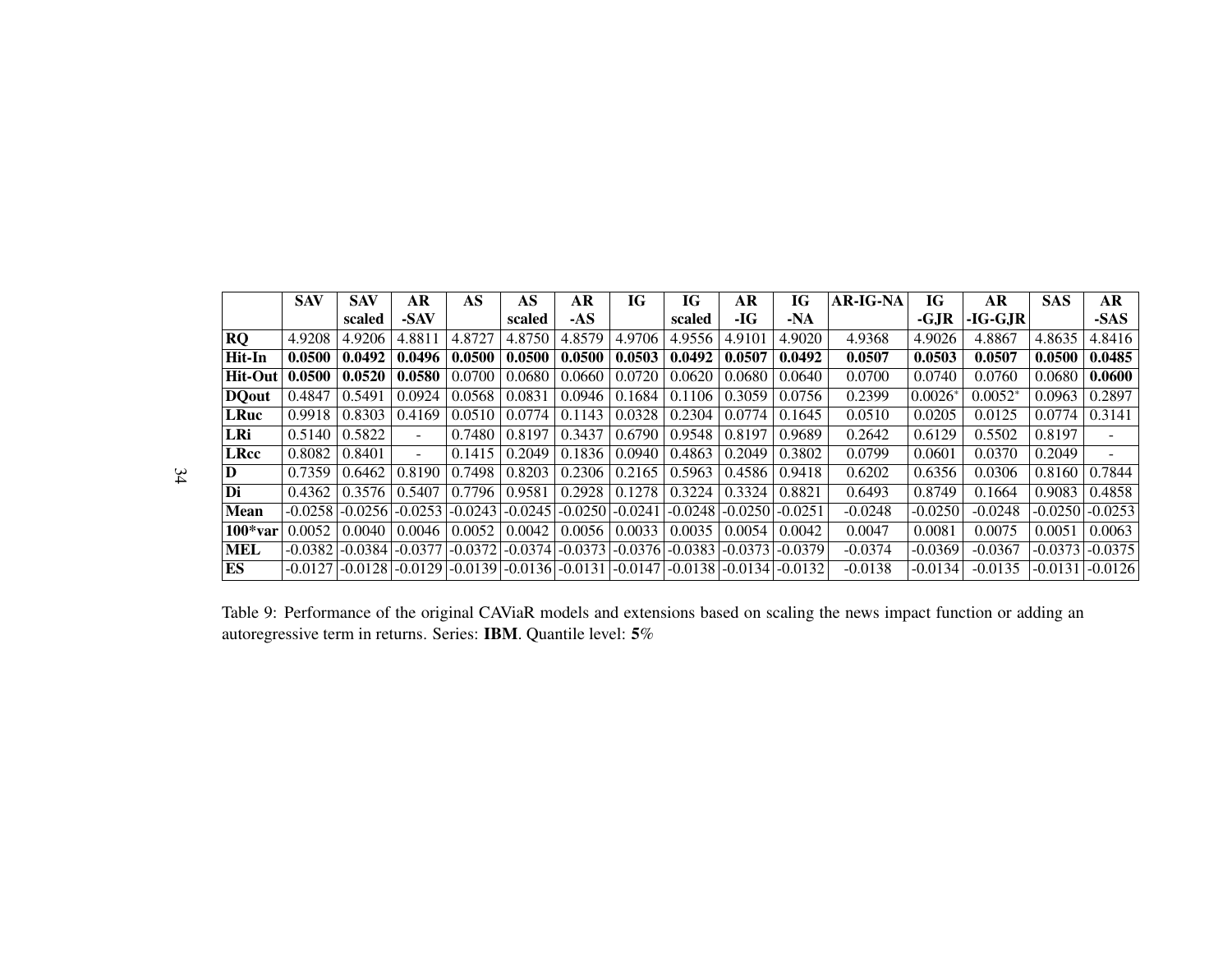|                | <b>SAV</b> | <b>SAV</b> | AR        | AS         | AS                  | AR          | IG                  | IG        | AR                       | <b>IG</b> | <b>AR-IG-NA</b> | <b>IG</b> | AR        | <b>SAS</b> | AR                  |
|----------------|------------|------------|-----------|------------|---------------------|-------------|---------------------|-----------|--------------------------|-----------|-----------------|-----------|-----------|------------|---------------------|
|                |            | scaled     | -SAV      |            | scaled              | $-AS$       |                     | scaled    | -IG                      | $-NA$     |                 | $-GJR$    | $-IG-GJR$ |            | -SAS                |
| <b>RQ</b>      | 2.9807     | 2.9821     | 2.9208    | 2.9188     | 2.9470              | 2.8920      | 2.9733              | 2.9848    | 2.9152                   | 2.9644    | 2.9312          | 2.9618    | 2.9156    | 2.9406     | 2.9512              |
| Hit-In         | 0.0496     | 0.0496     | 0.0496    | 0.0500     | 0.0496              | 0.0507      | 0.0507              | 0.0493    | 0.0507                   | 0.0500    | 0.0489          | 0.0503    | 0.0507    | 0.0500     | 0.0500              |
| <b>Hit-Out</b> | 0.0540     | 0.0500     | 0.0620    | 0.0700     | 0.0600              | 0.0740      | 0.0580              | 0.0640    | 0.0700                   | 0.0740    | 0.0800          | 0.0700    | 0.0720    | 0.0660     | 0.0680              |
| <b>DQout</b>   | $0.0033*$  | $ 0.0039*$ | $0.0009*$ | $ 0.0002*$ | $ 0.0014* $         | $ 0.0031* $ | $ 0.0001*$          | $0.0002*$ | $0.0000*$                | $0.0009*$ | $0.0006*$       | $0.0035*$ | $0.0001*$ | $0.0000*$  | $ 0.0010*$          |
| <b>LRuc</b>    | 0.6776     | 0.9918     | 0.2304    | 0.0510     | 0.3141              | 0.0205      | 0.4169              | 0.1645    | 0.0510                   | 0.0205    | $0.0043*$       | 0.0510    | 0.0328    | 0.1143     | 0.0774              |
| LRi            | 0.6708     | 0.8062     | $\sim$    | 0.2642     | 0.4909              | 0.1989      | 0.5474              | 0.3890    | $\sim$                   | 0.1989    | 0.1250          | 0.2642    |           | 0.3437     | 0.3021              |
| <b>LRcc</b>    | 0.8379     | 0.9703     | н.        | 0.0799     | 0.4752              | 0.0299      | 0.6002              | 0.2625    | $\overline{\phantom{a}}$ | 0.0299    | $0.0053*$       | 0.0799    |           | 0.1836     | 0.1234              |
| D              | 0.9412     | 0.4679     | 0.9135    | 0.1180     | 0.7204              | 0.0690      | 0.9185              | 0.5913    | 0.6768                   | 0.5541    | 0.6947          | 0.6967    | 0.1659    | 0.6711     | 0.1273              |
| Di             | 0.7277     | 0.2215     | 0.7751    | 0.0516     | 0.4380              | 0.3058      | 0.8903              | 0.3287    | 0.8194                   | 0.4981    | 0.9976          | 0.7237    | 0.9952    | 0.4781     | 0.0534              |
| <b>Mean</b>    | $-0.0140$  | $-0.0140$  | $-0.0138$ | $-0.0139$  | $-0.0138$           | $-0.0138$   | $-0.0140$ $-0.0137$ |           | $\sim 0.0136$            | $-0.0138$ | $-0.0138$       | $-0.0139$ | $-0.0135$ | $-0.0139$  | $-0.0140$           |
| $100*var$      | 0.0033     | 0.0028     | 0.0047    | 0.0052     | 0.0028              | 0.0059      | 0.0049              | 0.0023    | 0.0058                   | 0.0027    | 0.0030          | 0.0059    | 0.0057    | 0.0041     | 0.0049              |
| <b>MEL</b>     | $-0.0219$  | $-0.0221$  | $-0.0213$ | $-0.0212$  | $-0.0216$           | $-0.0204$   | $-0.0213$           | $-0.0221$ | $-0.0211$                | $-0.0216$ | $-0.0217$       | $-0.0212$ | $-0.0209$ | $-0.0214$  | $-0.0213$           |
| ES             | $-0.0081$  | $-0.0081$  | $-0.0079$ |            | $-0.0078$ $-0.0081$ | $-0.0077$   | $-0.0081$           |           | $-0.0084$ $-0.0082$      | $-0.0083$ | $-0.0079$       | $-0.0082$ | $-0.0082$ |            | $-0.0080$ $-0.0080$ |

Table 10: Performance of the original CAViaR models and extensions based on scaling the news impact function or adding anautoregressive term in returns. Series:  ${\bf S\&P500}$ . Quantile level:  ${\bf 5\%}$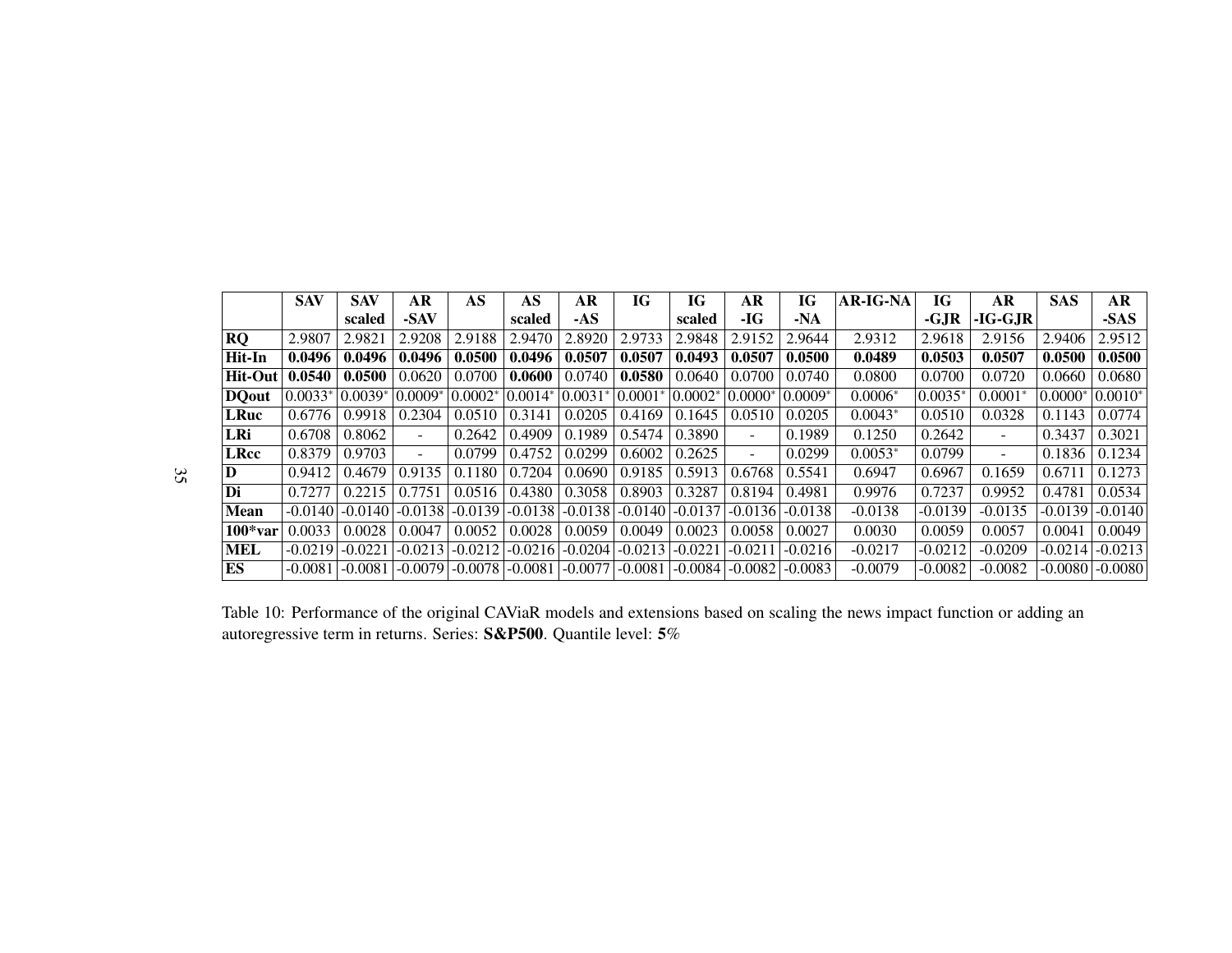|                |                     |        | GM                          |           |                         |         | IBM                |           |           |                              | <b>SP500</b>             |                     |           |           |                             |
|----------------|---------------------|--------|-----------------------------|-----------|-------------------------|---------|--------------------|-----------|-----------|------------------------------|--------------------------|---------------------|-----------|-----------|-----------------------------|
|                | ASmh                | IGmh   |                             |           | SAVmh IG-NAmh IG-G.IRmh | ASmh    |                    |           |           | IGmh SAVmh IG-NAmh IG-G.IRmh | ASmh                     |                     |           |           | IGmh SAVmh IG-NAmh IG-GJRmh |
| <b>RQ</b>      | 5.0131              | 5.0406 | 5.0110                      | 5.0315    | 5.0221                  | 4.8290  | 4.8898             | 4.8638    | 4.8645    | 4.8675                       | 2.8423                   | 2.9025              | 2.9061    | 2.9306    | 2.8737                      |
| Hit-In         | 0.0486              | 0.0490 | 0.0506                      | 0.0498    | 0.0498                  | 0.0492  | 0.0511             | 0.0504    | 0.0496    | 0.0507                       | 0.0500                   | 0.0511              | 0.0500    | 0.0489    | 0.0496                      |
| <b>Hit-Out</b> | 0.0520              | 0.0560 | 0.0500                      | 0.0540    | 0.0480                  | 0.0640  | 0.0760             | 0.0520    | 0.0660    | 0.0700                       | 0.0540                   | 0.0820              | 0.0480    | 0.0980    | 0.0760                      |
| <b>DQout</b>   | 0.8921              | 0.8178 | 0.9041                      | 0.8559    | 0.9129                  | 0.1624  | $0.0006*$          | 0.6831    | 0.0921    | 0.0235                       | 0.0237                   | $0.0006*$           | $0.0015*$ | $0.0000*$ | $0.0001*$                   |
| <b>LRuc</b>    | 0.8303              | 0.5386 | 0.9918                      | 0.6776    | 0.8444                  | 0.1645  | 0.0125             | 0.8303    | 0.1143    | 0.0510                       | 0.6776                   | $0.0024*$           | 0.8444    | $0.0000*$ | 0.0125                      |
| LRi            | 0.7717              | 0.6895 | 0.8419                      | 0.7039    | 0.9143                  | 0.3890  | 0.9464             | 0.5822    | 0.8935    | 0.7480                       | $\overline{\phantom{a}}$ | 0.1059              | 0.8775    | 0.1152    | 0.1713                      |
| <b>LRcc</b>    | 0.9370              | 0.7642 | 0.9803                      | 0.8533    | 0.9753                  | 0.2625  | 0.0441             | 0.8401    | 0.2849    | 0.1415                       | $\sim$                   | $0.0027*$           | 0.9693    | $0.0000*$ | 0.0173                      |
| D              | 0.3969              | 0.9211 | 0.4901                      | 0.6187    | 0.9484                  | 0.3147  | 0.0563             | 0.6163    | 0.7699    | 0.6538                       | 0.7790                   | $0.0075*$           | 0.9569    | 0.2961    | 0.5201                      |
| Di             | 0.1740              | 0.9832 | 0.2327                      | 0.3276    | 0.7967                  | 0.3294  | 0.4043             | 0.3268    | 0.5860    | 0.7560                       | 0.4995                   | 0.1449              | 0.7993    | 0.8026    | 0.4485                      |
| Mean           | $-0.0278$ $-0.0277$ |        | $-0.0278$                   | $-0.0278$ | $-0.0281$               | -0.0248 | $-0.0248$          | $-0.0252$ | $-0.0253$ | $-0.0251$                    | $-0.0139$                | $-0.0136$           | $-0.0142$ | $-0.0136$ | $-0.0139$                   |
| $100*var$      | 0.0030              | 0.0024 | 0.0031                      | 0.0026    | 0.0027                  | 0.0048  | 0.0069             | 0.0047    | 0.0048    | 0.0078                       | 0.0055                   | 0.0047              | 0.0043    | 0.0035    | 0.0059                      |
| <b>MEL</b>     | $-0.0392 - 0.0391$  |        | $-0.0389$                   | $-0.0392$ | $-0.0393$               | -0.0375 | -0.0368            | $-0.0380$ | $-0.0378$ | $-0.0369$                    | $-0.0210$                | $-0.0210$           | $-0.0216$ | $-0.0210$ | $-0.0208$                   |
| ES             |                     |        | $-0.0112 - 0.0116 - 0.0112$ | $-0.0114$ | $-0.0111$               |         | $-0.0132 - 0.0138$ | $-0.0131$ | $-0.0130$ | $-0.0133$                    |                          | $-0.0074$ $-0.0082$ | $-0.0077$ | $-0.0084$ | $-0.0077$                   |

36

Table 11: Performance of the multi horizon CAViaR models at 5%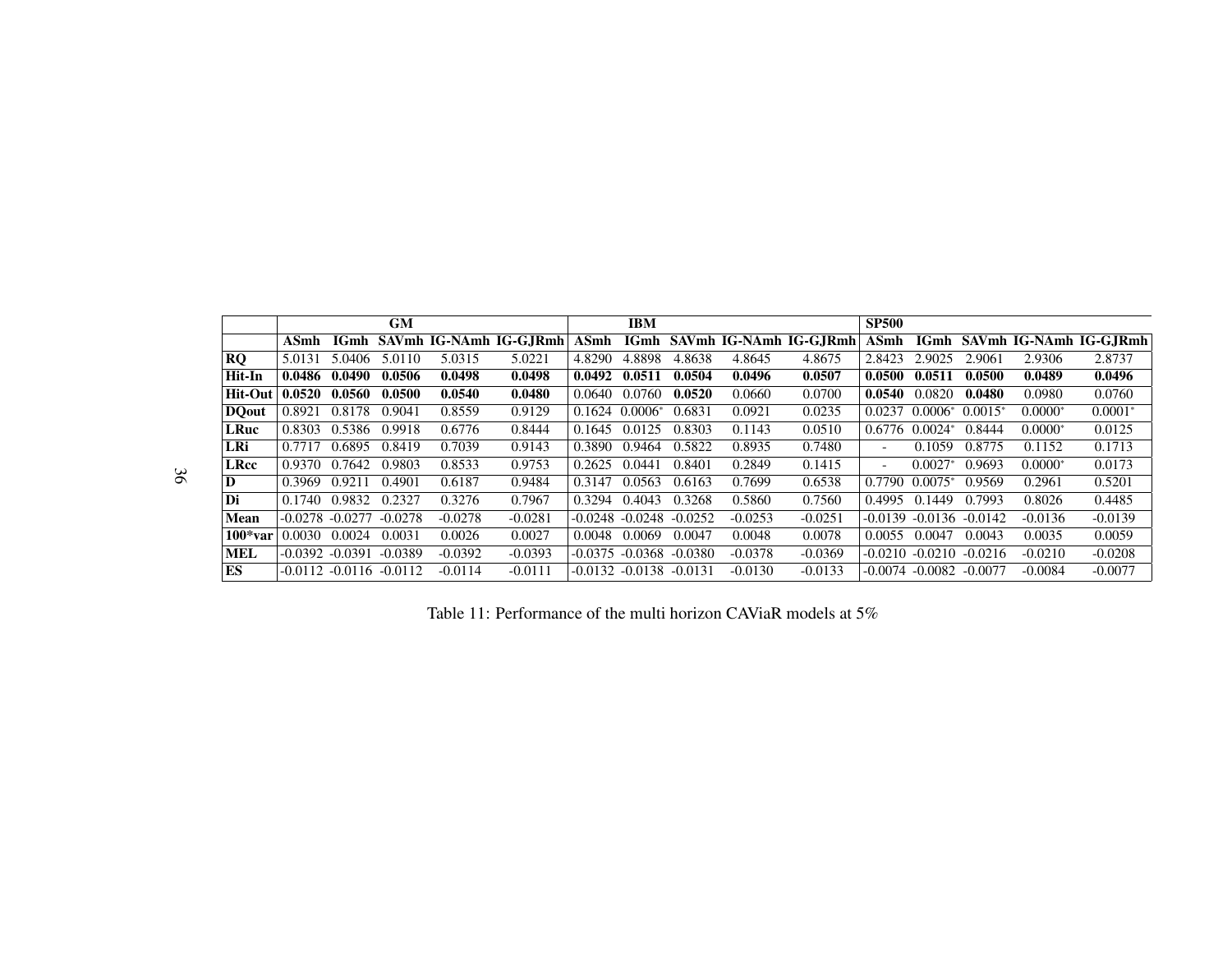|              |           | <b>GM</b>                                         |           |               |        | <b>IBM</b>                     |           |               |                          | <b>SP500</b>                   |                  |               |
|--------------|-----------|---------------------------------------------------|-----------|---------------|--------|--------------------------------|-----------|---------------|--------------------------|--------------------------------|------------------|---------------|
|              | C-AS      | C-IG                                              |           | C-SAV C-IG-NA | $C-AS$ | $C-IG$                         |           | C-SAV C-IG-NA | $C-AS$                   | C-IG                           |                  | C-SAV C-IG-NA |
| <b>RQ</b>    | 4.9909    | 5.0786                                            | 5.0683    | 5.0471        | 4.7919 | 4.9281                         | 4.9030    | 4.9094        | 2.8271                   | 2.9637                         | 2.9568           | 2.9645        |
| <b>Hit</b>   | 0.0502    | 0.0498                                            | 0.0502    | 0.0494        | 0.0526 | 0.0507                         | 0.0503    | 0.0485        | 0.0500                   | 0.0503                         | 0.0496           | 0.0485        |
| Hit-Out      | 0.0520    | 0.0480                                            | 0.0400    | 0.0480        | 0.0060 | 0.0600                         | 0.0900    | 0.0680        | 0.0480                   | 0.0560                         | 0.0760           | 0.0540        |
| <b>DQout</b> |           | $0.0000*$ 0.0000 <sup>*</sup> 0.0000 <sup>*</sup> |           | $0.0000*$     | 0.9546 | $0.0000^*$ 0.0000 <sup>*</sup> |           | $0.0000*$     | $0.0000*$                | $0.0000^*$ 0.0000 <sup>*</sup> |                  | $0.0000*$     |
| <b>LRuc</b>  |           | $0.0000*$ 0.0000* 0.0000*                         |           | $0.0000*$     | 0.3336 | $0.0000*$                      | $0.0000*$ | $0.0000*$     | $0.0000*$                | $0.0000^*$ 0.0000 <sup>*</sup> |                  | $0.0000*$     |
| LRi          | 0.7717    | 0.9143                                            | 0.7854    | 0.9143        | ۰      | 0.8782                         | 0.5482    | 0.8197        | $\overline{\phantom{a}}$ | 0.6074                         | 0.1713           | 0.6708        |
| <b>LRcc</b>  |           | $0.0000*$ 0.0000* 0.0000*                         |           | $0.*$         | ۰      | $0.0000*0.0000*$               |           | $0.0000*$     | $\sim$                   |                                | $0.0000*0.0000*$ | $0.0000*$     |
| D            |           | $0.0000*$ 0.0000* 0.0000*                         |           | $0.0000*$     | 0.1425 | $0.0000^*$ 0.0000 <sup>*</sup> |           | $0.0000*$     | $0.0000*$                | $0.0000^*$ 0.0000 <sup>*</sup> |                  | $0.0000*$     |
| Di           | 0.2122    | 0.7029                                            | 0.5166    | 0.4444        | 0.2096 | 0.7942                         | 0.0612    | 0.1345        | 0.9512                   | 0.3522                         | 0.8211           | 0.5434        |
| <b>Mean</b>  | $-0.0278$ | $-0.0277$                                         | $-0.0284$ | $-0.0277$     |        | $-0.0366 - 0.0251$             | $-0.0243$ | $-0.0248$     |                          | $-0.0139 - 0.0141$             | $-0.0135$        | $-0.0140$     |
| $100*var$    | 0.0028    | 0.0026                                            | 0.0025    | 0.0022        | 0.2081 | 0.0043                         | 0.0037    | 0.0032        | 0.0049                   | 0.0049                         | 0.0025           | 0.0032        |
| <b>MEL</b>   | $-0.0387$ | $-0.0393$                                         | $-0.0396$ | $-0.0396$     |        | -0.0366 -0.0378                | $-0.0365$ | $-0.0382$     | $-0.0211$                | $-0.0216$                      | $-0.0216$        | $-0.0222$     |
| ES           |           | $-0.0550 - 0.0586 - 0.0541$                       |           | $-0.0567$     |        | $-0.0538 - 0.0663$             | $-0.0732$ | $-0.0673$     | $-0.0357$                | $-0.0400 - 0.0428$             |                  | $-0.0399$     |

Table 12: Performance of the Component models at  $5\%$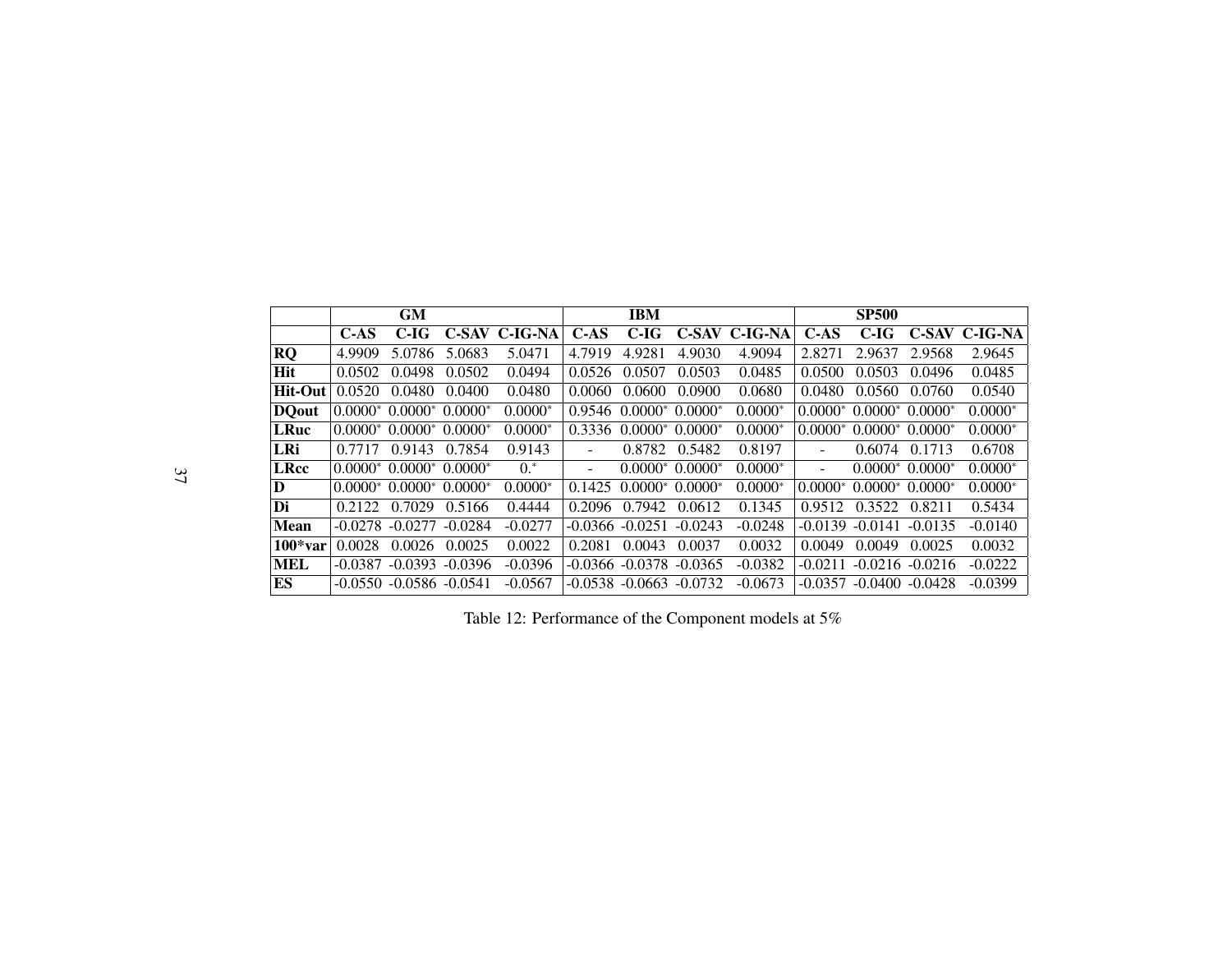<span id="page-38-0"></span>

|               |           | <b>GM</b> |                           |           | <b>IBM</b>         |                           |            | <b>SP500</b> |                     |
|---------------|-----------|-----------|---------------------------|-----------|--------------------|---------------------------|------------|--------------|---------------------|
|               |           |           | <b>FC-AS FC-IG FC-SAV</b> |           |                    | <b>FC-AS FC-IG FC-SAV</b> | $FC-AS$    |              | <b>FC-IG FC-SAV</b> |
| <b>RQ</b>     | 5.0471    | 5.0767    | 5.0739                    | 4.8464    | 4.9345             | 4.9208                    | 2.8782     | 2.9682       | 2.9808              |
| Hit-In        | 0.0498    | 0.0506    | 0.0498                    | 0.0496    | 0.0503             | 0.0500                    | 0.0500     | 0.0511       | 0.0500              |
| $Hit-Out$     | 0.0500    | 0.0500    | 0.0420                    | 0.0520    | 0.0580             | 0.0500                    | 0.0460     | 0.0560       | 0.0520              |
| <b>DO</b> out | 0.9203    | 0.7962    | 0.8877                    | 0.5050    | 0.3664             | 0.4847                    | $0.0027^*$ | $0.0000*$    | $0.0056*$           |
| <b>LRuc</b>   | 0.9918    | 0.9918    | 0.4048                    | 0.8303    | 0.4169             | 0.9918                    | 0.6850     | 0.5386       | 0.8303              |
| LRi           | 0.8419    | 0.8419    | 0.8610                    | 0.7371    | 0.8020             | 0.5140                    | 0.9508     | 0.6074       | 0.7371              |
| <b>LRcc</b>   | 0.9803    | 0.9803    | 0.6960                    | 0.9238    | 0.6970             | 0.8082                    | 0.9193     | 0.7254       | 0.9238              |
| D             | 0.4835    | 0.9770    | 0.9039                    | 0.8190    | 0.7564             | 0.7359                    | 0.8279     | 0.5976       | 0.8897              |
| Di            | 0.2339    | 0.9206    | 0.9586                    | 0.5275    | 0.6549             | 0.4362                    | 0.9047     | 0.3522       | 0.6288              |
| <b>Mean</b>   | $-0.0277$ | $-0.0279$ | $-0.0279$                 | $-0.0250$ | $-0.0252$          | $-0.0258$                 | $-0.0142$  | $-0.0140$    | $-0.0138$           |
| $100*var$     | 0.0029    | 0.0024    | 0.0025                    | 0.0060    | 0.0046             | 0.0052                    | 0.0051     | 0.0050       | 0.0030              |
| <b>MEL</b>    | $-0.0390$ | $-0.0391$ | $-0.0396$                 |           | $-0.0376 - 0.0378$ | $-0.0382$                 | $-0.0213$  | $-0.0216$    | $-0.0219$           |
| ES            | $-0.0114$ | $-0.0114$ | $-0.0113$                 | $-0.0129$ | $-0.0132$          | $-0.0127$                 | $-0.0072$  | $-0.0081$    | $-0.0083$           |

Table 13: Performance of the Flexible Component models at 5%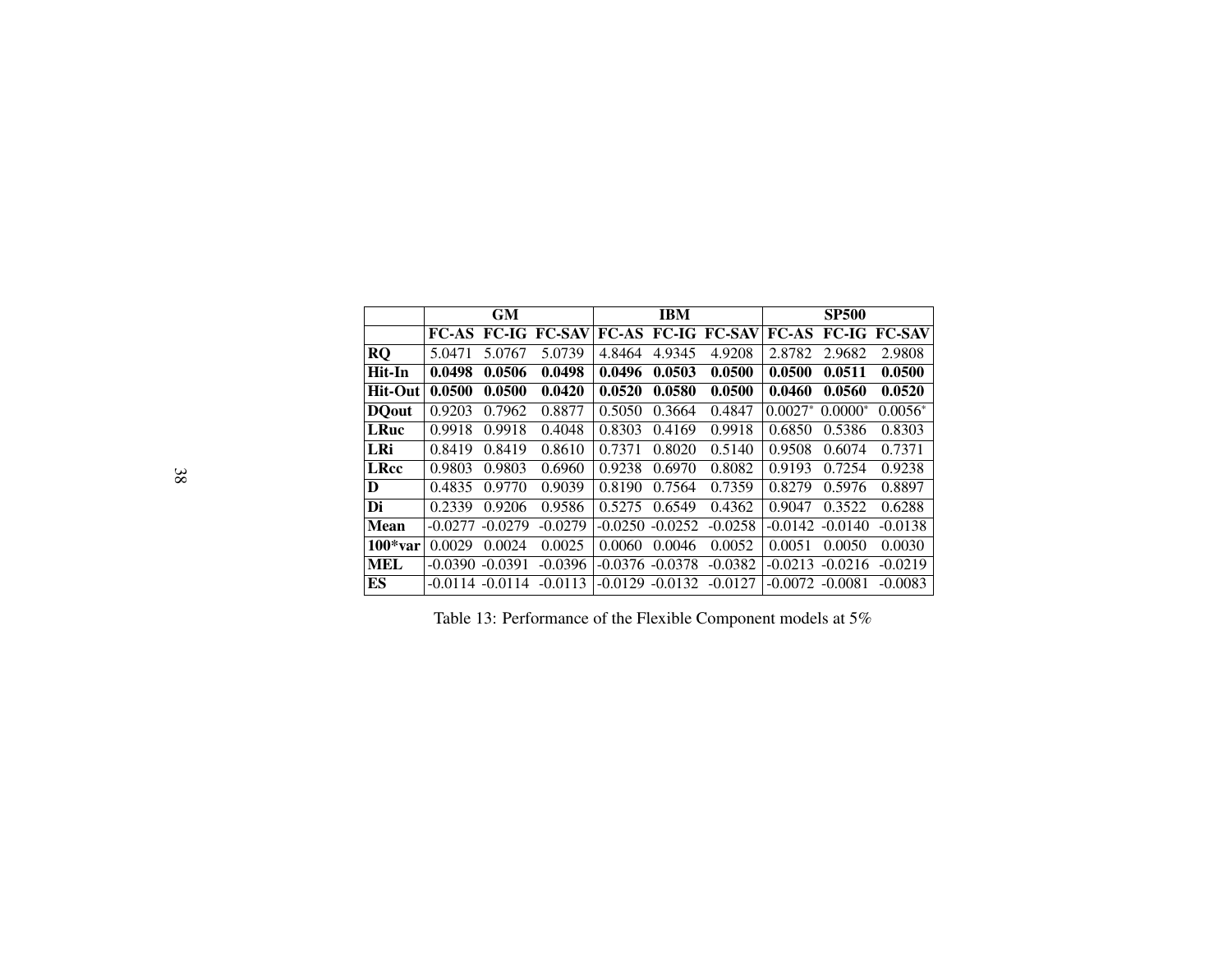|                | <b>GM</b> |           |                                 |                          | <b>IBM</b> |           | <b>SP500</b> |           |                                                          |
|----------------|-----------|-----------|---------------------------------|--------------------------|------------|-----------|--------------|-----------|----------------------------------------------------------|
|                |           |           | <b>FC-ASmh FC-IGmh FC-SAVmh</b> |                          |            |           |              |           | <b>FC-ASmh FC-IGmh FC-SAVmh FC-ASmh FC-IGmh FC-SAVmh</b> |
| <b>RQ</b>      | 4.9997    | 5.1116    | 5.0059                          | 4.8124                   | 4.8712     | 4.8223    | 2.8588       | 2.8503    | 2.8552                                                   |
| Hit-In         | 0.0502    | 0.0490    | 0.0502                          | 0.0511                   | 0.0496     | 0.0500    | 0.0507       | 0.0525    | 0.0478                                                   |
| <b>Hit-Out</b> | 0.0480    | 0.0500    | 0.0440                          | 0.0580                   | 0.0700     | 0.0440    | 0.0440       | 0.0640    | 0.0580                                                   |
| <b>DQ</b> out  | 0.9196    | 0.2126    | 0.8641                          | 0.0654                   | 0.3699     | 0.2931    | $0.0013*$    | 0.0834    | 0.0542                                                   |
| LR-uc          | 0.8444    | 0.9918    | 0.5367                          | 0.4169                   | 0.0510     | 0.5367    | 0.5367       | 0.1645    | 0.4169                                                   |
| $LR - i$       | 0.9143    | 0.8419    | 0.9366                          |                          | 0.7480     | 0.9746    | ۰            | 0.3890    | 0.5474                                                   |
| LR-cc          | 0.9753    | 0.9803    | 0.8236                          | $\overline{\phantom{a}}$ | 0.8258     | 0.2049    | -            | 0.2625    | 0.6002                                                   |
| D              | 0.7921    | 0.6067    | 0.3983                          | 0.5835                   | 0.1154     | 0.9203    | 0.6801       | 0.3707    | 0.8228                                                   |
| Di             | 0.5779    | 0.3265    | 0.1843                          | 0.3965                   | 0.2411     | 0.8012    | 0.7405       | 0.4297    | 0.5619                                                   |
| <b>Mean</b>    | $-0.0281$ | $-0.0278$ | $-0.0277$                       | $-0.0252$                | $-0.0246$  | $-0.0253$ | $-0.0144$    | $-0.0138$ | $-0.0136$                                                |
| $100*var$      | 0.0029    | 0.0009    | 0.0029                          | 0.0066                   | 0.0045     | 0.0051    | 0.0055       | 0.0042    | 0.0037                                                   |
| <b>MEL</b>     | $-0.0388$ | $-0.0400$ | $-0.0390$                       | $-0.0369$                | $-0.0374$  | $-0.0382$ | $-0.0213$    | $-0.0208$ | $-0.0221$                                                |
| ES             | $-0.0109$ | $-0.0120$ | $-0.0113$                       | $-0.0129$                | $-0.0138$  | $-0.0127$ | $-0.0070$    | $-0.0075$ | $-0.0078$                                                |

<span id="page-39-0"></span>Table 14: Performance of the Flexible Component models with multi horizon regressors at 5%